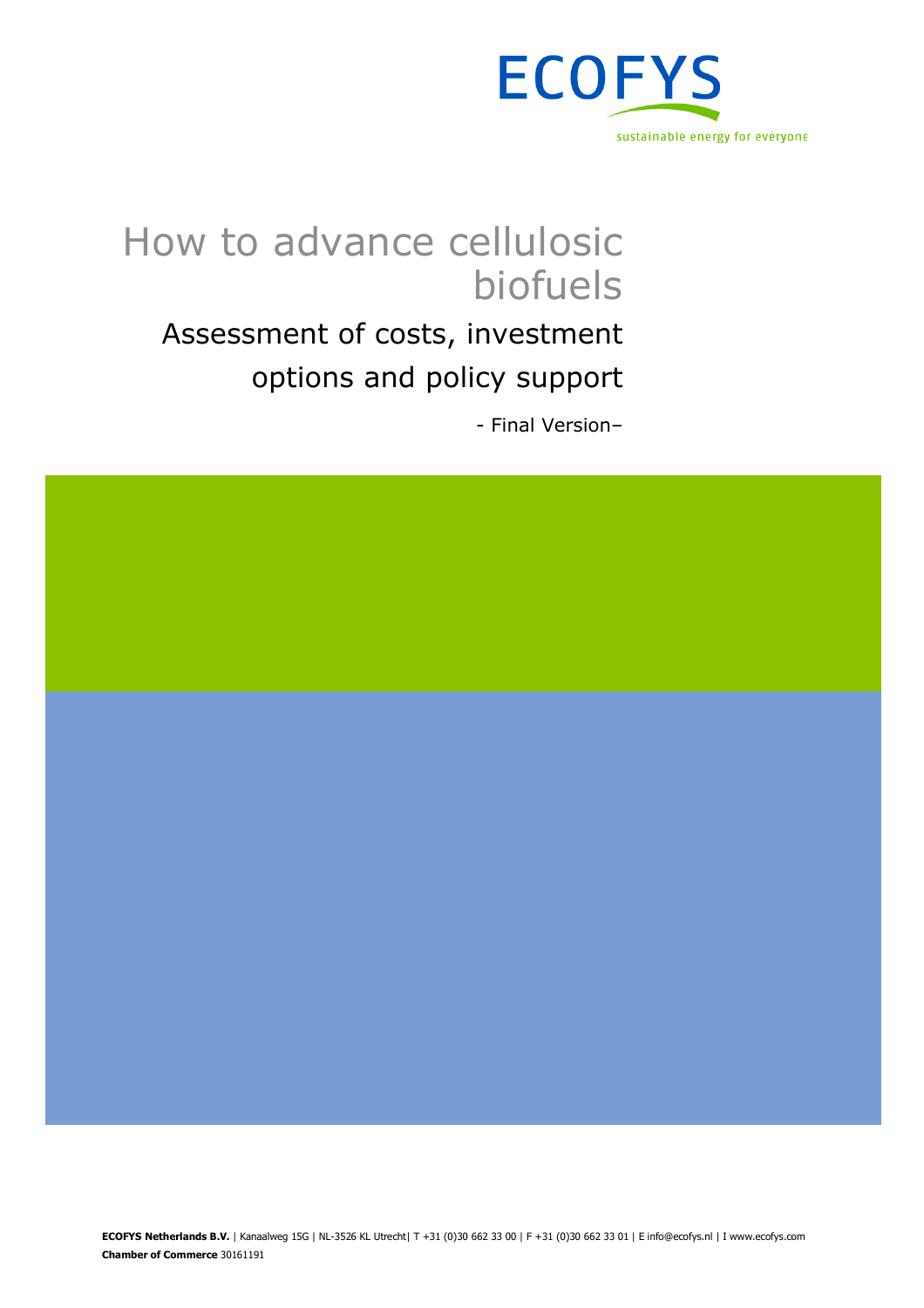

# How to advance cellulosic biofuels Assessment of costs, investment options and required policy support

- Final Version –

**By: Daan Peters, Sacha Alberici (Ecofys); Jeff Passmore (Passmore Group) With contributions from: Chris Malins (ICCT) Date: 28 December 2015**

**Project number: BIENL15782**

© Ecofys 2015 by order of: International Council for Clean Transportation and the European Climate Foundation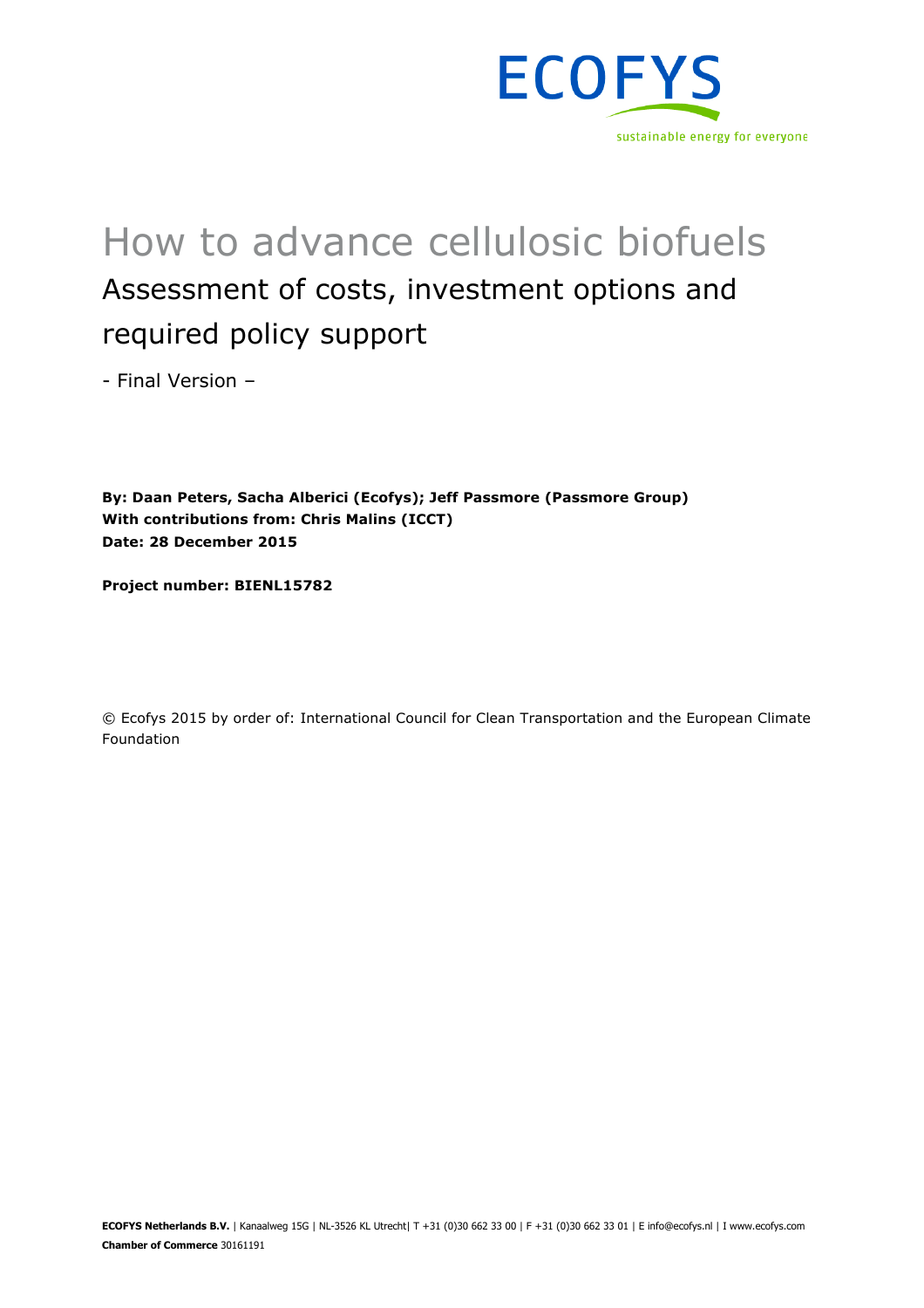

In December 2015, world leaders agreed a new deal for tackling the risks of climate change. Countries will now need to develop strategies for meeting their commitments under the Paris Agreement, largely via efforts to limit deforestation and to reduce the carbon intensity of their economies. In Europe, these climate protection strategies will be developed via the EU's 2030 climate and energy framework, with a view to ensuring an integrated single market for emissions reduction technologies.

Existing EU energy policy for 2020 foresees an important role for bioenergy as a means of reducing carbon emissions from heating, power and transport, and yet there are concerns that this has led to a number of negative consequences related to the intensification of resource-use. If bioenergy is to continue to play a role in EU energy strategies for 2030, it seems wise to learn from the past to ensure that this is done in a manner that is consistent with the EU's environmental goals, including the 2 degrees objective.

With this in mind, the European Climate Foundation has convened the *BioFrontiers* platform, bringing together stakeholders from industry and civil society to explore the conditions and boundaries under which supply-chains for advanced biofuels for transport might be developed in a sustainable manner. This builds on work developed in the ECF's *Wasted* platform in 2013-2014, which focused on wasteand residue-based feedstocks for advanced biofuels. This time around, there is an additional focus on considering land-using feedstocks and novel fuel technologies.

As the name *BioFrontiers* suggests, this discussion enters new territory and is faced with numerous gaps in knowledge. To facilitate a transparent and constructive debate between industry and civil society, the ECF has commissioned a number of studies to help fill such knowledge gaps. This is one such study. It does not represent the views of the members of the *BioFrontiers* platform, merely an input to their discussions. If this research also helps inform the wider debate on the sustainability of bioenergy, that is a bonus. I would like to thank Ecofys for using the resources provided by the ECF to improve our understanding of these important issues.

 $\frac{1}{\sqrt{2}}$ 

Pete Harrison Programme Director, Transport European Climate Foundation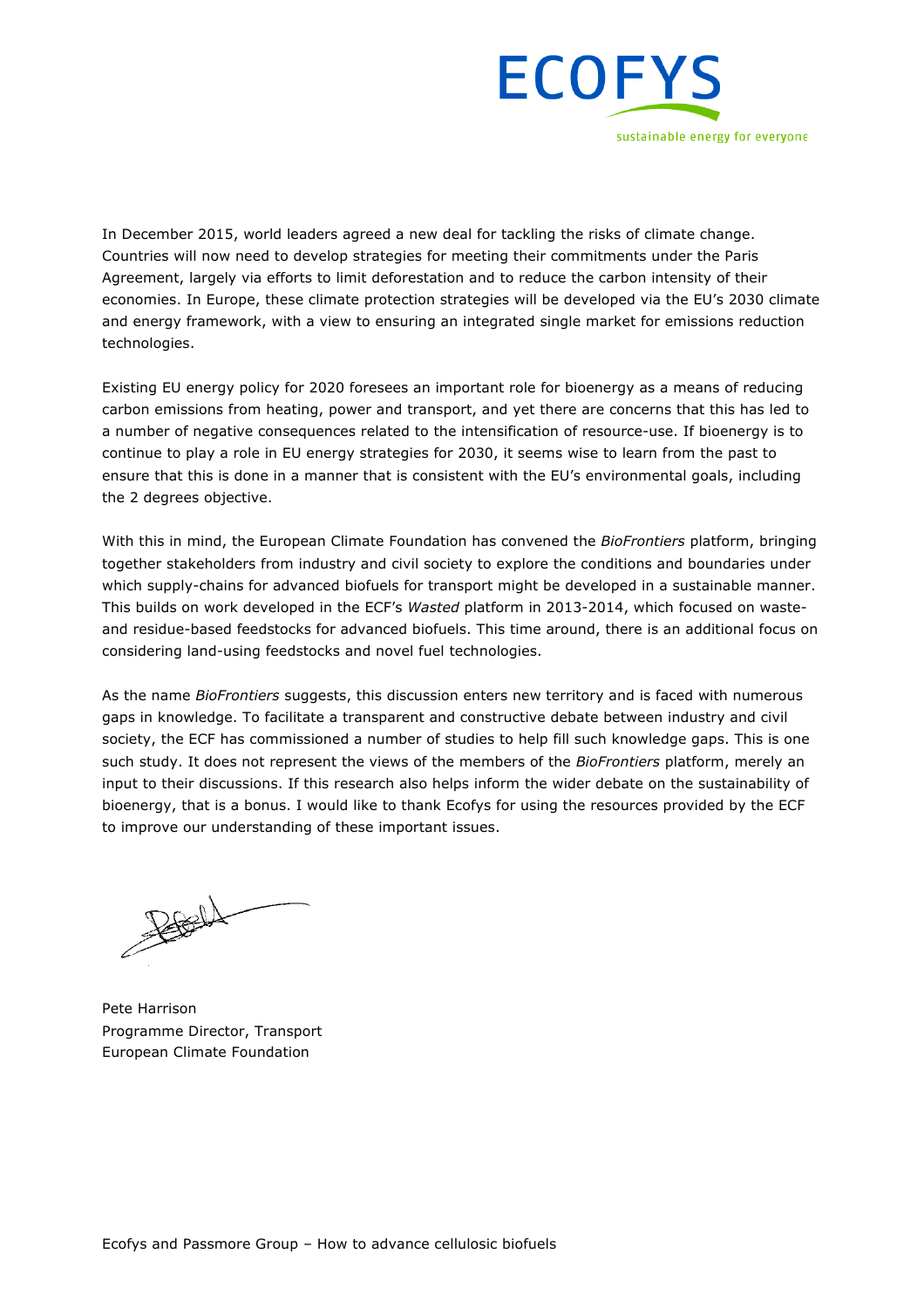

## Acknowledgements

A study into the cost profile and investment situation of advanced biofuels requires good data and the best data source are of course companies active in the market such as biofuel producers and investors. Ecofys and Passmore Group are grateful for the information provided by a range of companies in the EU and US. We are particularly grateful for those companies who provided us with commercially sensitive data on production costs of advanced biofuel plants and their investment structure. This information greatly increased the robustness of our estimation of production costs.

We also would like to thank the Chris Malins of the International Council for Clean Transportation (ICCT) and Pete Harrison of the European Climate Foundation (ECF) for their critical comments and suggestions.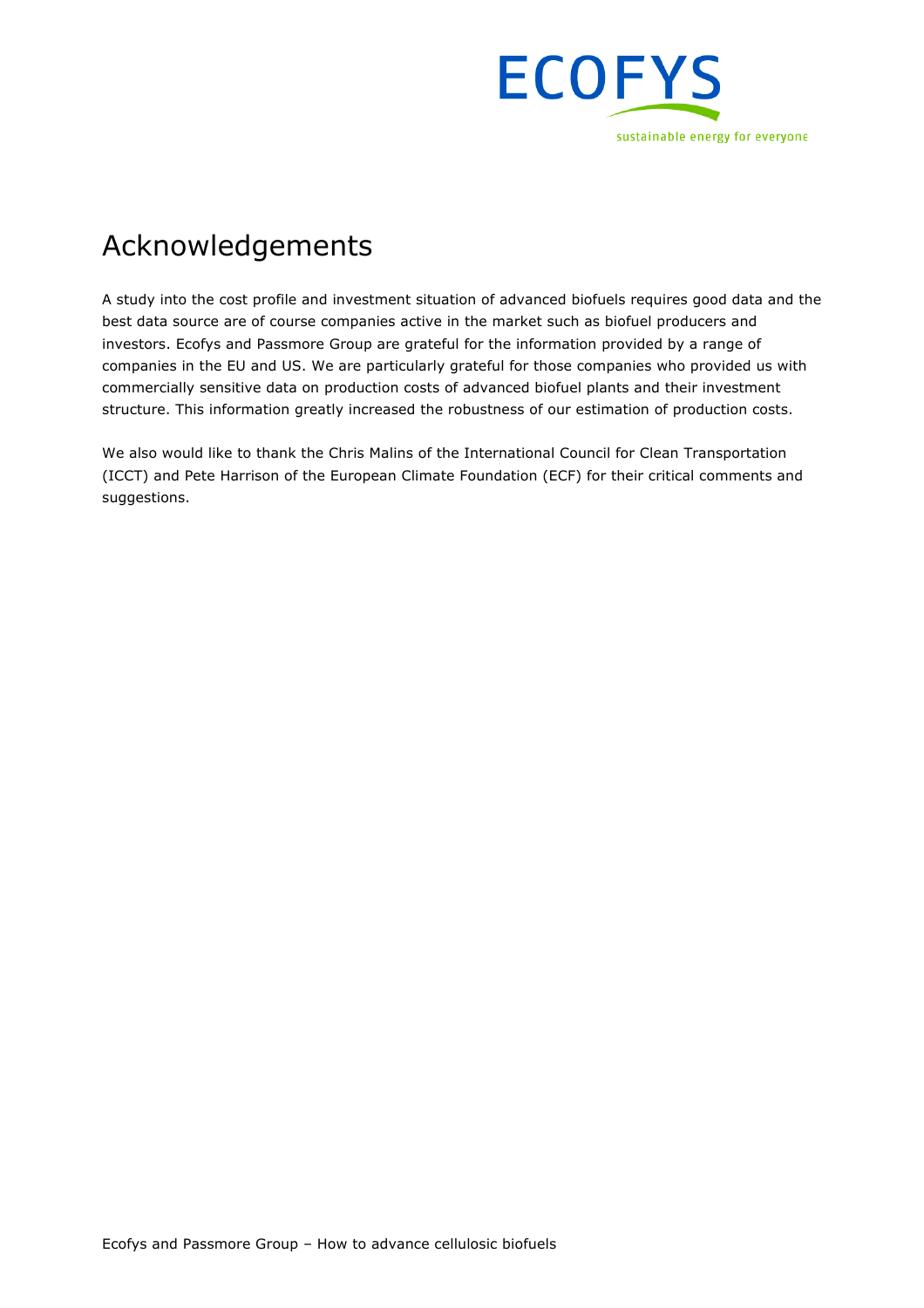

## Abbreviations

| BESTF <sub>2</sub> | BioEnergy Sustaining the Future 2, EU support scheme for demonstration plants   |
|--------------------|---------------------------------------------------------------------------------|
| CO <sub>2</sub>    | Carbon dioxide                                                                  |
| EC                 | European Commission                                                             |
| EIBI               | European Industrial Bioenergy Initiative, EU initiative to support FOAK plants  |
| EPA                | (US) Environmental Protection Agency                                            |
| EU                 | European Union                                                                  |
| <b>FOAK</b>        | First-Of-A-Kind, first generation commercial scale plant                        |
| <b>FQD</b>         | (EU) Fuel Quality Directive                                                     |
| <b>GHG</b>         | Greenhouse Gas                                                                  |
| <b>HPO</b>         | Hydrogenated Pyrolysis Oil                                                      |
| ILUC               | Indirect Land Use Change                                                        |
| IP                 | <b>Intellectual Property</b>                                                    |
| k                  | Thousand [units]                                                                |
| M                  | Million [units]                                                                 |
| <b>NER</b>         | New Entrants Reserve, reserve of free allowances for new entrants to the EU ETS |
| <b>NOAK</b>        | Nth-Of-A-Kind, next generation commercial scale plant                           |
| <b>RED</b>         | (EU) Renewable Energy Directive                                                 |
| RD&D               | Research, Development and Demonstration                                         |
| <b>RFS</b>         | (US) Renewable Fuel Standard                                                    |
| <b>ROI</b>         | Return On Investment                                                            |
| <b>TME</b>         | <b>Tallow Methyl Ester</b>                                                      |
| <b>UCOME</b>       | Used Cooking Oil Methyl Ester                                                   |
| US.                | <b>United States</b>                                                            |
| <b>VAT</b>         | Value Added Tax                                                                 |
| <b>WTW</b>         | Well To Wheel                                                                   |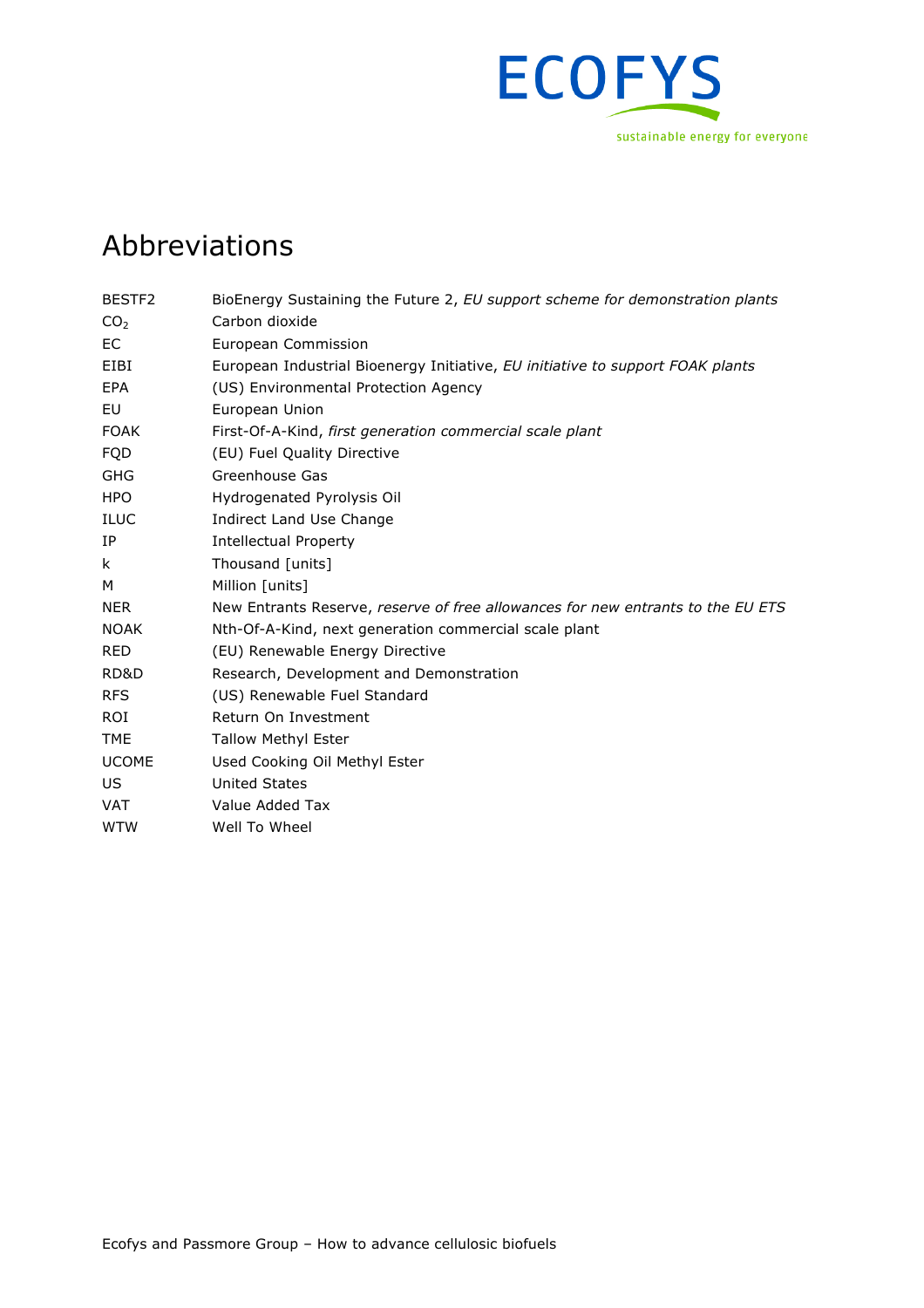

## Executive summary

The use of advanced biofuels, meaning here those produced from agricultural or forest residues or energy crops<sup>1</sup>, in transport is generally viewed as a sustainable manner in which to mitigate the growing climate impact of the transport sector. However, the share of advanced biofuels in the total supply of biofuels in the EU is low. Less than 1% of the total EU fuel mix consists of advanced biofuels. This limited relevance of advanced biofuels in the current marketplace does not reflect the importance that EU policy makers attach to these biofuels, which often have a better sustainability and greenhouse gas saving performance than conventional biofuels. Much more is possible, especially when looking at the total availability of biomass residues in the EU.

Why has the uptake of advanced biofuels been so slow? Generally, it comes down to an assessment of risk, and the certainty of receiving returns on investor's capital deployed. Advanced biofuels projects still carry many risks. Capital costs are high, some technologies are not widely tested at commercial scale and little certainty exists that produced fuels can be sold to the market at a sufficiently high price, as the regulatory climate to ensure long-term offtake has been lacking. Clearly, more investments are required. But that investment can only come with market certainty and an assurance that risks can be reduced, eliminated or properly allocated. How can the uptake of advanced biofuels be accelerated more effectively? To address this question, we describe the barriers for increased deployment of advanced biofuels, focusing on the main barrier: high production costs. Subsequently we assess which types of investors would be willing to finance investments in advanced biofuels and we assess which policies could eliminate barriers and attract investment.

#### **Production costs**

We estimated production costs for three biofuel pathways: Cellulosic ethanol produced from agricultural residues, Fischer-Tropsch renewable diesel produced from woody biomass and Hydrotreated Pyrolysis Oil produced from woody biomass. Estimated costs for cellulosic ethanol and Fischer-Tropsch renewable diesel produced in next generation commercial facilities (nth-of-a-kind, NOAK) are modelled using assumptions (see Appendix) and data obtained from various sources. A cost estimate for Hydrotreated pyrolysis oil produced in a NOAK installation is based on a study by Pacific Northwest National Laboratory (PNNL) published in march 2015.

We estimate that production costs for a next generation commercial scale cellulosic ethanol can be as low as 750 EUR/tonne, whereas costs for a current first generation plant (FOAK) stand at around 1,000 EUR/tonne. These figures do not include margins for biofuel producers. Total average revenues are estimated to be 1,004 EUR/tonne including a limited double counting premium for the biofuel producer. The double counting premium is the difference between the price of conventional ethanol

 $1$  More specifically we only consider material high in cellulose, lignocellulose and lignin components. This study does not consider biofuels produced from used cooking oil or animal fats or algae.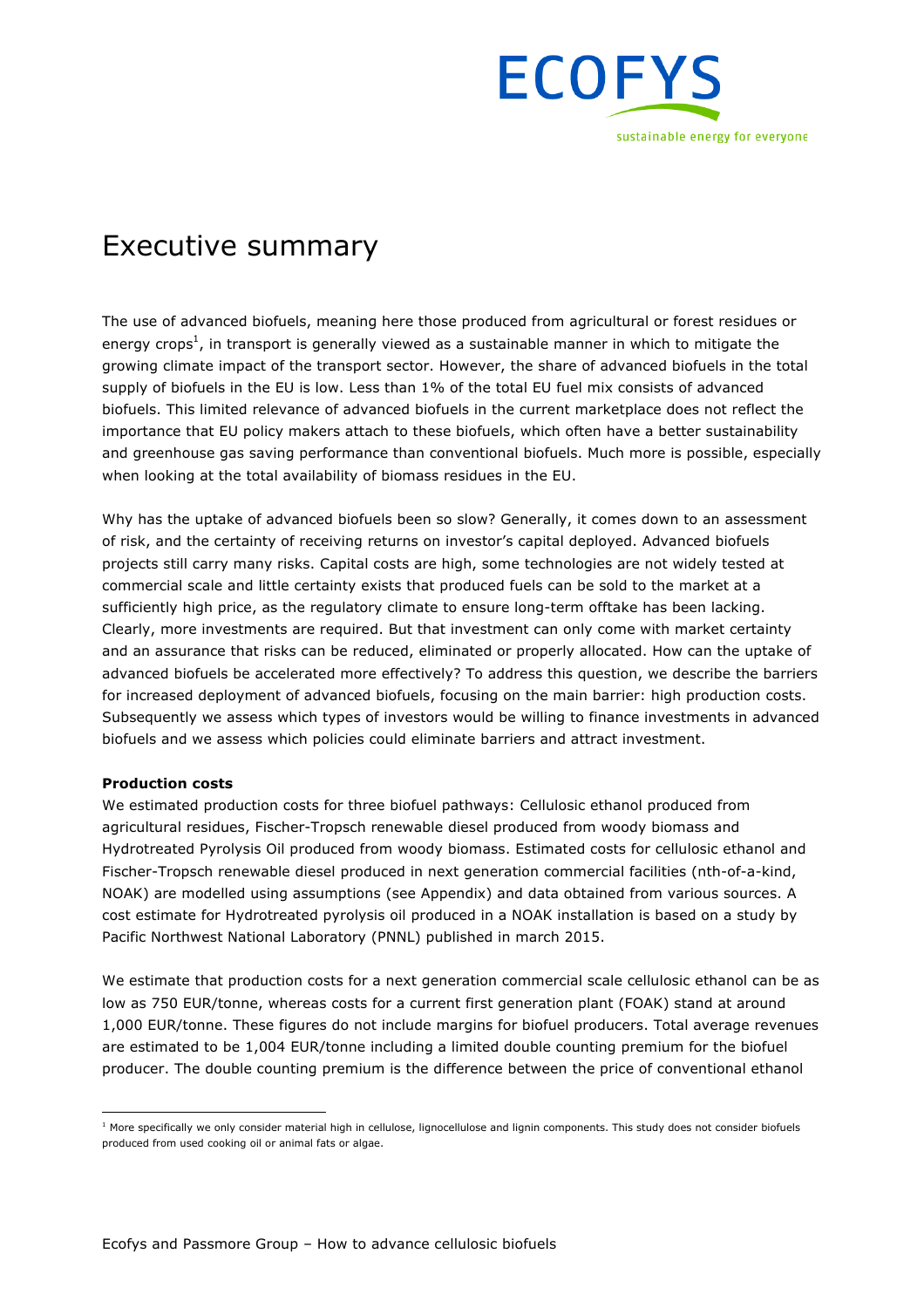

and petrol, we assume that this premium largely ends up with the fuel supplier rather than with the biofuel producer. When comparing costs with revenues it becomes clear that cellulosic ethanol is currently not economically viable without additional policy incentives.

Pyrolysis oil can be used as a transport fuel when hydrotreated (resulting in hydrotreated pyrolysis oil or HPO) or when directly used in the refinery fuel production. Both routes are not yet implemented at commercial scale, making it difficult to accurately estimate total production costs. PNNL estimates HPO production costs to stand at 1,647 EUR/tonne. While this means that today it is difficult to produce HPO at commercial scale, the PNNL study shows that significant cost reductions have been achieved in recent years and if this trend continues, costs will have come down to 1,100 EUR/tonne in 2017 and lower costs in subsequent years. This means that HPO might start to play a role at commercial scale after 2020. As with HPO, Fischer-Tropsch renewable diesel is thought to be relatively expensive, with an estimated production cost for NOAK plant of 1,315 EUR/tonne, which is double the market price of fossil diesel. Also for this pathway cost reductions are needed to make the technology attractive for investors. We do note that only a few reliable cost data sources for Fischer-Tropsch renewable diesel are available, meaning that significant uncertainties remain for the results for this pathway. At these cost levels, the carbon abatement cost of advanced biofuels vary strongly from 164 EUR/tonne  $CO_2$  for cellulosic ethanol to 209 EUR/tonne  $CO_2$  for FT biodiesel and 308 EUR/tonne CO<sub>2</sub> for HPO.

Based on our cost estimates it can be concluded firstly that of the three pathways cellulosic ethanol seems most attractive for investors and secondly that additional policy incentives are required to grow the market for advanced biofuels beyond the existing EU 'double counting' incentive.

#### **Investors (not) willing to invest**

Currently, advanced biofuel projects both in the EU and US have been mostly funded by companies themselves (Self-financing). This makes sense in a market with large regulatory and offtake risks, but in order to grow a thriving advanced biofuel industry at some point external investors will be needed to bring in more capital. In this study, eleven types of investors were identified that could play a role in funding advanced biofuel projects. In summary, of the eleven financing options reviewed, only **Self-financing** is identified as presenting a likely short term investment source for advanced biofuels. Self-financing means that large companies are prepared to invest their own capital not just in innovation at the R&D stage, but also in first-of-a-kind (FOAK) commercial projects. In many cases these companies are willing to take below market returns on a first of a kind project hoping that any project losses will be recovered by selling technology licenses to project developers.

Three external funding options, **Large Corporate Strategics2, Investment Banks and Initial Public Offering3,** are identified as possible investment sources under the right, and extremely optimal, conditions. Of these, Large Corporate Strategics seem the most likely if they can be

 $2$  Large companies with large balance sheets

<sup>&</sup>lt;sup>3</sup> IPO represents a company's first foray into the public markets to raise capital through the sale of shares of stock. IPOs are commonly issued by small to medium sized companies seeking money to expand their business. After the IPO, shares trade freely in the open market.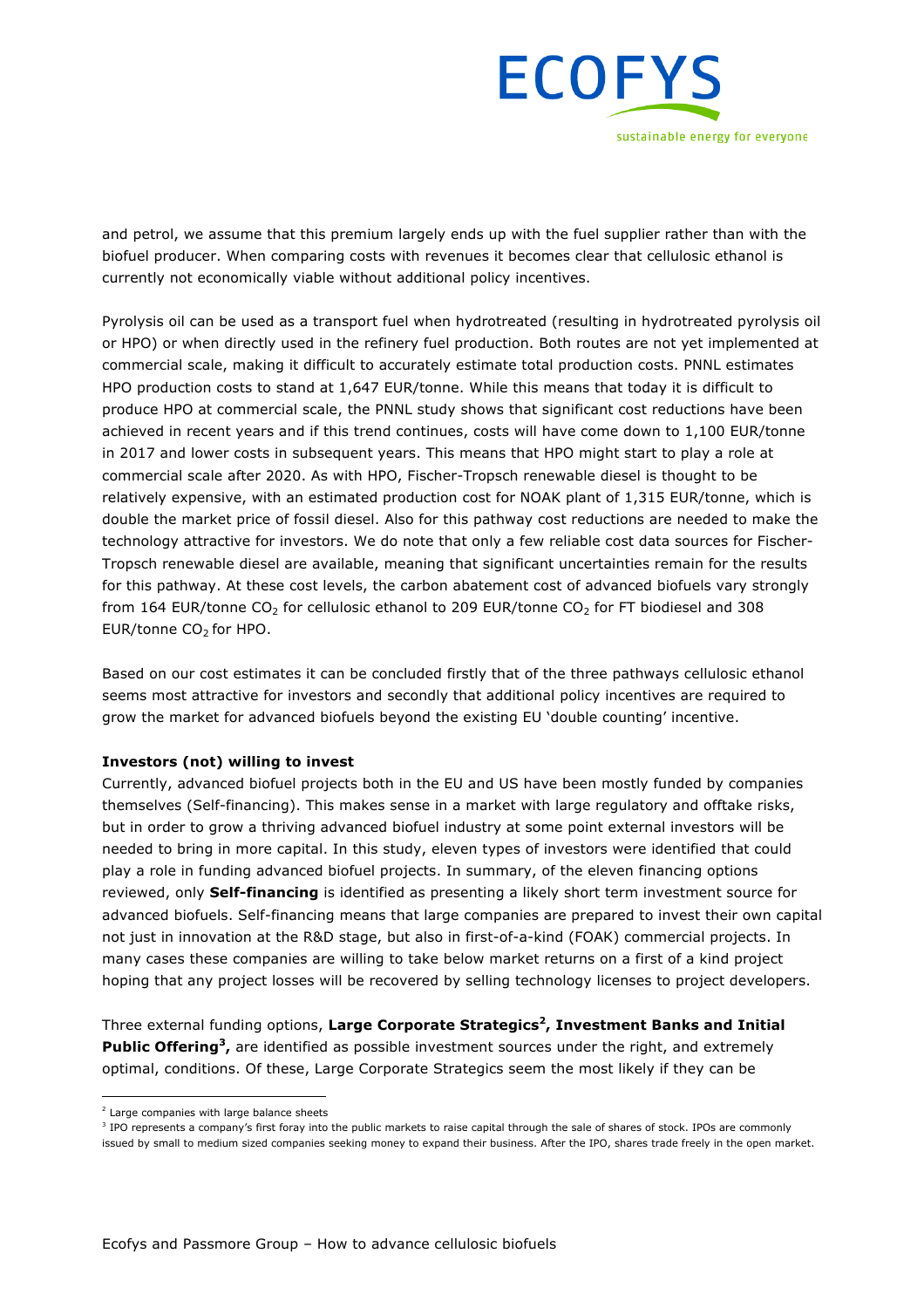

persuaded that an investment in advanced biofuels is in their long term best interest, and that such an investment will eventually have a material impact on their business. It could be interesting to combine several financing options, so to reduce the risks for individual parties, e.g. a combination of strategic investors, industrial parties, venture capitalists, pension funds and government money. Of course it would be challenging and time consuming to assemble all pieces. Such a combination ("capital stack") could finance projects provided all the deals can come to a close at or near the same time. In all cases, whether Strategics, or some syndicated group that an Investment Bank is able to assemble, all investors are unlikely to proceed if there is a hint of government policy instability. Given the cost of FOAK advanced biofuels facilities, any perceived threat of stranded assets will discourage investors. Essentially, certainty is the mother of investment, both in terms of markets and government policies.

The remaining seven options are not considered relevant for investments in advanced biofuel plants. The reasons for this vary, but typically come down to the large size of the capital investment required, a lack of appetite for technology and therefore project risk, and a fear of future change of law. Also, since advanced biofuels projects and their sponsors do not have a proven business track record and typically lack a strong balance sheet, proposed projects are not considered "investment grade" (have sufficiently low risks to investors) by traditional providers of debt. In other words, the proposed project investment does not meet the minimum acceptable rate of return for investors.

A general observation on financing first of kind commercial plants is that it is more of an art than a science, no fixed rules apply. Investment bankers, for example, will look for creative ways to put together the necessary capital to get a project built. People or entities that lend money want to be certain they are making a wise investment decision. Some lenders are prepared to take greater risks than others (have a higher "risk tolerance"), in which case their cost of capital may be lower than a lender who is highly risk averse and wants a high return for any risk (real or perceived) that the borrower is taking. So what works in one instance for a project capital raise may not work next time.

#### **Combination of policy measures to effectively mitigate investment risks**

In our study we assess how four policy measures could stimulate investments in advanced biofuel facilities: a specific mandate for advanced biofuels, a carbon intensity reduction target, a fiscal incentive (tax exemption) and investment support. For each of these measures their impact in reducing the offtake risk, regulatory risk, financing risk and feedstock risk are assessed. The table below summarises the extent to which the assessment policy incentives reduce risks for investors.

| <b>Criteria</b>              | <b>Mandate</b> | <b>Carbon</b><br>saving target | <b>Fiscal</b><br>support | <b>Investment</b><br>support |
|------------------------------|----------------|--------------------------------|--------------------------|------------------------------|
| Reduction of offtake risk    |                |                                |                          |                              |
| Reduction of regulatory risk |                |                                |                          |                              |
| Reduction of financing risk  |                |                                |                          |                              |
| Reduction of feedstock risk  |                |                                |                          |                              |

#### **Table - Impact of assessed measures in reducing investors' risks**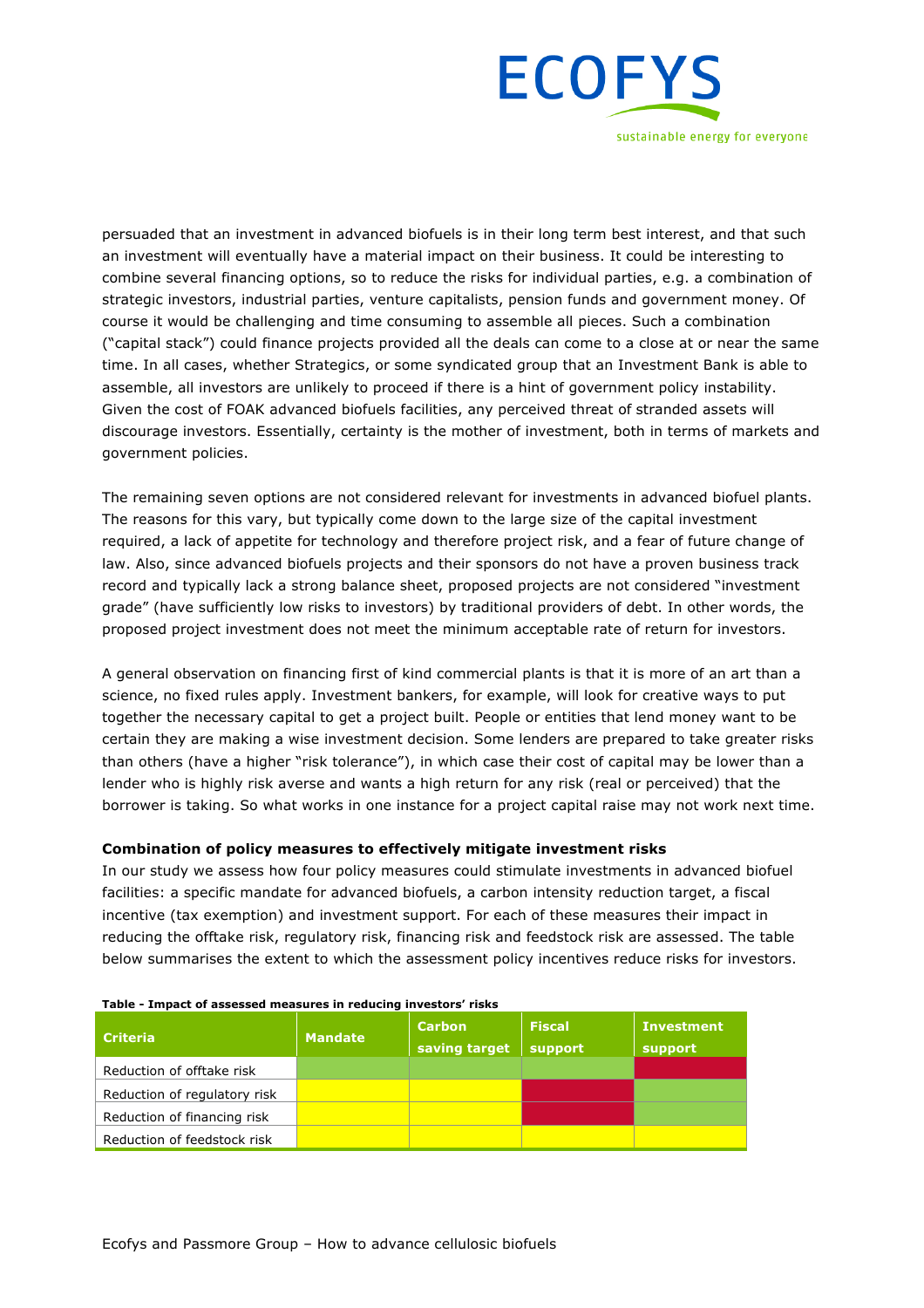

**Green: risk can be reduced, yellow: risk can be partly reduced or unclear whether risk will occur, red: unlikely that risk can be reduced**

Feedstock risk will often not occur. In situation where it occurs, when a plant using agricultural residues in an area where the material is already widely used by other sectors. The most important risks to be mitigated from the perspective of investors are the offtake and regulatory risks. Measures can reduce the offtake risk either by enabling advanced biofuels to compete with conventional biofuels in the same market or by fencing off a market for advanced biofuels, by measures that decrease advanced biofuel production costs or by measures that increase revenues. A specific, high enough mandate for advanced biofuels, a specific high enough carbon saving target and a sufficiently high level of fiscal support can all reduce the offtake risk whereas from the perspective of an investor only investment support offers certainty from a regulatory perspective. This makes investment support an interesting accompanying measure to one of the other three.

The degree to which regulatory risk will materialise depends on the level of public support for advanced biofuels, if active support is widespread than either a mandate, carbon target or fiscal support (tax exemption) can reduce the offtake risk in a satisfactory manner. However, probably a specific mandate and specific carbon saving target offer more certainty than a fiscal measure because the latter is paid for from the government budget which makes it a potential target for savings in times of austerity, whereas the first two are paid for by consumers at the pump. Some increased regulatory certainty can be achieved by tendering fiscal support, which essentially prevents the measure to become an open ended bill for the treasury. Fiscal support can also play a helpful role not as stand-alone but as a supporting measure in the early commercialisation of advanced biofuels, to offer limited support for a fixed number of years in an advanced biofuel market that is primarily driven by a specific mandate or carbon target.

Either a specific mandate, a carbon target or fiscal support can deliver an increased deployment of advanced biofuels, ideally accompanied by a form of investment support to reduce high capital costs for first and second of a kind investments. Whether such a combination of policy measures or 'policy stack' can really mitigate risks depends on how measures are designed. A mandate, carbon target or fiscal support should be fixed for at least eight to ten years to allow investors to return their investment. Ideally, this period would be longer to enable investors a longer period to return their investment, but regulatory certainty for longer than ten years is probably not very realistic. Mandates should have a high enough buy-out price, should be specific for advanced biofuels and should be embedded in the right storyline in order to receive sufficient levels of societal support. A carbon saving target must allocate a specific part of the target for advanced biofuels in order to effectively drive investments in advanced biofuels. This means that dedicated, longer term policy measures will be required to really advance the market for advanced biofuels in Europe.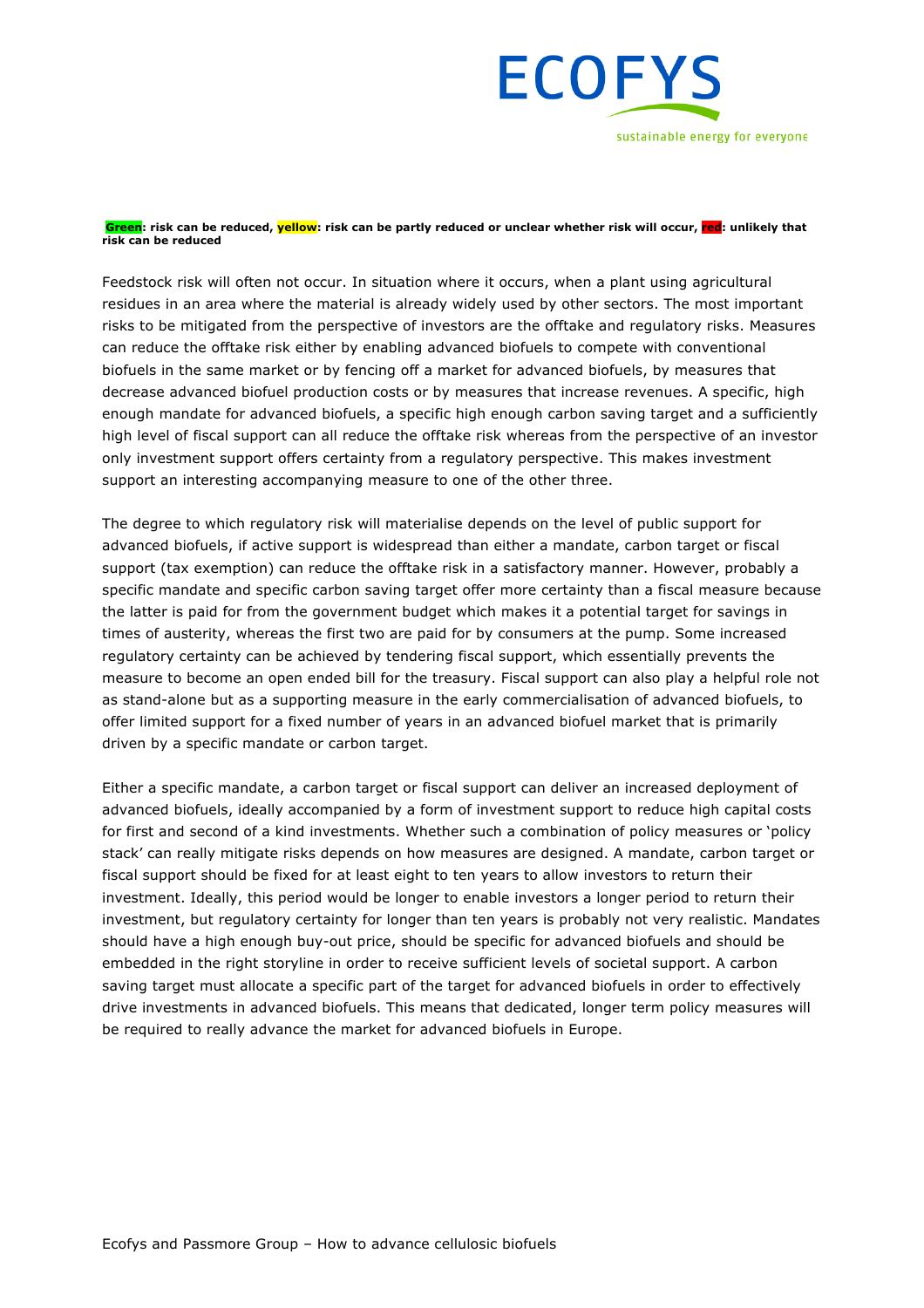

## Table of contents

|              | <b>Introduction</b> |                                                                       |    |
|--------------|---------------------|-----------------------------------------------------------------------|----|
| $\mathbf{1}$ |                     | <b>Barriers for advanced biofuel deployment</b>                       | 3  |
| $\mathbf{2}$ |                     | Cost profile of advanced biofuels                                     | 4  |
|              | 2.1                 | Build-up of cost profile and quantification approach                  | 6  |
|              | 2.2                 | Cost profile results and analysis                                     | 8  |
|              | 2.3                 | Assessing the impact of separate cost items on total production costs | 10 |
|              | 2.4                 | Conclusions                                                           | 11 |
| 3            |                     | <b>Assessment of financing options</b>                                | 13 |
|              | 3.1                 | Angel investors                                                       | 14 |
|              | 3.2                 | Traditional lenders / Commercial banks                                | 14 |
|              | 3.3                 | Venture Capital (VC)                                                  | 15 |
|              | 3.4                 | IPO / Going public                                                    | 16 |
|              | 3.5                 | Private Equity / Merchant banks                                       | 16 |
|              | 3.6                 | Traditional project finance                                           | 17 |
|              | 3.7                 | Sovereign Wealth Funds                                                | 18 |
|              | 3.8                 | <b>Investment Banks</b>                                               | 18 |
|              | 3.9                 | Project bond market                                                   | 19 |
|              | 3.10                | Large corporate strategics                                            | 20 |
|              | 3.11                | Self-financing                                                        | 21 |
|              | 3.12                | Conclusions                                                           | 21 |
| 4            |                     | How policy measures can boost investments                             | 24 |
|              | 4.1                 | Mandate specific for advanced biofuels                                | 27 |
|              | 4.2                 | Carbon intensity reduction mandate                                    | 31 |
|              | 4.3                 | Fiscal support measures                                               | 33 |
|              | 4.4                 | Investment support measures                                           | 36 |
|              | 4.5                 | Conclusions                                                           | 37 |
|              |                     | <b>Appendix: Cost modelling assumptions</b>                           | 40 |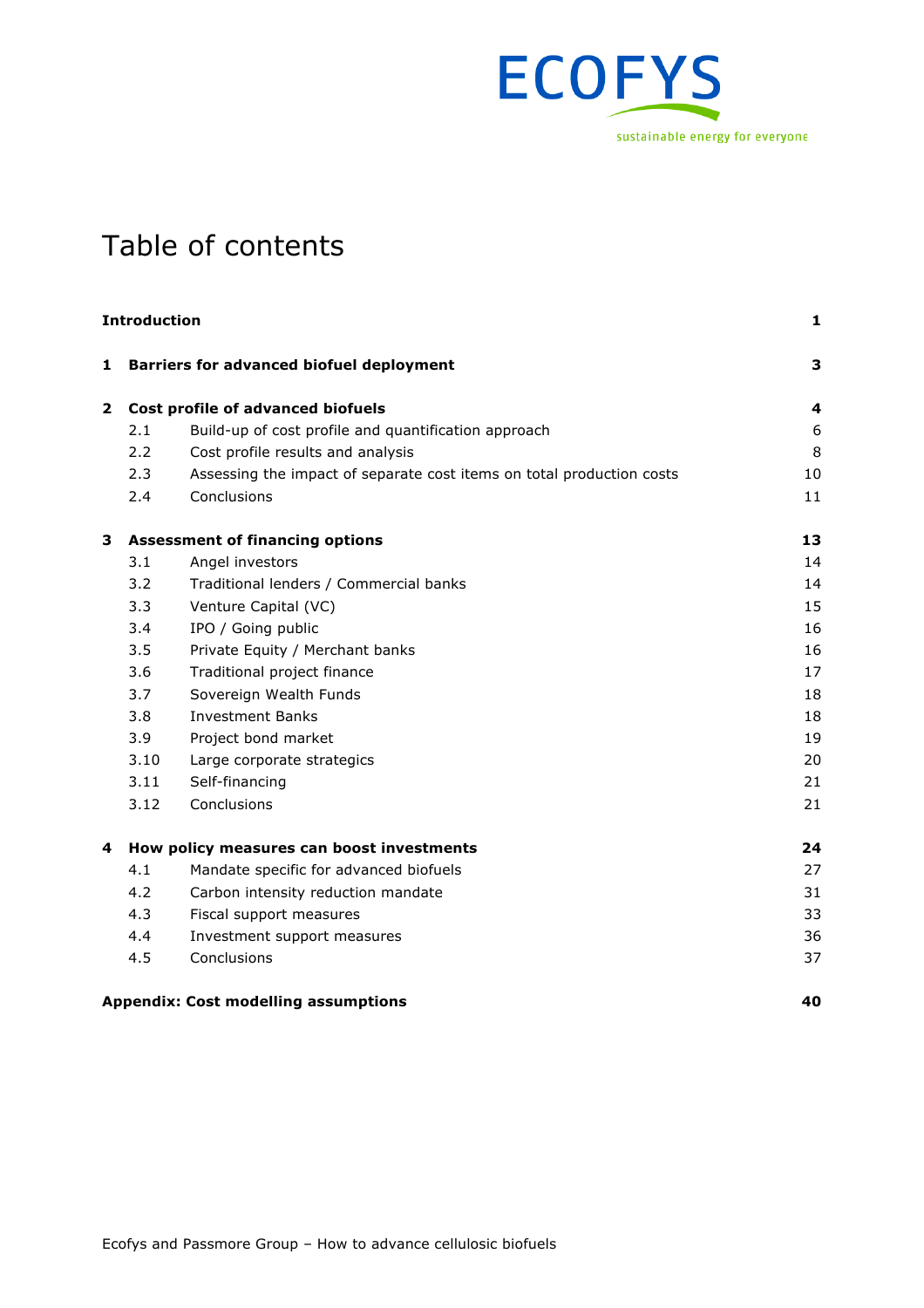

## Introduction

Biofuels are supported by the European Union, primarily with the aim of reducing climate change emissions. In recent years concerns have increased over the greenhouse gas saving performance of biofuels, in particular due to Indirect Land Use Change effects. This led to an increased focus on advanced biofuels produced from biomass residues such as straw or forestry residues or from sustainably produced energy crops that have an overall better greenhouse gas saving potential and no or a low land use impact. To date, however, advanced biofuels<sup>4</sup> so far play only a minor role in the EU since they are currently expensive to produce compared to conventional biofuels.

Whereas conventional biofuels can be produced using well established technologies with low to moderate capital but relatively high feedstock costs, advanced biofuels produced from cellulosic material have low feedstock costs, but the more complex technology leads to higher capital costs (Capex). Furthermore, while the cellulosic feedstock is cheaper than for conventional biofuels, the other operational and maintenance costs are somewhat higher (e.g. enzymes, catalysts). Still, the total operational costs (Opex, including feedstock costs) for advanced biofuels should be lower compared to conventional biofuels in most cases. While a conventional bioethanol plant may have Capex of 40% and Opex of 60%, this split may be the other way around for cellulosic advanced biofuels. For biodiesel, by comparison, Capex may be 15% and Opex 85%, with Opex dominated by feedstock costs.

The high capital cost level is currently a barrier to investments in advanced biofuels. This means that advanced biofuel deployment will depend heavily on government policy incentives. Such incentives can continue to play a valuable role in stimulating further research and development (R&D) and in the development of demonstration facilities, but most importantly for the commercialisation of these technologies clear policy incentives can stimulate investment in first-of-a-kind commercial production facilities and provide confidence of offtake, meaning that there will be a market for the product. Production facilities are constructed in regions with a beneficial policy framework and a reliable supply of low-cost feedstock. Today, most cellulosic biofuel production takes place in the US, a result of specific financial support and mandates for cellulosic ethanol. Production capacity has also been constructed in Brazil and the first plant in the EU is located in Italy, an EU Member State with a specific blending mandate for advanced biofuels, and also Finland has also seen investment due to a favourable policy framework and feedstock supply.

The successful commercialisation of advanced biofuel projects requires capital. Why has this been so challenging? Why has the uptake of advanced biofuels been so slow? As this report will show, it comes down to an assessment of risk and the certainty of market based returns on capital invested. Advanced biofuels projects are still perceived to have many risks. Capital costs are high and a stable

<sup>&</sup>lt;sup>4</sup> Meaning here those produced from cellulose material such as agricultural and forestry residues or energy crops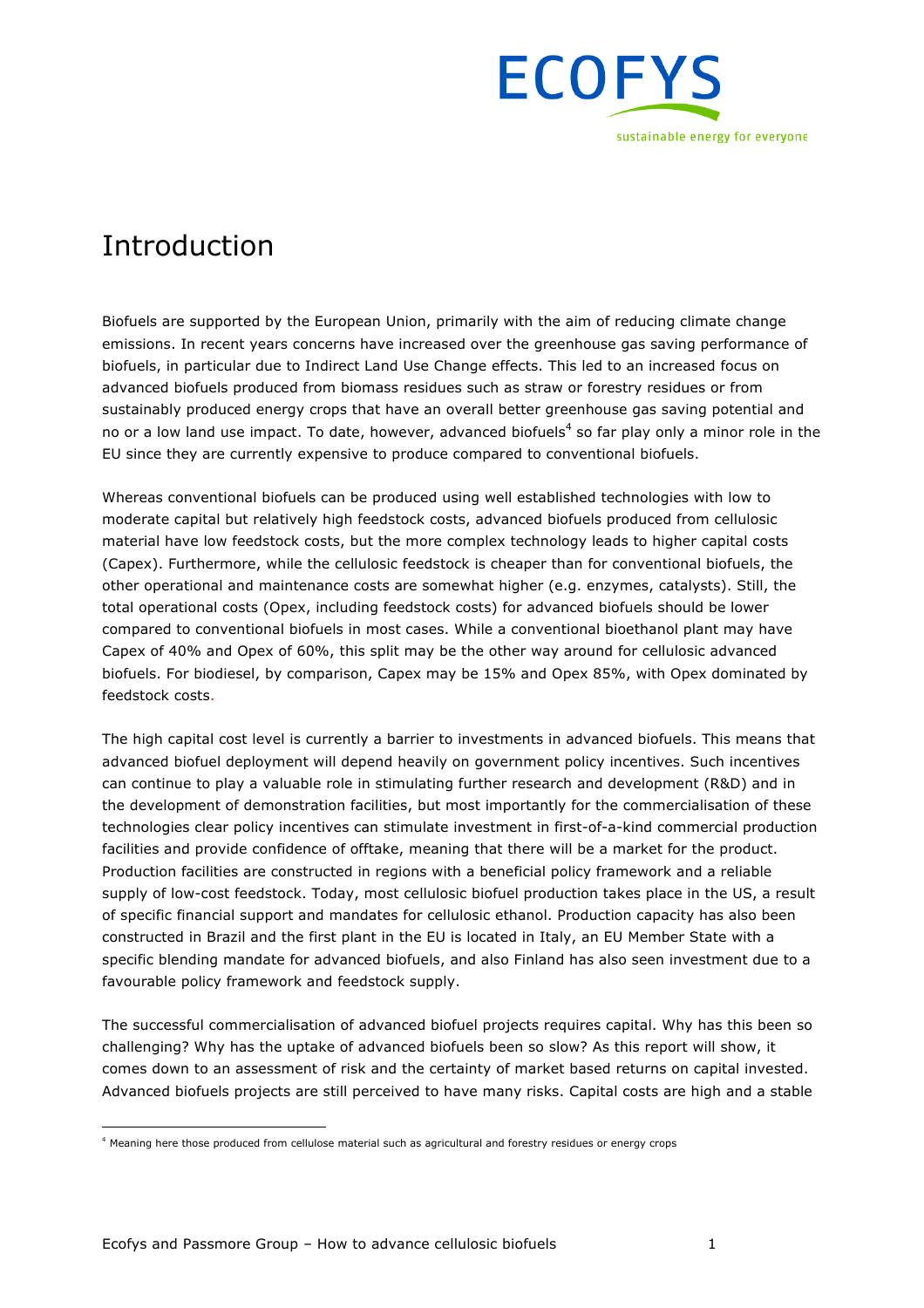

regulatory climate has been lacking. Investments can only be attracted if risks can be reduced, eliminated and/or properly allocated.

In this report, Ecofys and Passmore Group will analyse the cost profile and investment situation of advanced biofuels and based on this, will provide recommendations for the most effective policy measures to stimulate investments and increased production of these fuels.

We will first assess in Chapter 1 the main barriers for advanced biofuels. Chapter 2 analyses in more detail the main barrier: high production costs: How large is the cost difference with conventional biofuels and what factors have the largest impact on costs? Subsequently, Chapter 3 assesses the investment climate: which types of investors would be suitable and willing to invest in advanced biofuels and under what conditions? Finally, Chapter 4 analyses which policy options are most suited to eliminate these barriers and which will ensure a successful increased deployment of advanced biofuels.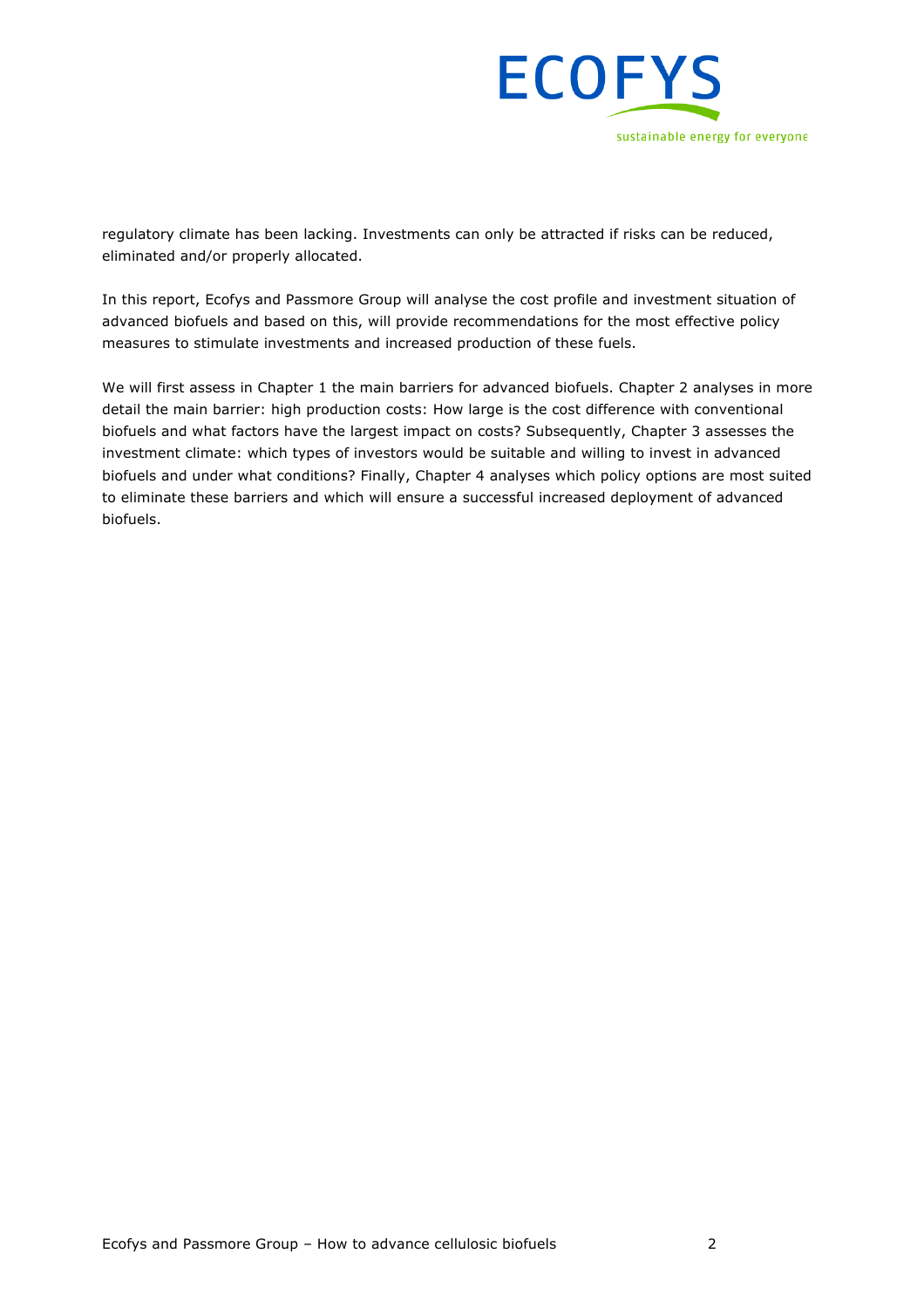

## 1 Barriers for advanced biofuel deployment

The challenge for investors and policy makers is how advanced biofuels can become a viable alternative for conventional biofuels and fossil fuels, available in large quantities at acceptable costs. Significant barriers exist that hamper a large-scale deployment of advanced biofuels. These barriers can be technology related, feedstock related, financial and political. A recent study by ICCT on investment risks in advanced biofuels<sup>5</sup> concluded that "the most significant barriers to the commercial deployment of cellulosic biofuels are not technological but economic". Without a significant reduction in Capex or sufficient levels of policy support, advanced biofuels may well remain a fuel for the future instead of having a meaningful impact today. Barriers for advanced biofuels constitute risks for investors. The main barriers or investor risks are outlined in the box below.

#### **Box 1 - Main barriers for investments in advanced biofuels in the EU**

*High CAPEX.* Capital costs of advanced conversion technologies are typically much higher than for conventional biofuels and cost reductions are crucial. One way to achieve a significant cost-reduction per volume of product is to increase the scale of individual plants, but while this may reduce costs per unit of fuel, it increases overall CAPEX. According to a recent review of US advanced biofuel markets, capital availability remains the greatest challenge to the commercialisation of advanced biofuel projects in the US where public funding continues to play a crucial role in industry development. Investors typically require a long-term feedstock-supply and off take agreements which can be difficult to achieve.

Lack of adequate incentives. The main regulatory inventive for the development of cellulosic biofuels in Europe has been the double counting provision (Article 21(2) of the EU RED directive), combined with the value under the EU Fuel Quality Directive of the carbon savings delivered. These incentives do not provide enough value to make new cellulosic technologies with high perceived risks competitive with welldemonstrated low-CAPEX technologies to produce biofuel from wastes, and to date only one of these two measures has ever been active in any given Member State – the two incentives are not yet giving complementary value.

*Regulatory uncertainty.* Regulatory uncertainty makes investors hesitant to inject significant capital into the industry, further impeding commercialisation prospects. Stability in regulation will provide stability for industry. In Europe, policy uncertainty on the future of biofuel policy post-2020 proves to be a bottleneck for investments. Whereas an incentive for advanced biofuels up to 2020 has been agreed upon by EU legislators, the situation post-2020 is uncertain.

*Technology-related barriers.* The challenge for advanced biofuel production (at least for some technologies) is to achieve a scale-up of technologies, reaching high conversion efficiencies, ensuring

 <sup>5</sup> ICCT 2013-12 - Measuring and addressing investment risk in the second generation biofuels industry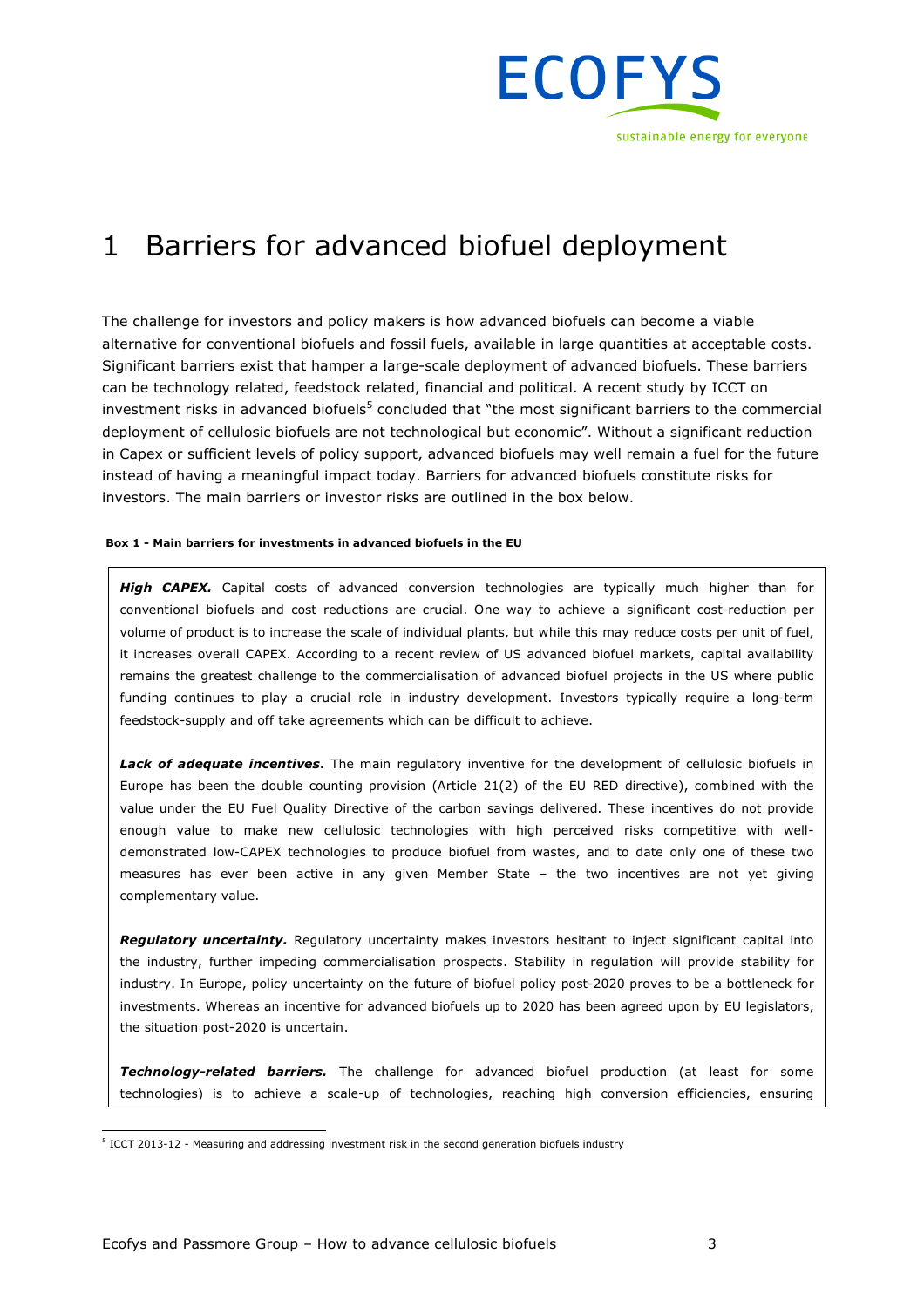

## 2 Cost profile of advanced biofuels

As described in the introduction, one of the main reasons why the market development of advanced biofuels has been slow is because when capital costs are added, production costs are high.

Conventional biofuels are essentially produced from sugars or starch (to produce ethanol) or vegetable oils (to produce biodiesel). Advanced biofuels are produced from agricultural and forestry residues, other residual biomass or energy crops and are more expensive to produce, in particular because the technology to convert these feedstock types to advanced biofuel is relatively more difficult and therefore more expensive compared to extracting, for example sugars from sugar beet, converting vegetable oil to conventional biodiesel or waste oils to biodiesel.

This chapter analyses the production costs of advanced biofuels and identifies which cost items are most relevant and what impact they have on the total cost profile. Since costs can differ depending on the chosen technology and feedstock, the analysis includes three specific biofuel production pathways:

- Cellulosic ethanol using agricultural residues
- Fischer-Tropsch renewable diesel using forestry residues
- Hydrotreated pyrolysis oil (HPO) using forestry residues

These technologies are described in the text box below.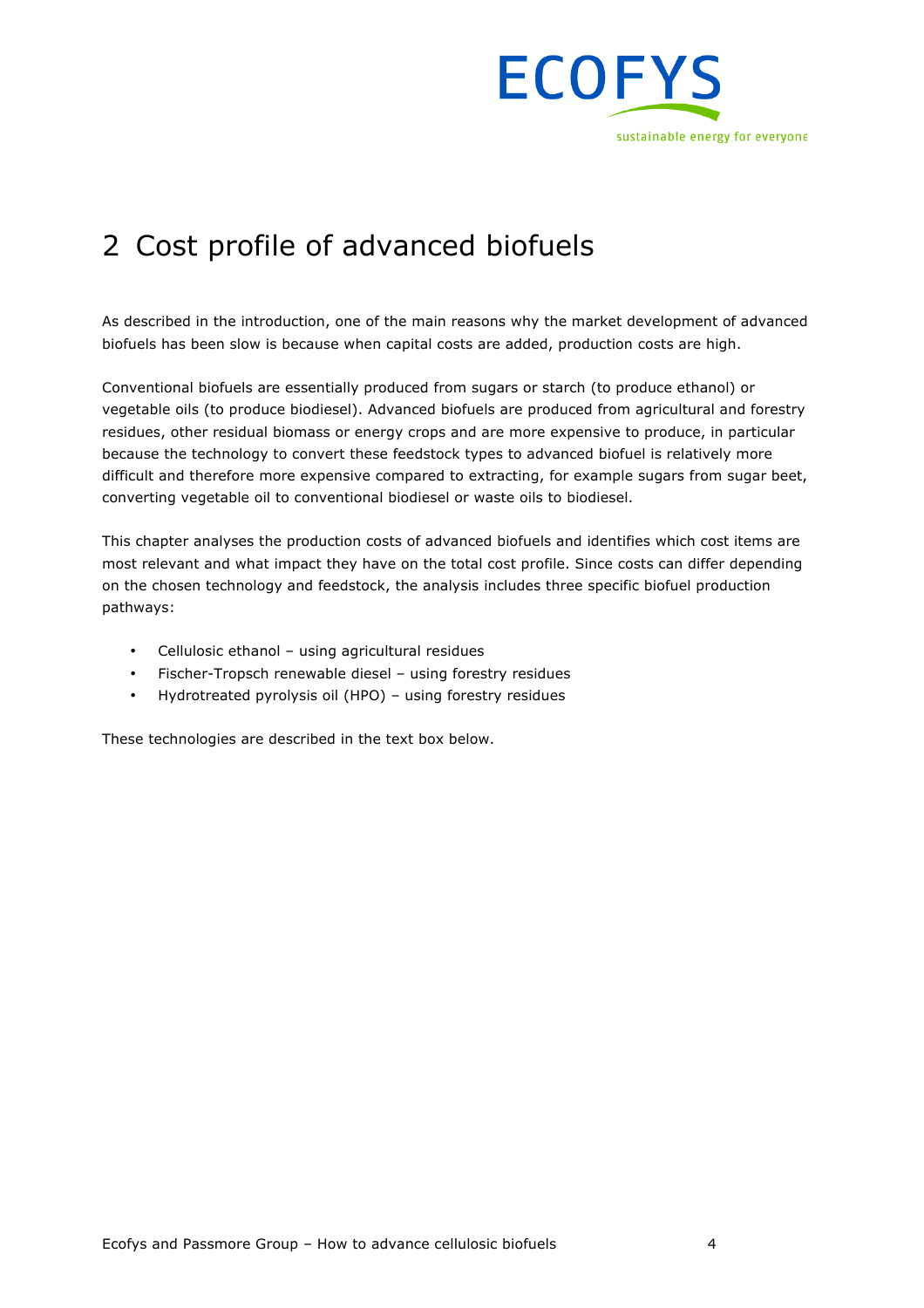

#### **Box 2 – description of advanced biofuel pathways for which production costs are estimated**

**Cellulosic ethanol.** Lignocellulose consists of lignin, cellulose and hemicellulose, the exact composition differs per type of feedstock. The cellulose and hemicellulose are effectively poly-sugars which can be hydrolysed (broken-up) into mono-sugars (this is also called saccharification, literally conversion into sugars). These mono-sugars can be fermented to yield ethanol. Different technologies are under development for the hydrolysis step. These include *hydrothermal pre-treatment* (chemical free, steam pre-treatment followed by enzymatic hydrolysis) as used by Beta Renewables (Italy), and Clariant (USA) and Inbicon (Denmark), and *thermo-chemical pre-treatment* (dilute ammonia pre-treatment followed by enzymatic hydrolysis) as used by Abengoa (USA) and Dupont (USA). Several different types of sugars are produced (namely C5 and C6 sugars), which are then fermented into ethanol (most fermentation processes convert C6 sugars although C5 sugars can also be fermented simultaneously by some processes). The fermentation can take place in a separate reactor, or (partially) in the same reactor as the hydrolysis step. The reactor set-up depends amongst others on the enzyme technology available and the value of co-products. The lignin is not converted in the process, but can be used in animal feed or to produce power and steam (either on-site or at an external facility).

*Fischer-Tropsch (FT) renewable diesel based on wood.* Solid biomass, such as wood and wood residues can be gasified to produce a synthesis gas. Gasification is a thermal process occurring with a shortage of oxygen, so that the material is not combusted, but rather disintegrates into specific small molecules, mainly carbon monoxide and hydrogen. This synthesis gas can then be chemically converted to a hydrocarbon product, using a so-called Fischer-Tropsch catalysis. The Fischer-Tropsch catalysis produces carbon chains of various lengths, which can subsequently be cracked into chains of the preferred length alike diesel or kerosene. The process involves a gasifier operating at high temperatures, i.e. ranging from 750 - 1000 °C. The Fischer-Tropsch reaction takes place at elevated pressure (10 - 60 bar) and temperatures (200 - 300 °C), which necessitates that the gas is cooled to room temperature in-between. The process also involves complex gas cleaning steps, to remove tars, and alkali and halogens from the gas that could poison the catalyst. Commercial production of Fischer-Tropsch renewable diesel from wood has been tried by several companies and consortia. So far, it has proven difficult to bring the technology to commercial scale.

Hydrotreated pyrolysis oil. Wood and other lignocellulose material can be converted directly in an oil by means of (fast) pyrolysis. This is a thermal process with limited oxygen, falling in between combustion and gasification in terms of reaction temperature and outcome. A few companies are implementing the process on a commercial scale to produce crude pyrolysis oil. Ensyn operates a commercial facility in Ontario, Canada since 2014 to produce pyrolysis oil for industrial heat and another commercial facility by Empyro-BTG produces pyrolysis oil for electricity and industrial heat in the Netherlands since 2015. Different to vegetable oils, pyrolysis oil contains a few hundred different chemical components. For application in the transport sector the crude pyrolysis oil needs further upgrading either by hydrotreatment in a dedicated facility or be fed as co-feed with petroleum oils in refineries (FCC reactors). The hydrotreatment route can consist of two or three steps of stabilisation and catalytic hydrotreatment. These steps separate water from pyrolysis oil, remove oxygen, nitrogen, sulphur and saturate olefins and certain aromatics. The result is Hydrogenated pyrolysis oil or HPO that can be blended directly with fossil diesel, or a mix of diesel and petrol when resulting from hydrotreatment and distillation in fossil refineries. Hydrotreated pyrolysis oil can be used above the blend wall.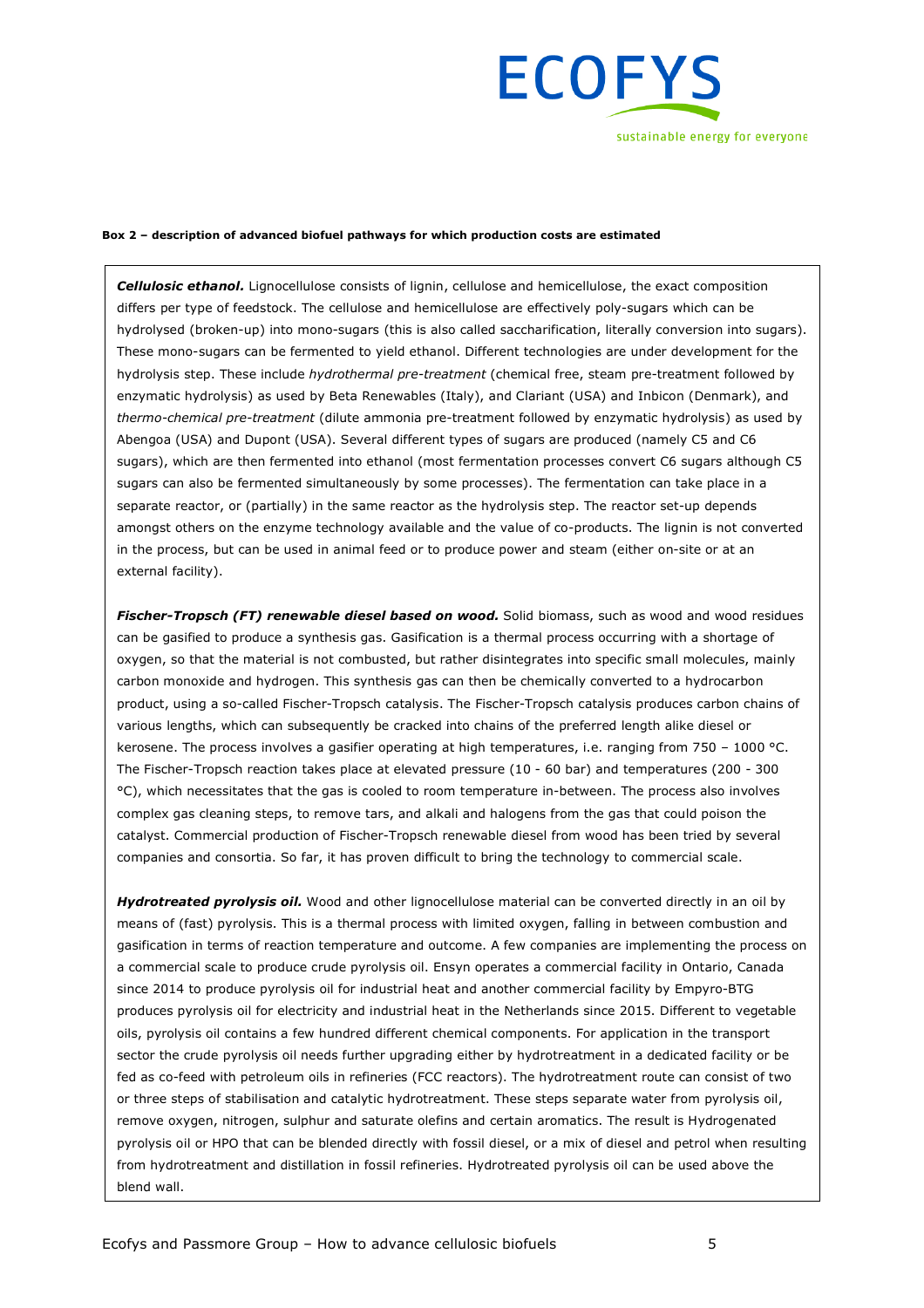

## 2.1 Build-up of cost profile and quantification approach

#### **Cost estimation approach cellulosic ethanol and Fischer-Tropsch renewable diesel**

Production costs for cellulosic ethanol and Fischer-Tropsch renewable diesel are estimated in euros per tonne of production using an MS Excel cost model, which also calculates the estimated payback time of production installations. The model contains some generic assumptions, for example on production plant life time and investment pay-back period, as well as some assumptions specific for each of the pathways, for example the capital costs (Capex)<sup>6</sup>, operational costs (Opex) and plant performance data.

Generally, the first plant(s) built for a certain technology will be more expensive than subsequent plants. It is therefore important to differentiate between *first-of-a-kind* (FOAK) and *nth-of-a-kind* (NOAK) plants, the latter assuming that the pathway is technology mature. This study estimates the production costs for NOAK plants, which means that some assumptions for future cost and efficiency improvements are made. However, it should be highlighted that there is an added degree of uncertainty in estimating NOAK costs given the limited cost data that is currently available for FOAK plants.

#### **Cost items included**

The table below shows the main Capex and Opex cost items included in the cost estimation.

| Capex costs                                            | <b>Opex costs</b>                           |  |
|--------------------------------------------------------|---------------------------------------------|--|
| <b>Inside Battery Limits (ISBL)</b>                    | <b>Fixed costs</b>                          |  |
| Plant equipment (including piping,<br>instrumentation) | Salary costs (including overheads)          |  |
| Installation                                           | Plant maintenance                           |  |
| On-site energy generation                              | Insurance & Property taxes                  |  |
| Storage (feedstock and fuel)                           | License fees                                |  |
|                                                        |                                             |  |
| <b>Outside Battery Limits (OSBL)</b>                   | Variable costs                              |  |
| Permitting and legal compliance                        | Feedstock                                   |  |
| Site preparation                                       | Utilities (electricity, natural gas, water) |  |
| Logistics                                              | Chemicals (including catalysts, enzymes)    |  |

| Table 1 Overview of the Capex and Opex cost items included in the cost estimation |  |  |  |  |  |  |
|-----------------------------------------------------------------------------------|--|--|--|--|--|--|
|                                                                                   |  |  |  |  |  |  |

 $6$  We assume that installations are built at existing industrial sites with existing transport links (i.e. any infrastructure costs are not taken into account).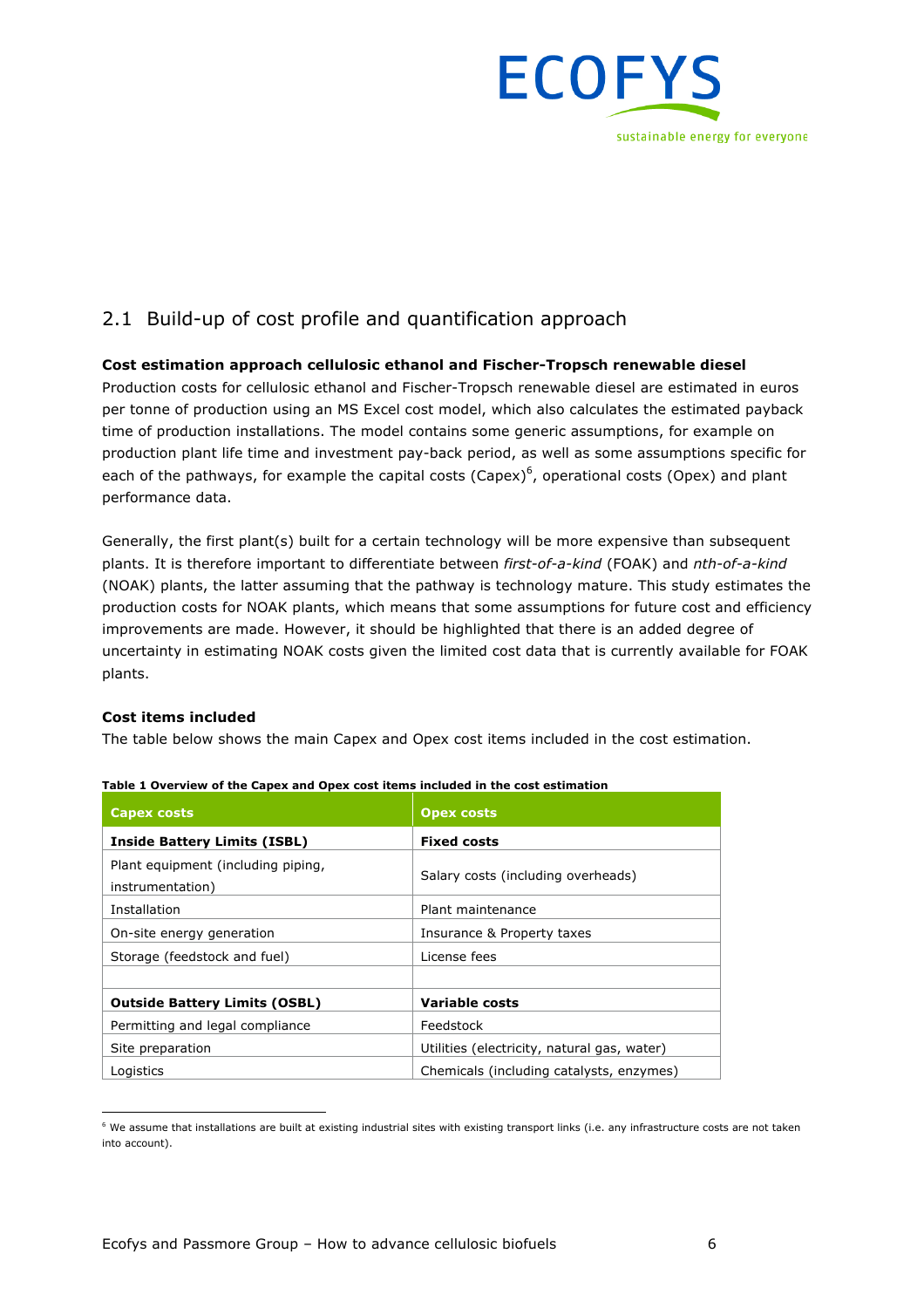

| <b>Capex costs</b> | Opex costs     |
|--------------------|----------------|
|                    | Waste disposal |

#### **Main assumptions, data sources and uncertainties**

Modelling data was primarily informed through an extensive interview process with industry, coupled with literature review and available market information. A number of companies were prepared to provide us with detailed data. The cellulosic ethanol pathway data were more readily available and based on the detailed feedback provided by three companies. This reflects the fact that this pathway is relatively more mature compared to the other two pathways.

Standard assumptions for common parameters such as feedstock costs, fuel and utility prices were used to ensure consistency between the pathways (see Appendix). It should be noted that we assume projects to be mainly externally financed. This is not how most projects are financed in the EU currently (see the next chapter under 'Self-financing') but is likely to be the most widely used financing model in an expanding market. Our assumption leads to relatively high financing costs compared to own investments. We assume facilities will be located in those parts of the EU where feedstock costs are relatively low, still having good transport links.

It should be highlighted that there are some uncertainties regarding the data used in the cost modelling, largely a consequence of the limited data that is currently available. As such, the modelling results should be assessed in this light and treated as *indicative* rather than *absolute*.

The impact of data uncertainty was explored for a number of key parameters (capex, feedstock cost, interest rates for debt and equity), using a so-called 'sensitivity' analysis.

#### **Cost estimation of Hydrotreated pyrolysis oil**

Some commercial pyrolysis oil production projects exist in the US (Ensyn) and the Netherlands (Empyro-BTG). Cost estimates for this process are available. However, the upgrading of pyrolysis oil to a drop-in transport biofuel (Hydrotreated pyrolysis oil or HPO) does not yet take place at commercial scale and no reliable estimates could be collected from companies. Costs for both pyrolysis oil production and the upgrading to HPO are taken from a study by Pacific Northwest National Laboratory (PNNL) for the US Department of Energy, published in March 2015.<sup>7</sup> This study estimates production costs for a large NOAK plant producing HPO, both as renewable petrol and diesel in a 48% to 52% split and with a 10% internal rate of return and based on the 2014 state of technology. It is assumed that woody biomass is used at a cost of 88 EUR/dry tonne. $8$  The estimation of revenues is based on fuel sales prices, with excess electricity and heat from pyrolysis production assumed to be used as process fuel in the upgrading phases instead of being sold. The study shows that between 2009 and 2014 HPO conversion costs decreased threefold, with further cost decreases

 <sup>7</sup> Jones, Snowden-Swan, Meyer et al. (Pacific Northwest National Laboratory), Fast Pyrolysis and Hydrotreating: 2014 State of Technology R&D and Projections to 2017 (2015).

 $^8$  The study mentions a feedstock cost of \$101.45/dry tonne which is €88 at the exchange rate of 25 August 2015.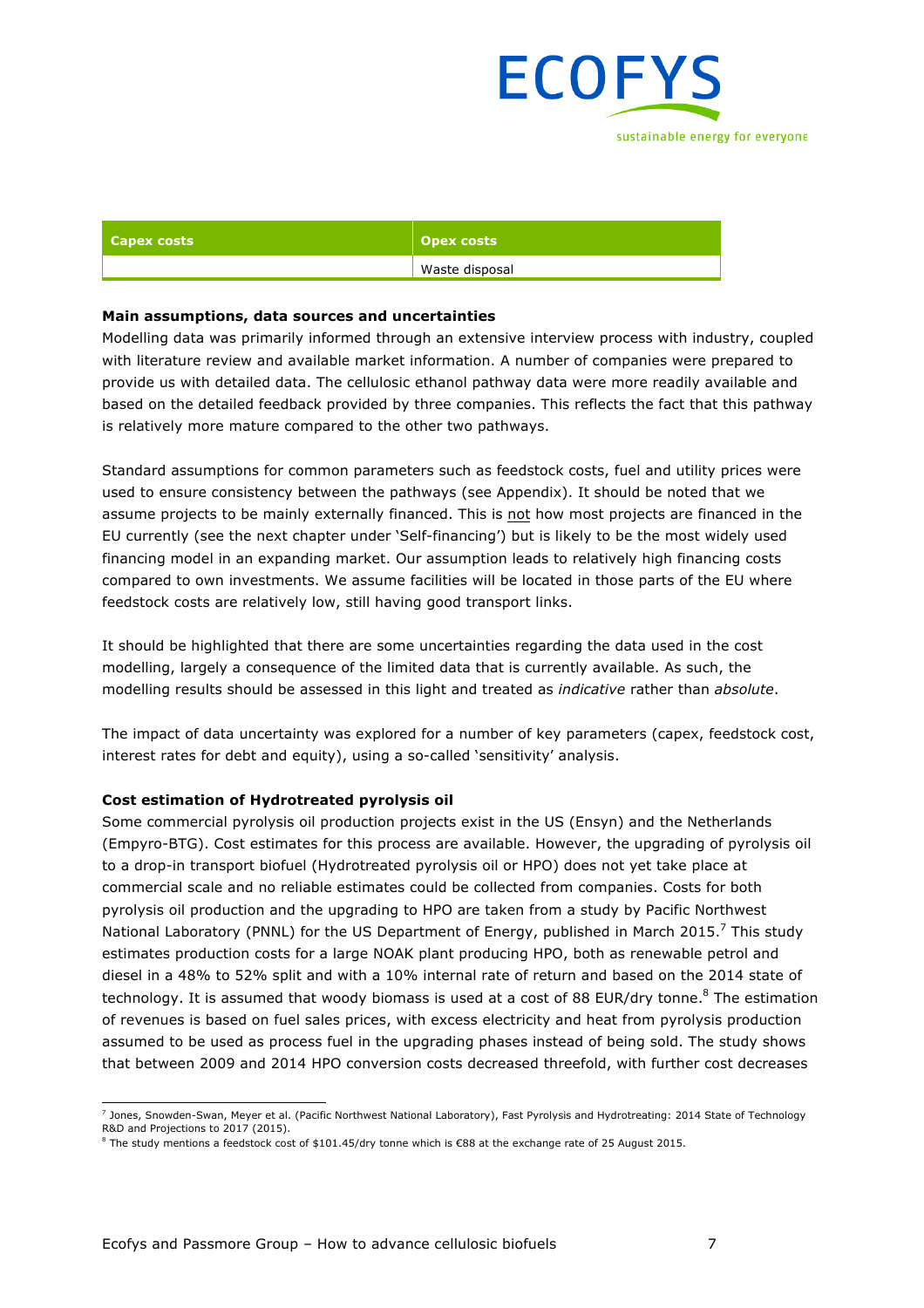

expected in the coming years. Most progress has been made in reducing costs for upgrading the pyrolysis oil to a transport fuel.

## 2.2 Cost profile results and analysis

The table below summarises the modelling outputs for the NOAK scenario, indicating the 'Payback term' and 'Cost of production', which are defined as:

- Payback term: number of years to 'payback' the original investment (i.e. the number of years needed for a company to receive net cash inflows that aggregate to the amount of an initial cash investment); and:
- Cost of production: the total of all costs (i.e. Opex and interest payments) divided by the total biofuel production over the plant lifetime.

The results factor in a 'double counting premium'. Biofuels produced from waste, residue or (ligno)cellulose feedstocks count twice towards targets in the EU, meaning that only half of the actual quantity of biofuel is required for fuel suppliers to meet their blending obligations. The double counting premium is the difference between the price of conventional ethanol and petrol and we assume that this premium largely ends up with the fuel supplier rather than with the biofuel producer, while the extent to which this happens is the result of a negotiation process between the fuel supplier and biofuel producer. For the purpose of this study we assume that 25% of the premium will be passed on from fuel supplier to biofuel producer. The cellulosic ethanol pathway also assumes that surplus electricity is exported to the grid.

| Pathway                             | <b>Capital cost</b><br>per facility<br>(mln euro) | <b>Capacity</b><br>(ktonne)        | <b>Production</b><br>costs<br>(EUR/tonne) | <b>Revenues</b><br>(EUR/tonne) | <b>Payback</b><br>term<br>(years) |
|-------------------------------------|---------------------------------------------------|------------------------------------|-------------------------------------------|--------------------------------|-----------------------------------|
| Cellulosic ethanol                  | 100                                               | 55                                 | 750                                       | 1,004                          | 8                                 |
| Fischer-Tropsch<br>renewable diesel | 385                                               | 82 (14 ethanol)                    | 1,315                                     | 1,003                          | >20                               |
| Hydrotreated<br>pyrolysis oil       |                                                   | 310 (149 petrol<br>$+ 161$ diesel) | 1,647                                     | 971                            | >20                               |

| Table 2 Cost modelling results showing the CAPEX, total cost of production and pavback term. Costs and revenues |
|-----------------------------------------------------------------------------------------------------------------|
| are estimated over a 20-year plant lifetime.                                                                    |

Cost estimations show significant differences between the three pathways. **Production costs for cellulosic ethanol are relatively low with 750 EUR/tonne**. This is the estimated cost for a next generation plant (NOAK). **Costs for first generation** plant (FOAK) are **considerably higher at around 1,000 EUR/tonne**. This means that today production costs are considerably higher than the market price of conventional ethanol which is currently sold to fuel suppliers for an average price of 750 EUR/tonne in the EU also higher than the current ethanol price with a double counting premium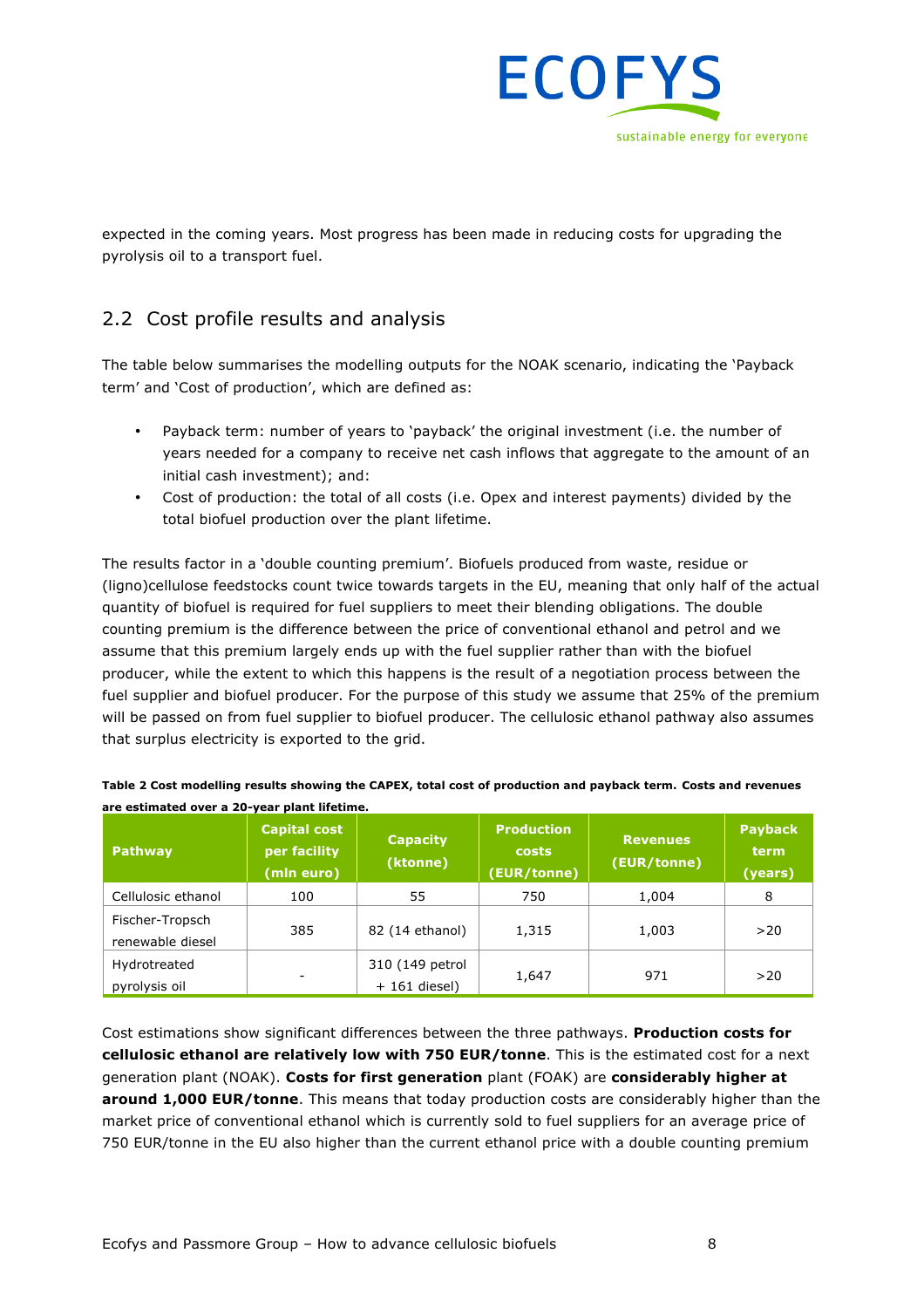

of 761 EUR/tonne (11 euro additional value from 25% double counting premium, price would be 794 EUR/tonne in case the full double counting premium would be passed on the biofuel producer). Some additional revenues are generated through the sale of excess electricity and total average revenues over the 20-year assumed plant lifetime are 1,004 EUR/tonne. These cost estimates show that a FOAK cellulosic ethanol plant is not likely to be economically viable without specific additional policy incentives. It also shows that a NOAK plant probably can be economically viable, and the additional cost of specific policy incentives for advanced biofuels will decrease.

Estimated cost of production for Fischer-Tropsch renewable diesel and HPO are estimated to be currently significantly higher, although costs for HPO have come down significantly in recent years and further reductions are expected. PNNL estimates that total HPO production costs for a NOAK plant will fall to around 1,100 EUR/tonne in 2017. Estimated payback term varies from over twenty years for Fischer-Tropsch renewable diesel and HPO to an estimated eight years for cellulosic ethanol. Based on these estimations it is likely that cellulosic ethanol will attract most interest from investors in coming years and future investments in Fischer-Tropsch renewable diesel and HPO require further cost reductions.

There are a number of reasons for the differences in production costs between cellulosic ethanol and the two other pathways. Firstly, the capex cost structures for the three pathways vary significantly. The Fischer-Tropsch renewable diesel process is relatively more complex (involving feedstock gasification and fuel synthesis) and therefore capital intensive, while the cellulosic ethanol process is to some extent based on the existing technology for  $1<sup>st</sup>$  generation biofuel production and involves less extreme process conditions (lower temperatures and pressures). As for HPO, pyrolysis oil production is relatively inexpensive but its hydrotreatment to produce a biofuel is expensive and technically challenging. Secondly, the cellulosic ethanol pathway assumes that the electricity requirements are fully met through on-site generation (for example, through the combustion of lignin) and furthermore that excess electricity from cellulosic ethanol production is exported to the grid. In contrast, for Fischer-Tropsch renewable diesel only 50% of the total electricity requirements are assumed to be met through on-site generation. This increases the revenue for the cellulosic ethanol pathway, whilst also reducing Opex costs and therefore resulting in a lower payback term.

What do the calculated costs tell us about the carbon abatement costs of the various pathways? In order to estimate this we first compare the cost of replacing 1 tonne of fossil petrol or diesel by the equivalent quantity of biofuel based on energy content and subsequently calculate the carbon abatement cost based on the notion that a tonne of fossil fuel emits 3.6 tonnes of  $CO<sub>2</sub>$ .

Replacing one tonne of fossil petrol fuel requires 1.6 tonnes of cellulosic ethanol and replacing a tonne of fossil diesel requires 1 tonne of FT biodiesel or HPO. Assuming an 8% producer margin on top of the calculated production costs of the three biofuel pathways, the cost of 1.6 tonne of cellulosic ethanol would be €1,296, which is 591 EUR more than the assumed cost of petrol of 705 EUR/tonne. The additional cost of replacing fossil diesel (assuming a diesel price of 669 EUR/tonne) by FT diesel and HPO stands at 751 EUR/tonne and 1,110 EUR/tonne respectively. When divided by a factor 3.6,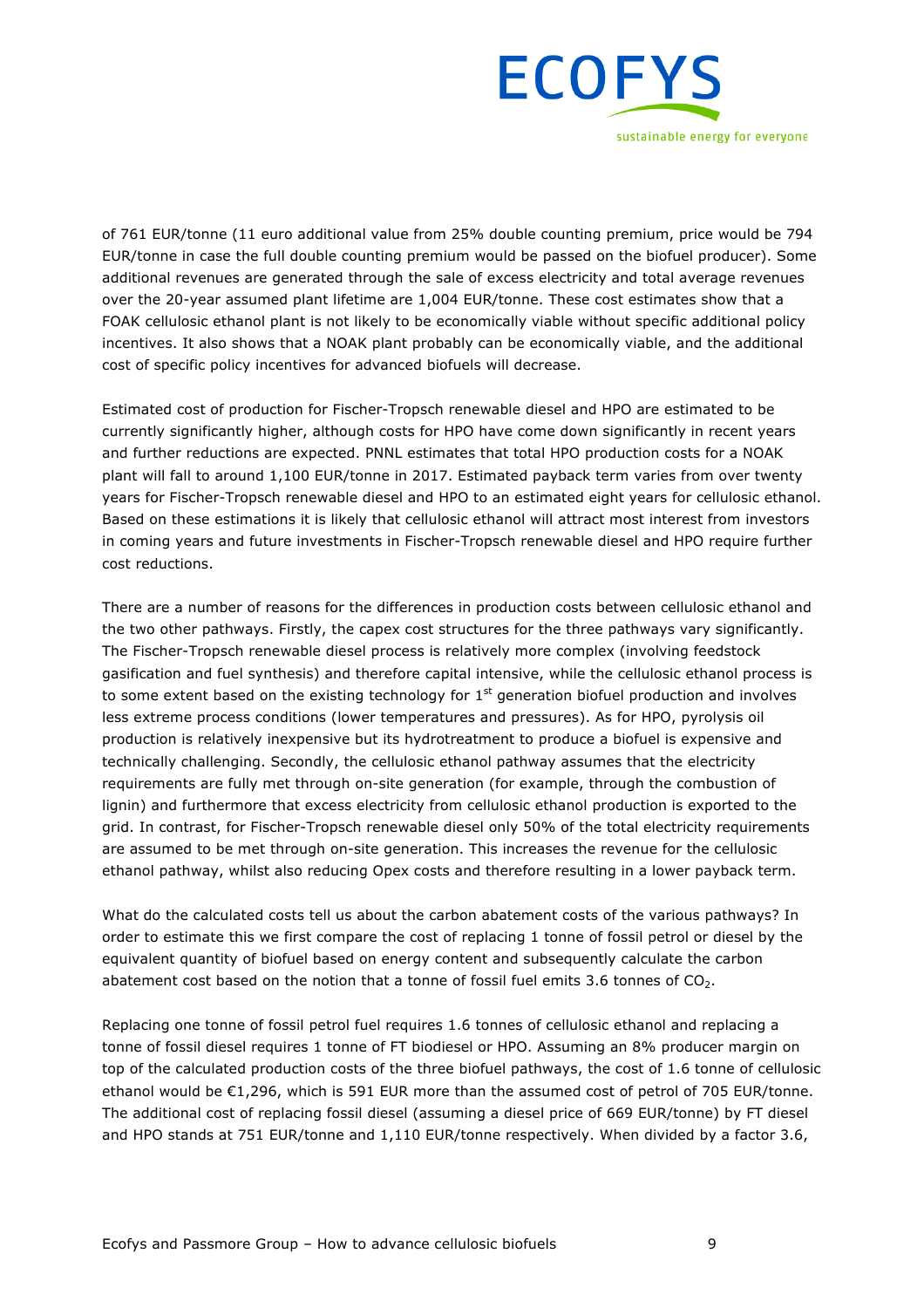

the carbon abatement costs for the three pathways are 164 EUR/tonne  $CO<sub>2</sub>$  for cellulosic ethanol, 209 EUR/tonne  $CO<sub>2</sub>$  for FT biodiesel and 308 EUR/tonne  $CO<sub>2</sub>$  for HPO.

## 2.3 Assessing the impact of separate cost items on total production costs

The impact on the cost of production was assessed by varying the Capex cost, feedstock cost and interest rate levels. One parameter was varied at a time, while keeping all other parameter values fixed. The graphs below show the impact that higher or lower costs per individual cost items have on the overall cost profile per biofuel pathway.

The analysis highlights how the economic case is mostly dependent on the Capex and feedstock costs for all pathways. However, for the Fischer-Tropsch renewable diesel pathway even with a 50% reduction for these parameters (leading to an assumed 6% financing cost on debt and 5% on equity) the cost of production is still estimated to be over 1,000 EUR/tonne. The interest rate level, is still clearly an important factor in the overall economic case, but has relatively less of an impact compared to Capex and feedstock costs.

The analysis is done for cellulosic ethanol and Fischer-Tropsch renewable diesel since for these pathways we have complete datasets. Our HPO cost estimation is based on the PNNL 2015 study, which specifies individual cost items but does not give the full list of parameter values.



**Figure 1 Analysis of the impacts on cost of production for cellulosic ethanol. The 'base case' assumes a Feedstock price of €65/t, Debt interest of 12%, Equity interest of 10% and a Capex of €101M.**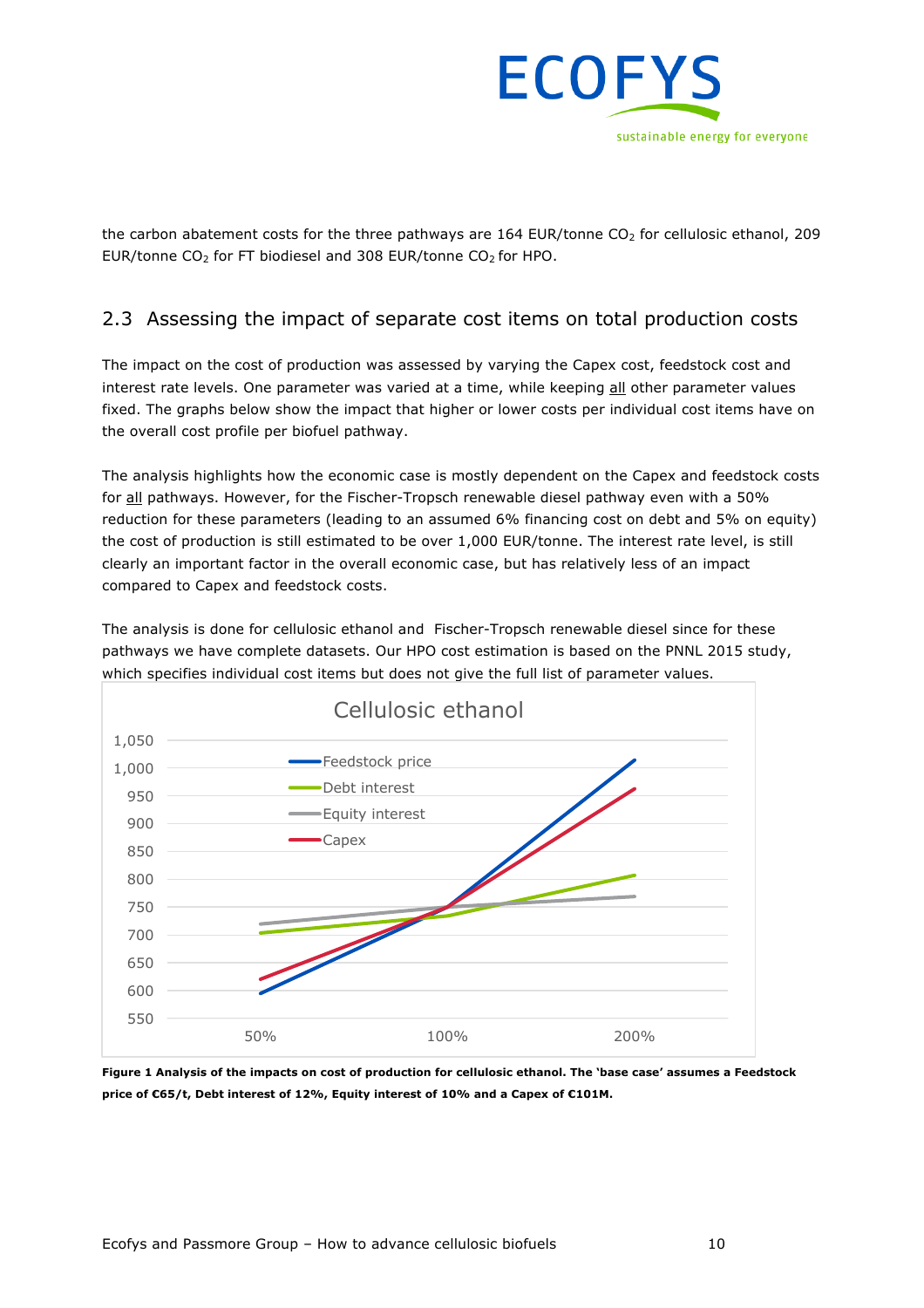



**Figure 2 Analysis of the impacts on cost of production for Fischer-Tropsch renewable diesel. The 'base case' assumes a Feedstock price of 50 EUR/t, Debt interest of 12%, Equity interest of 10% and a Capex of €385M.**

### 2.4 Conclusions

We estimated production costs for three biofuel pathways: cellulosic ethanol produced from agricultural residues, Fischer-Tropsch renewable diesel produced from woody biomass and Hydrotreated Pyrolysis Oil produced from woody biomass. Estimated costs for cellulosic ethanol and FT renewable diesel produced in next generation commercial facilities (nth-of-a-kind, NOAK) are modelled using assumptions (see Appendix) and data obtained from various sources. A cost estimate for Hydrotreated pyrolysis oil produced in a NOAK installation is based on a study by PNNL published in March 2015.

We estimate that production costs for a next generation commercial scale cellulosic ethanol can be as low as 750 EUR/tonne, whereas costs for a current generation plant (FOAK) stand at around 1,000 EUR/tonne. These figures do not include margins for biofuel producers. Total average revenues are estimated to be 1,004 EUR/tonne including an assumed double counting premium for the biofuel producer of 25% of the theoretical double counting premium of the difference between the price of conventional ethanol and petrol. When comparing costs with revenues it becomes clear that cellulosic ethanol is currently not economically viable without additional policy incentives.

Pyrolysis oil can be used as a transport fuel when hydrotreated (resulting in Hydrotreated pyrolysis oil or HPO) or when directly used in the refinery fuel production. Both routes are not yet implemented at commercial scale, making it difficult to accurately estimate total production costs. PNNL estimates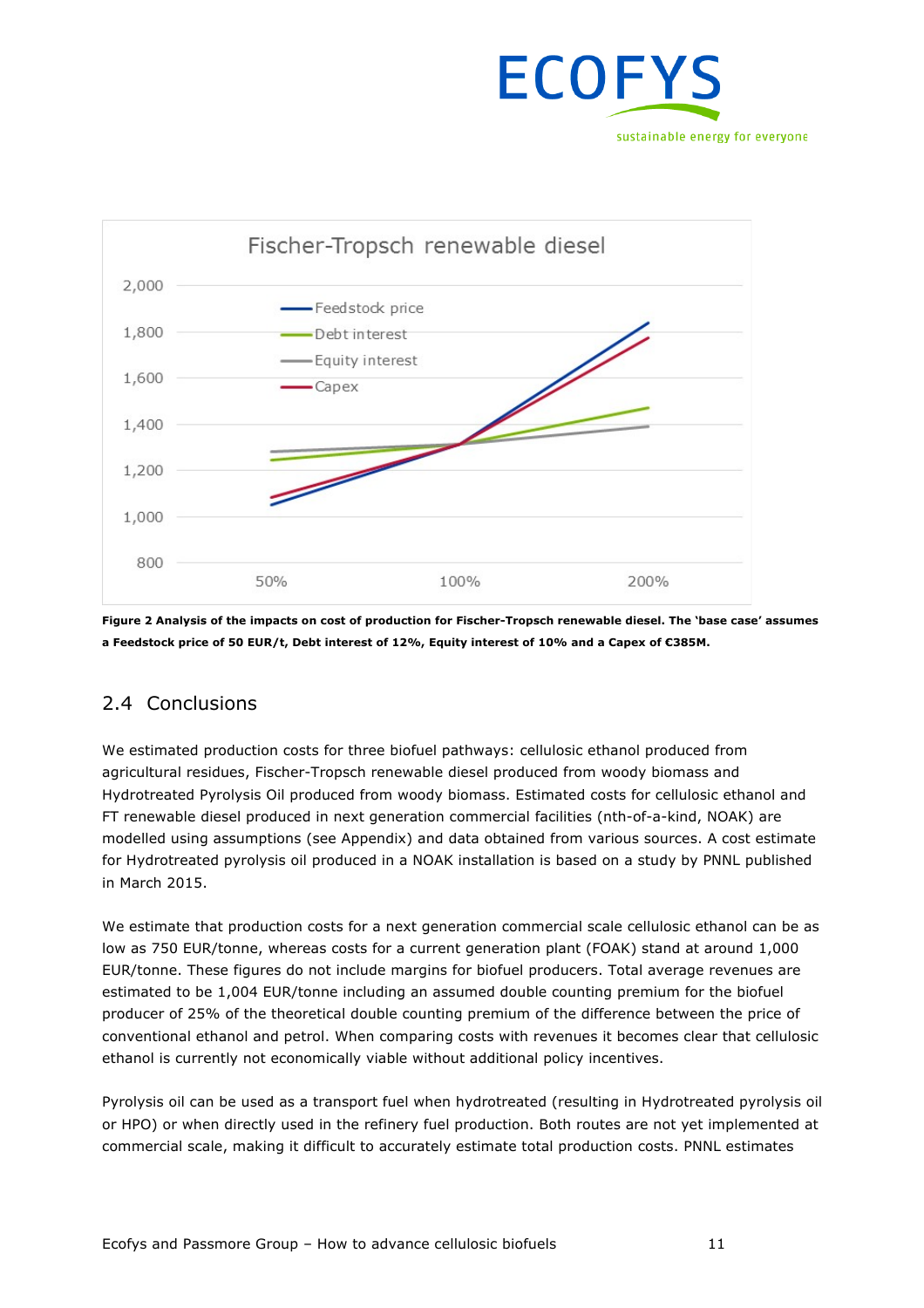

HPO production costs to stand at 1,647 EUR/tonne. While this means that today it is difficult to produce HPO at commercial scale, the PNNL study shows that significant cost reductions have been achieved in recent years and if this trend continues, costs will have come down to 1,100 EUR/tonne in 2017 and lower costs in subsequent years. This means that HPO might start to play a role at commercial scale after 2020. As HPO, Fischer-Tropsch renewable diesel is thought to be expensive, with an estimated production cost for a NOAK plant of 1,315 EUR/tonne, which is double the market price of fossil diesel. Also for this pathway cost reductions are needed to make the technology attractive for investors. We do note that only a few reliable cost data sources for Fischer-Tropsch renewable diesel are available, meaning that significant uncertainties remain for the results for this pathway.

The analysis also shows that capital costs and feedstock costs have the largest impact on the total overall production costs and that the impact of financing costs is relatively low.

Based on our production costs estimates it can be concluded firstly that of the three pathways cellulosic ethanol seems most attractive for investors and secondly that additional policy incentives are required to grow the market for advanced biofuels beyond the 'double counting' provision currently in place in the EU.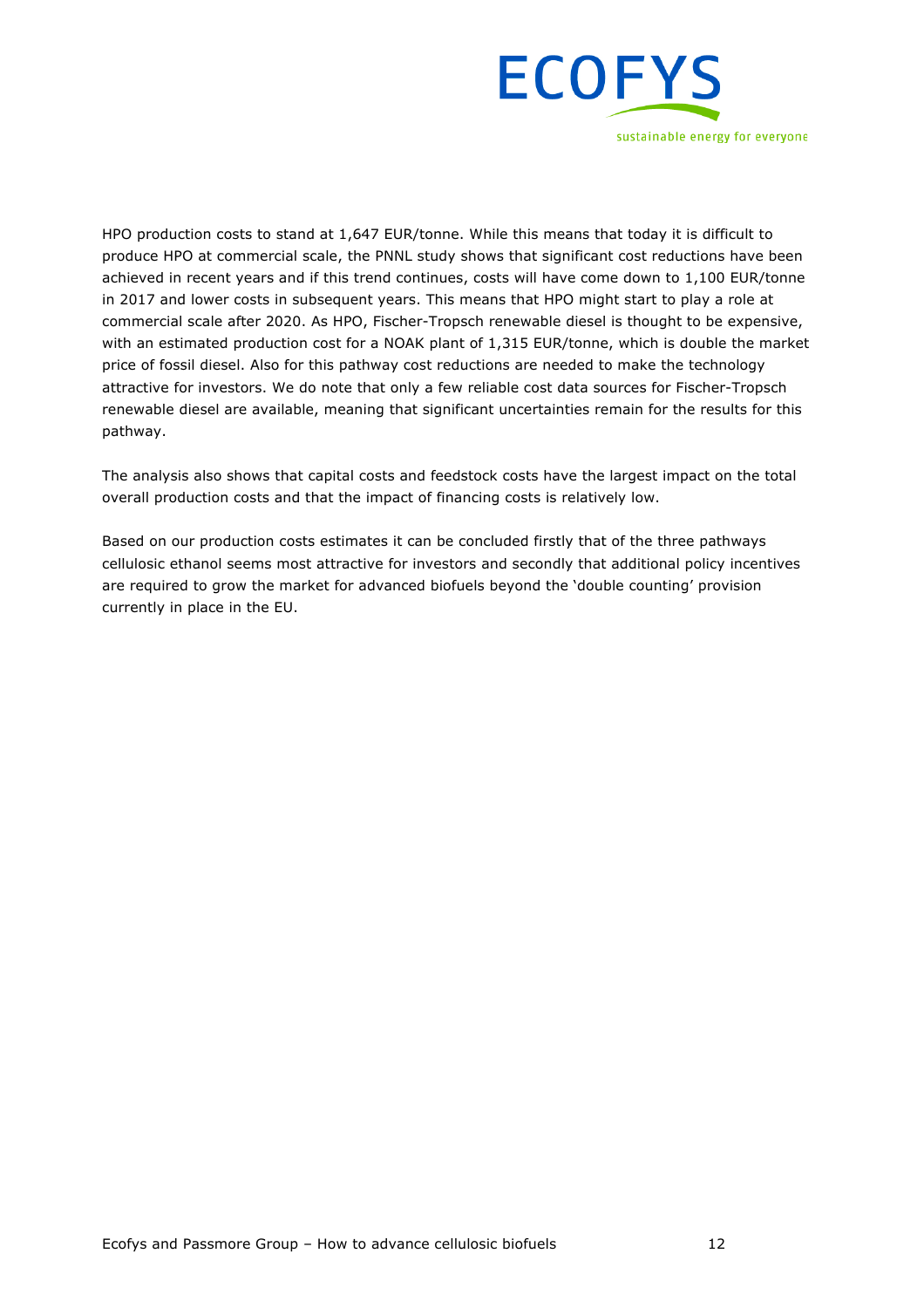

## 3 Assessment of financing options

Encouraging private sector investment in advanced biofuels facilities is a key challenge for the sector. Private sector investors vary greatly in terms of how they operate, the likely sums of capital they are willing to invest, the time on the path to commercialisation that any particular investor deems an investment appropriate and relevant, and in their general appetite for risk.

Venture capitalists (VCs), for example, want to invest in a company, and then sell their ownership share a few years later for what they hope will be a large profit ("buy and sell"). VCs have a great appetite for risk and only expect one out of ten investments to deliver exceptional returns (on average, three investments will fail, six will deliver ~4%–6%, and one will deliver returns greater than 10%). By contrast, any source of capital using pension fund monies will want to buy into a secure investment, and hold that investment for many years in the expectation that it will provide returns comparable to elsewhere in the market ("buy and hold").

Below we provide an overview of the market's main financing options: angel investors, commercial banks, venture capital, initial public offering, private equity/merchant banks, traditional project finance, sovereign wealth funds, investment banks, project bonds market, large corporate strategics and "self-financed projects". Each of these types of financing are described in general and their relevance for early stage advanced biofuels commercialisation is assessed.

It should be noted that although these are presented as separate discrete options, it is possible that in reality a combination or "stack" of financing options could be deployed. $9$  For example, in addition to the capital that the project sponsor/proponent is contributing (investors will want to see proponent "skin-in-the-game", i.e. a minimum share of own investment) an Investment Bank (see below) may bring together a combination of private equity, venture capital, bond financing, export development bank loans, and/or a government loan guarantee to complete the necessary capital stack for a project. As one can imagine, however, the transaction costs of putting together such a financing package can be considerable, and would normally only be attractive to investors if all the risks and uncertainties were properly allocated. In general all risks need to be allocated before being able to reach a financial close<sup>10</sup>. If not the project will not continue, or the financing cost will increase.

<sup>&</sup>lt;sup>9</sup> A 'capital stack' is a compilation of the various sources of capital and financial instruments that are brought together to enable the project to be financed. A capital stack will usually involve both debt and equity, and can include equity from the project proponent, debt from a lender, monies from a strategic investor (debt and/or equity), the public markets (if the company is public), and government grants and loans, and/or loan guarantees.

<sup>&</sup>lt;sup>10</sup> Ideally, all risks and uncertainties have been properly allocated by the project proponent, and can be managed by those parties best able/most qualified to manage them. (For example, feedstock risk should be assumed by the growers/farmers; construction completion risk should be assumed by the EPC contractor - with penalties for late completion.)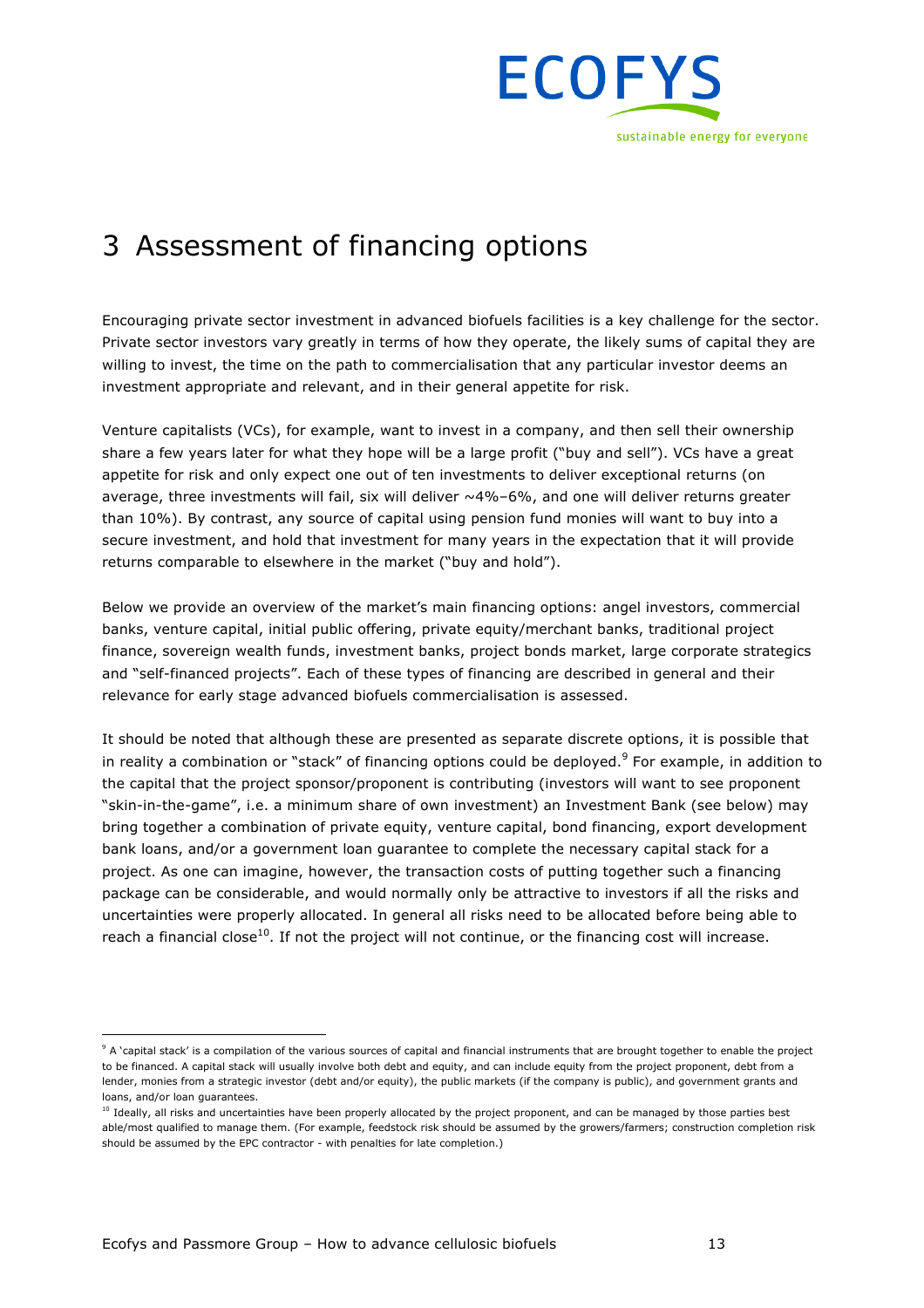

## 3.1 Angel investors

#### **General description**

Angel Investors are typically affluent individuals or groups of individuals (sometimes family members) who provide start-up capital (seed capital) to a new business or start-up company. In return, the angel will receive equity, or some form of ownership in the start-up.

#### **Investment 'sweet spot'<sup>11</sup>**

Funds can sometimes be in the millions, but not hundreds of millions.

#### **General risk tolerance**

Often high, but funds not sufficient for investment in large scale plants.

#### **Requirement for investment**

In many cases, if the angel investor is receiving equity, there is no expectation of immediate high returns on investment. In the case of family members providing mentoring, there may be no expectation there will be any long term returns

#### **Invest in early stage advanced biofuels commercialisation?**

**No.** Angel investors would invest in the launch of a new company, and perhaps in Research & Development, but generally not in high capex commercialisation projects.

## 3.2 Traditional lenders / Commercial banks

#### **General description**

Traditional lenders/Commercial banks (likely the project sponsor's local banker) typically provide small value loans, for example, for Research & Development.

#### **Investment 'sweet spot'**

Amounts are insufficient to build a commercial plant, and any loans often depend on prior bank/client relationship. For Commercial banks it is important that the prospective borrower has an established track record of past repayments, to know what their net worth is and whether there are sufficient company assets in case of project (or company) default.

(Note that advanced biofuels projects which, because of the nature of the transportation fuels market are unable to secure long term offtake contracts at a fixed price, are not comparable to wind and solar projects which in some cases have attracted traditional lenders, because offtake risk is not a factor.)

#### **General risk tolerance**

 $11$  The optimal balance between costs and benefits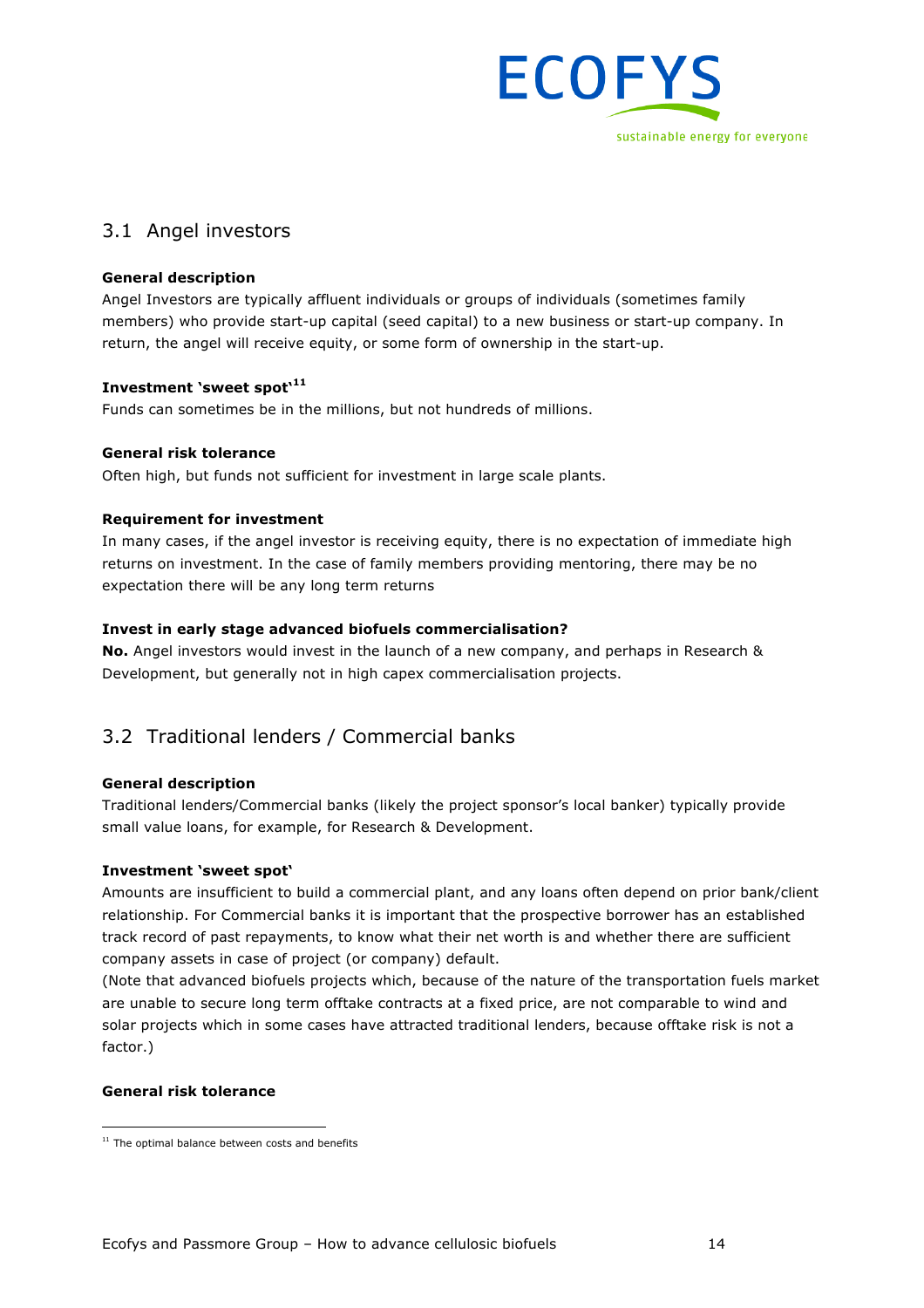

Low risk tolerance with preference for low capex projects.

#### **Requirement for investment**

Strong balance sheet and company collateral. How do the borrowers assets compare to the risk of non-repayment?

#### **Invest in early stage advanced biofuels commercialisation?**

**No.** Biofuels firms do not have sufficient track record or strong balance sheets for large conventional commercial loans.

### 3.3 Venture Capital (VC)

#### **General description**

Venture Capital (VC) is private equity money provided by investors to early-stage, high risk startup companies and entrepreneurs. The VC (who can be an individual or a consolidated capital fund) will earn its financial return by taking an ownership (equity) position in the companies it invests in. Information Technology or the biotechnology sectors are good examples where VC funds have been invested.

Typically, VC investments occur after a company has already received early investment or "seed funding" from friends, family, their local banker, angel investors, or perhaps even crowd funding. The first round of VC funding is referred to as "Series A." The goal of the VC is to generate a return when the start-up has a significant event such as selling the company or going public (IPO). VC funds are attractive to start-ups who have limited operating history and are too small to raise capital in the public or debt markets.

#### **Investment 'sweet spot'**

A VCs initial investment (or, first round of funding), is referred to as "Series A." This amount can be anywhere from \$100k-1m. Subsequent rounds (Series B) range from \$1–20m, while later rounds, if the VC fund can afford it, could be in the range of \$20-100m range.

#### **General risk tolerance**

High risk tolerance, but as noted above, only one in ten investments is expected to exceed average market returns, and three of the ten are expected to fail outright.

#### **Requirement for investment**

Likelihood of high rates of return >10x. 3 to 8 year exit strategy.

#### **Invest in early stage advanced biofuels commercialisation?**

**No** – unless part of a syndicate. Typically invest at an earlier, pre-commercial stage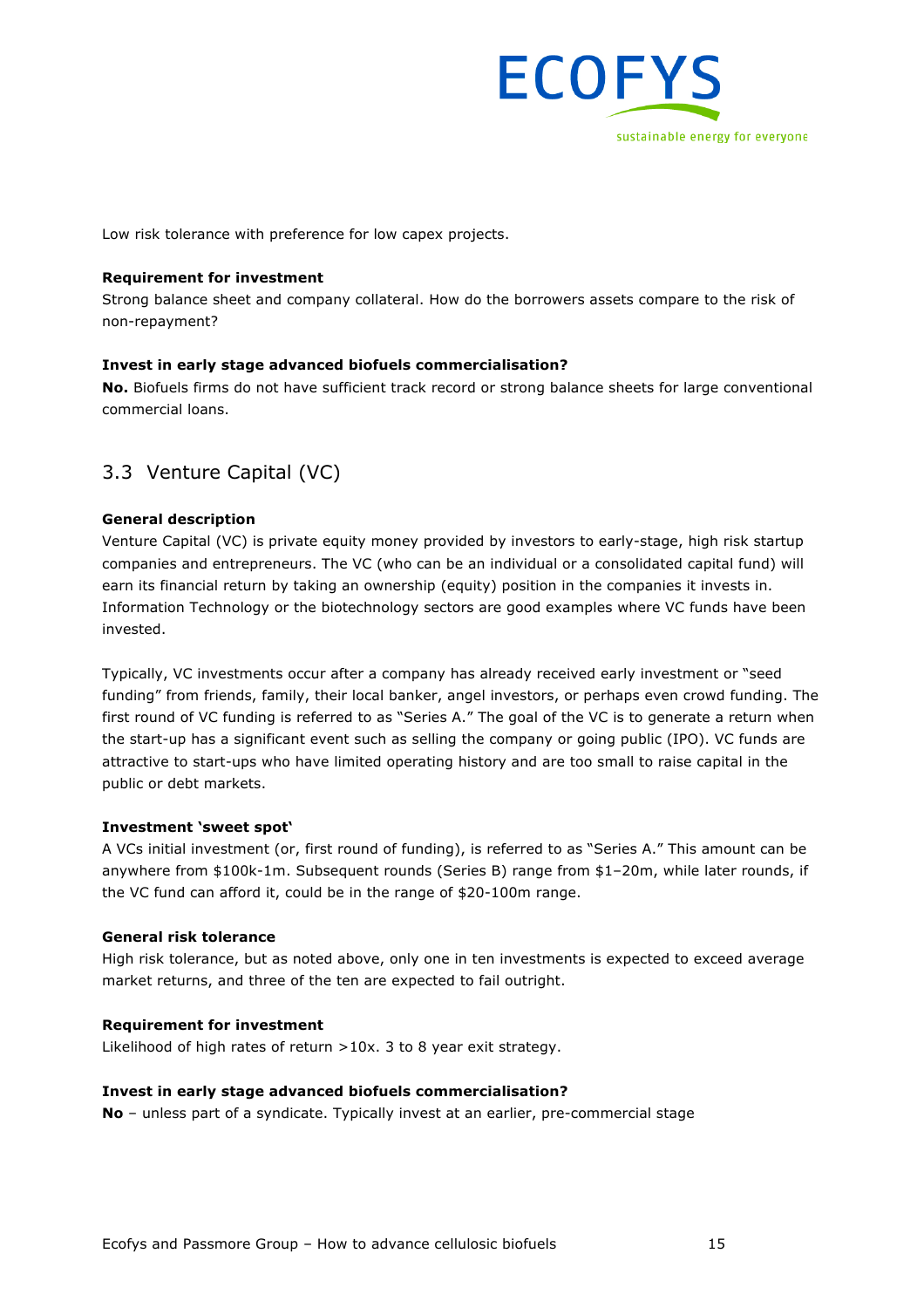

## 3.4 IPO / Going public

#### **General description**

IPO (or initial public offering) represents a private company's first foray into the public markets to raise capital through the sale of shares of stock. IPOs are commonly issued by small to medium sized privately held companies seeking money to expand their business, and possibly to provide monetary returns to the firm's early private investors (large private companies seeking to become publically traded can also issue IPOs). After the IPO, shares trade freely in the open market. Before going to the market with an offering, a company should seek expert advice (often from an investment banker) as to best share price, and the appropriate time to go to market. This process transforms a private company into a public company with all the associated costs and financial disclosures. There have been a few IPOs related to investment in biofuels in the last six years, these investments mostly performed badly. IPO is not a strategy for raising capital for first-of-kind commercial plant unless a project is really capital light.

#### **Investment 'sweet spot'**

The company, and in this case, the project sponsor, is often seeking to raise \$100m+. The project should be "capital light" (i.e. low capex). Those seeking to go public need to assess whether the current IPO market is likely to respond to the offering.

#### **General risk tolerance**

Not relevant. (The company going public risks a failed IPO; or, if the IPO succeeds in raising sufficient funds, investors risk having invested in a stock whose value goes down and potentially fails.)

#### **Requirement for investment**

Mid-double digit returns ( $\sim$ 15%) to attract investors.

#### **Invest in early stage advanced biofuels commercialisation?**

**Possibly, but unlikely** – it is doubtful whether the IPO will raise sufficient funds to support both ongoing company operations, and the financing of a commercial plant.

### 3.5 Private Equity / Merchant banks

#### **General description**

Merchant Banks are institutions that provide money to companies in return for share equity or ownership in that company rather than in the form of loans. Typically, merchant banks bridge the gap between venture capital and an IPO. That is, they offer financial services to smaller and mediumsized companies that are too big for venture capital firms, but too small to be of interest to the IPO market. The nature of the private equity investment is negotiated between the parties. Merchant banks will often take on a large portion of ownership if a company is believed to have strong potential for growth. Since they own shares in the companies in which they invest, merchant banks usually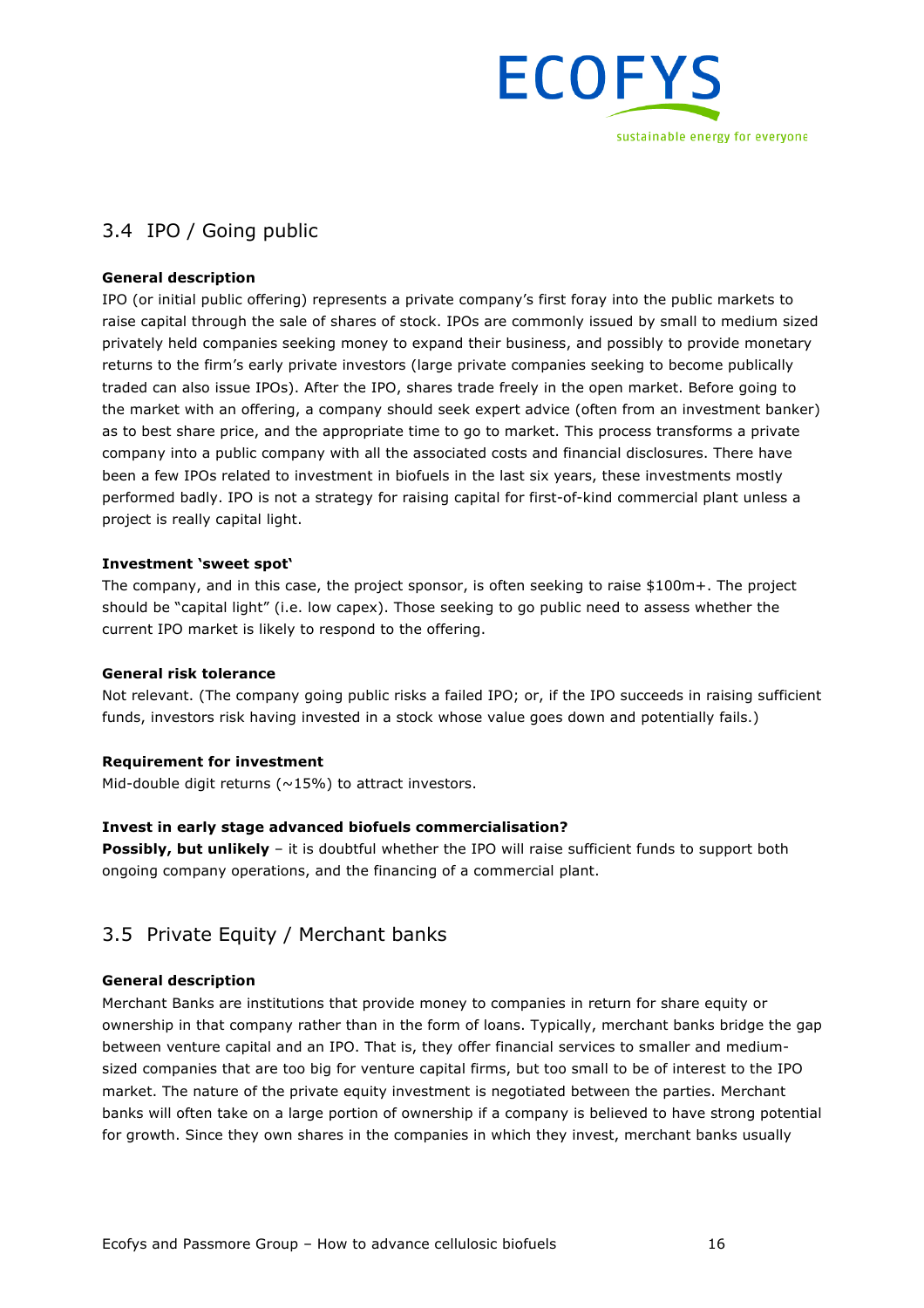

also provide advice and services to these firms at the corporate level. Both commercial banks and investment banks may engage in merchant banking activities.

#### **Investment 'sweet spot'**

Amounts can range from \$20-100m+. Company selling equity must be operational, not a start-up.

**General risk tolerance** Low to medium risk tolerance.

**Requirement for investment**

Equity or ownership in the company.

#### **Invest in early stage advanced biofuels commercialisation?**

**Unlikely** - only if project sponsor and technology have a proven track record.

### 3.6 Traditional project finance

#### **General description**

**Project Finance** is finance for a specific project – a power station, a pipeline, a mine – wherein debt (the loan) is repaid from the cash-flow of that particular project. As such, the lender will look to what assets and what revenue the project will have, and assess whether or not those assets will be sufficient to first secure, and then service the loan. In this type of financing (unlike with more traditional borrowing), the lender has no recourse to any non-project related assets of the borrower or the project sponsor. That is, the project financier cannot "reach back" to a parent or project sponsor company to repay the loan if the project does not succeed. Since, if the project fails in whole or in part, the financiers stand to lose money, and since the loan can only be repaid once the project is operational and generating cash flow, risk minimisation is essential to project finance, and identification and allocation of every risk associated with the project is critical.

#### **Investment 'sweet spot'**

Large projects over \$50m-2billion.

**General risk tolerance**

Low risk tolerance

#### **Requirement for investment**

Track record – proven technology; prefer B+ credit rating.

#### **Invest in early stage advanced biofuels commercialisation?**

**No.** These projects are not "investment grade." They have technology risk and do not have a credit worthy offtake. Note that while in today's world advanced biofuels projects are not considered investment grade, there may come a time when such projects can meet that requirement. This is less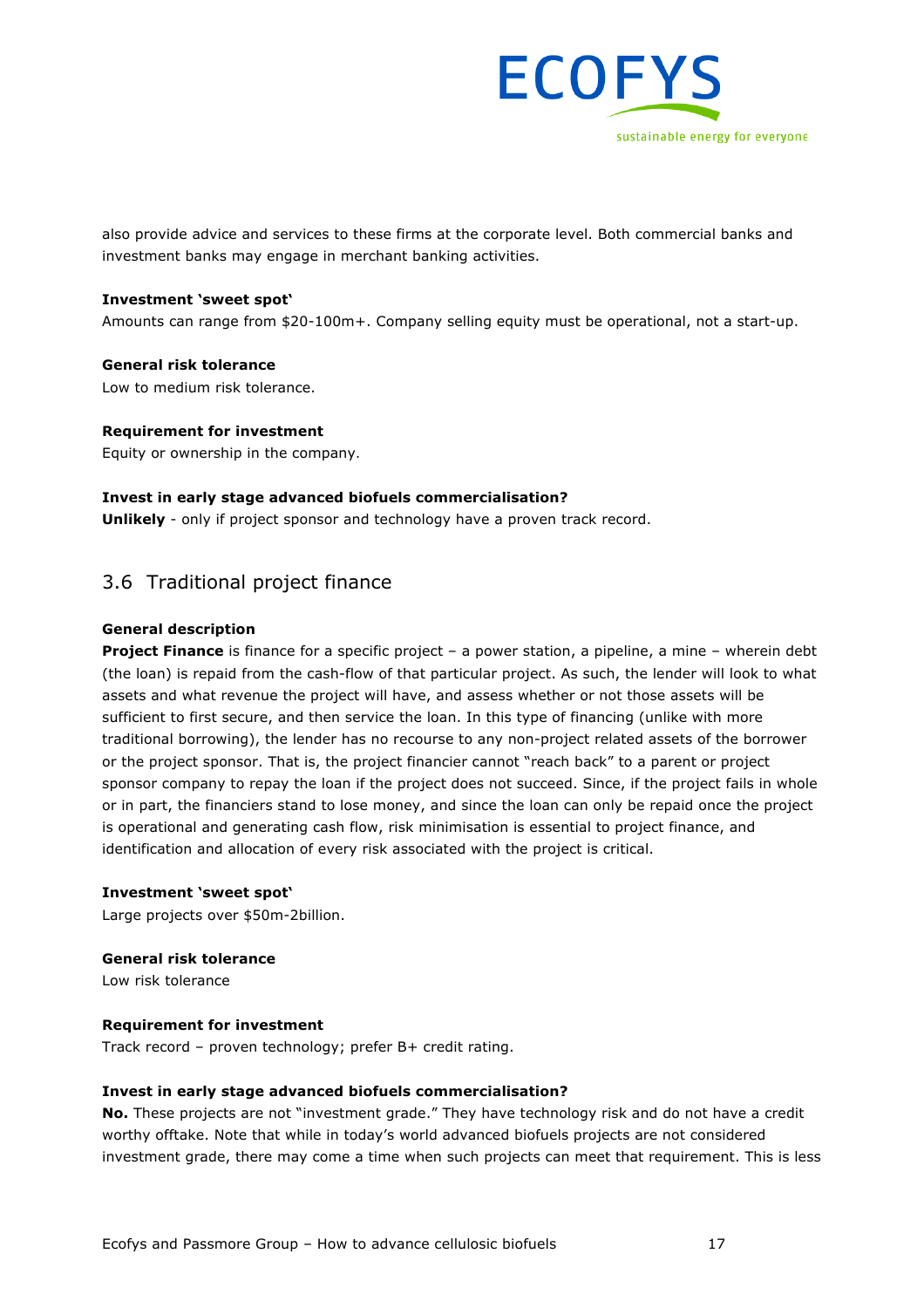

about "how many plants has the proponent built to date," and more about the degree to which all uncertainties have been removed. Once there is no technology, feedstock, offtake, construction completion, performance, and, most importantly, policy risk, traditional project finance will become a more viable option.

### 3.7 Sovereign Wealth Funds

#### **General description**

Sovereign Wealth Funds are State-owned investment funds established from one or more of a country's balance of payment surpluses, foreign currency deposits, pension investments, oil funds, resource exports, sale of government assets, fiscal surpluses, etc. These funds are assets of the sovereign nation, and can take the form of bonds, stocks, property, etc. held in both domestic and foreign currencies. The funds are a mechanism for managing the national savings of a country for the purposes of investment. Funds may be managed by central banks, for example. Some funds invest in domestic industries. Globally, the largest sovereign wealth funds exist in China, United Arab Emirates, Norway, Saudi Arabia, Kuwait, and Singapore.

#### **Investment 'sweet spot'**

Investments in the hundreds of millions. Looking for investments that will have a "material impact" and high returns - not one-offs.

#### **General risk tolerance**

Low risk tolerance.

#### **Requirement for investment**

Mostly equity so looking for safe, substantial returns.

#### **Invest in early stage advanced biofuels commercialisation?**

**No.** The advanced biofuels sector does not currently meet the test of "material impact."

### 3.8 Investment Banks

#### **General description**

Investment Banks are facilitators who bring together other investors` money in an effort to build the necessary capital needed by a business entity to build a project. Unlike Merchant Banks (see above), investment banks are more typically focused on larger firms. Both debt and equity instruments may be used, but investment banks do not take deposits, or have their own source of funds. They facilitate financial transactions and also provide research and financial consulting services to companies. The provision of investment banking services requires a government issued license.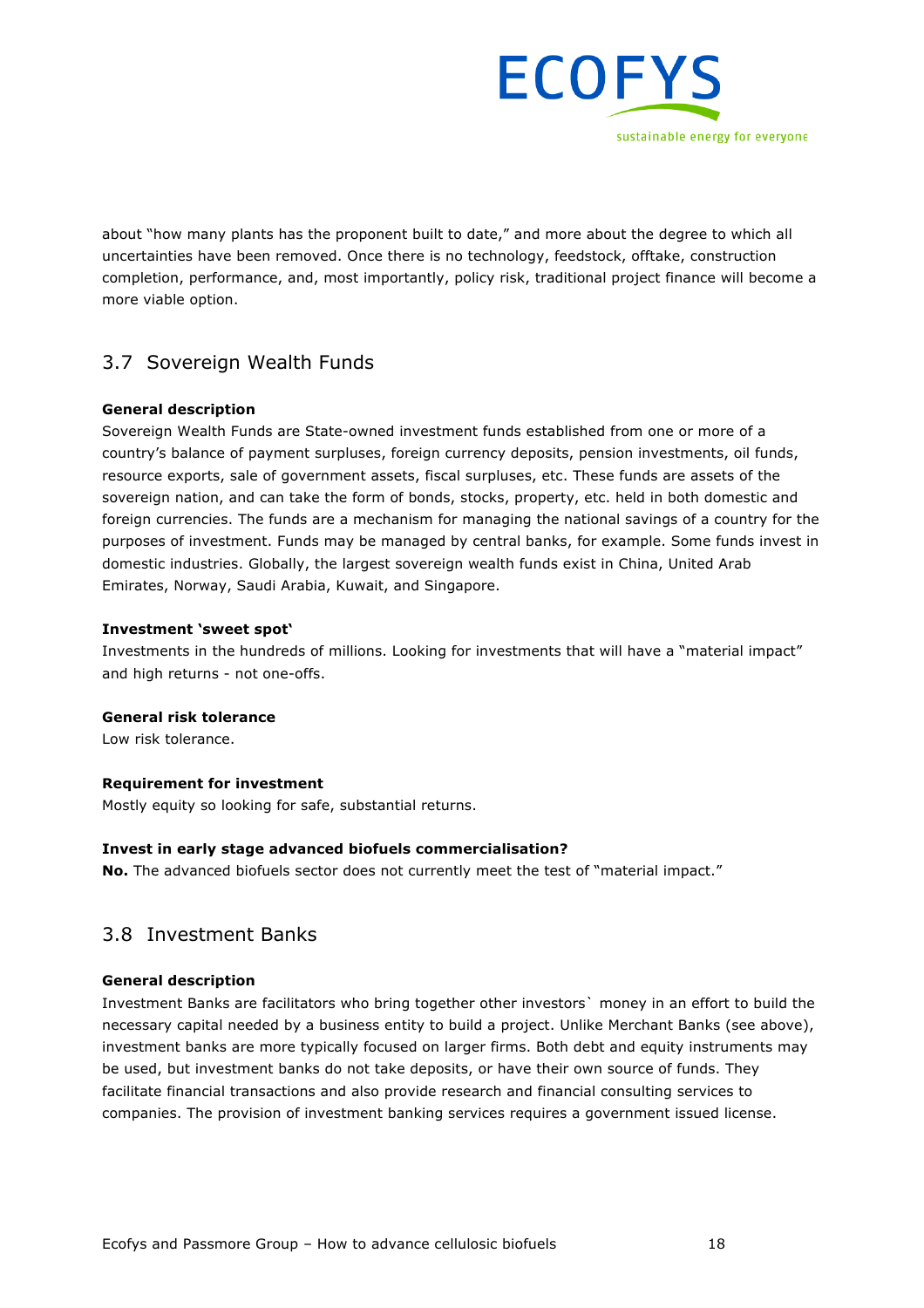

#### **Investment 'sweet spot'**

Transaction costs mean interest is mainly in large projects - \$100m+. Investment Banks do not have their own source of funds, but are facilitators who bring together other investors` money in an effort to realise the project. So the sweet spot will depend largely on who the Investment Bank brings to the table.

#### **General risk tolerance**

Not relevant – is up to the individual investors the Investment Bank brings to the table. Looking forward, however, while in today's world it is very challenging to raise capital for advanced biofuels projects, it will become easier over time for Investment Banks to put together project financing deals once all risks have been eliminated or properly allocated. Of the various risks including technology, feedstock, and offtake, the most important risk for investors is government policy uncertainty, and the associated fear of stranded assets. Once this uncertainty is removed, and the advanced biofuels market is more mature, putting together a project capital stack will become a more viable option.

#### **Requirement for investment**

Depends on who the Investment Bank brings to the table, but returns need to be competitive with the market.

#### **Invest in early stage advanced biofuels commercialisation?**

**Possibly** if risks can be off-loaded and managed. A government loan guarantee will help.

#### 3.9 Project bond market

#### **General description**

Project bonds are an alternative debt financing mechanism more recently used for infrastructure projects. Conventionally, banks have financed such infrastructure deals. But given recent higher costs and resulting higher capital requirements of bank financing, project developers have been looking more to the institutional bond market to reduce the project funding cost and thereby improve their project rate of return. This is a specialised niche requiring credit worthy project sponsors. The use of project bonds as a funding mechanism will be unattractive to investors with a low risk appetite – especially if there is any associated construction completion or technology risk.

#### **Investment 'sweet spot'**

Typically \$50m-1billion. Usually for infrastructure projects. A specialised niche requiring credit worthy project sponsors, and (in the energy space) an offtake contract.

#### **General risk tolerance**

Low risk tolerance if any technology risk. Look to credit worthiness of project sponsor.

#### **Requirement for investment**

3 – 9% on debt.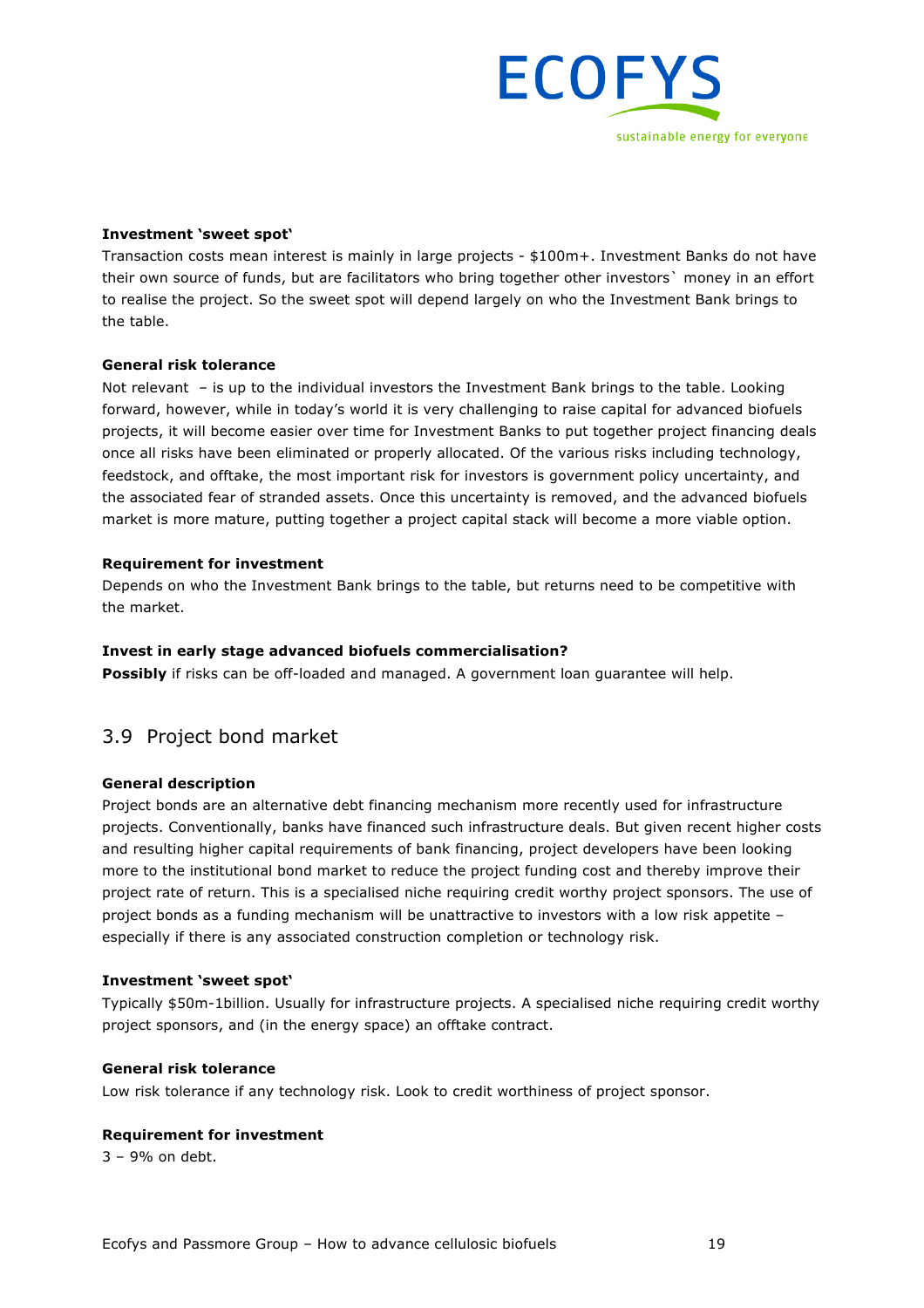

#### **Invest in early stage advanced biofuels commercialisation?**

**No.** Not typically interested in technology investments. However, once the market for advanced biofuels becomes mature (in an environment of policy stability), and project sponsors are credit worthy with projects that are investment grade, the use of project bonds as a funding mechanism will become more viable.

### 3.10 Large corporate strategics

#### **General description**

Corporate Strategics are large corporations (Royal Dutch Shell, British Petroleum, Coca Cola, for example) that invest in innovative technologies for a variety of strategic reasons where it has been determined that such an investment could be in the best long term interest of the Corporation. Such things as gaining a competitive edge, meeting government policy requirements or upcoming regulations, or Corporate Social Responsibility could force a large corporation to make a strategic decision to invest in innovation even if it is outside the Corporations core line of business.

#### **Investment 'sweet spot'**

Investment in new, non-core technology could range from \$50-300m+. (Strategics' large capital budgets are mainly committed to core business seeking 20%+ ROI). Examples include Royal Dutch Shell, British Petroleum, Chevron.

#### **General risk tolerance**

Low to medium risk tolerance, but not keen on technology risk unless they own the Intellectual Property (IP).

#### **Requirement for investment**

More patient than Venture Capital (see above), but need returns capable of competing with core business (i.e. 20% ROI). May be willing to receive lower returns on a first plant if it appears that, in the medium to long term, there is an opportunity for widespread deployment and material impact on the Corporation's business. Not much interest in "one-offs."

#### **Invest in early stage advanced biofuels commercialisation?**

**Possibly** in an environment of stable government policy. Fear of "stranded assets" (from which investors cannot recover any losses) means need for "grandfathering" in the event of a change of government policy.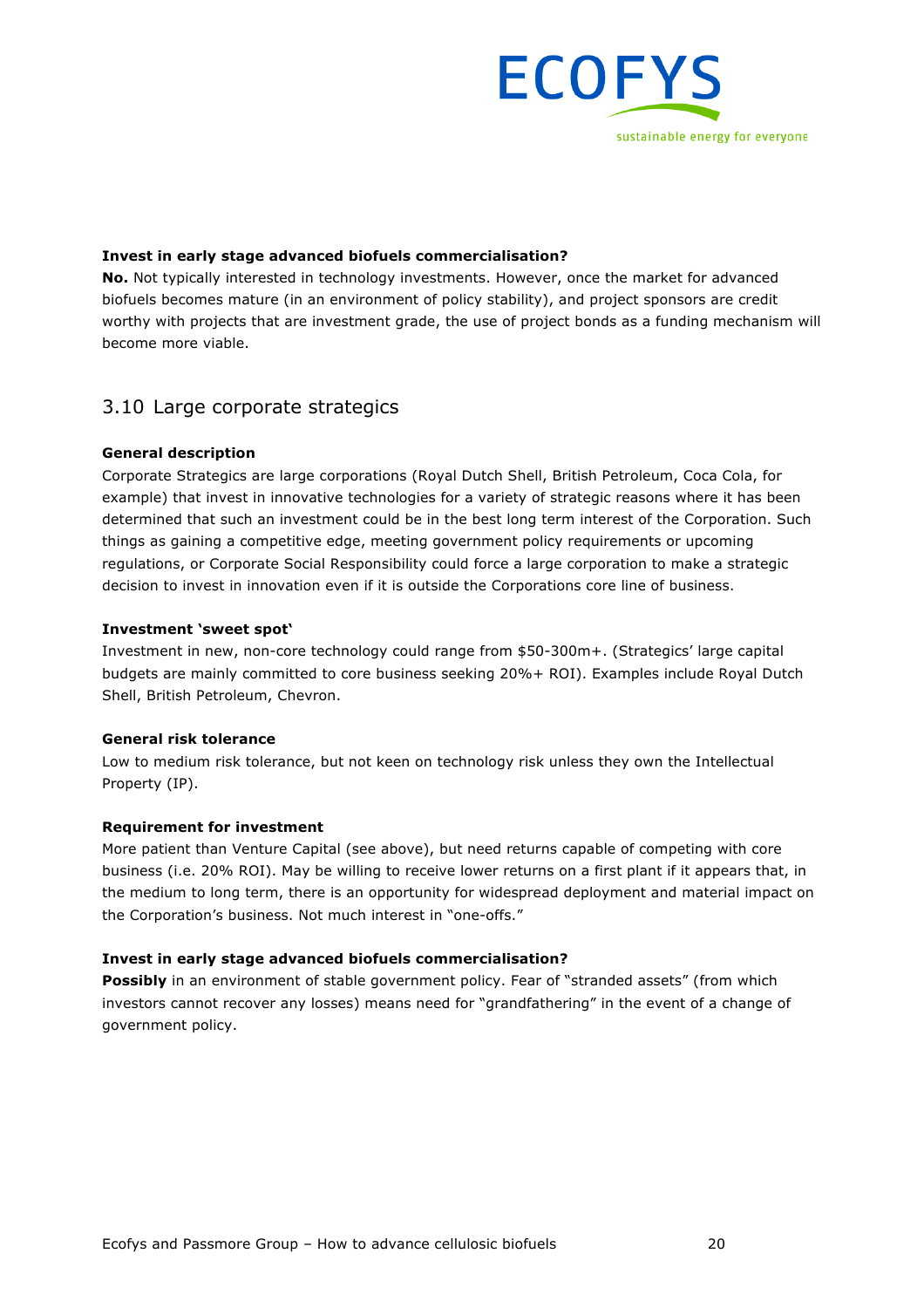

## 3.11 Self-financing

#### **General description**

Self-financing is not a common financial term, but refers to Corporate Strategics who go beyond just investing in innovation at the R&D stage, to investing their own capital from their own corporate balance sheets in first-of-kind commercial projects in a given technology area such as 2<sup>nd</sup> generation biofuels. Such project financing from within a corporation's own access to capital can sometimes be driven by government policy (as has been the case in cellulosic biofuels), and is often accompanied by a plan to sell technology licenses following completion of the first plant in an effort to recoup losses from having financed the initial commercial facility. This type of investment is often used for advanced biofuels today (e.g. Beta Renewables in the EU, DSM in Brazil and the US).

#### **Investment 'sweet spot'**

Projects to date have cost in the range of \$100-600m. Large companies pay for their own projects using their own funds (balance sheet financing), hence the term "Self-financed." In some cases, the Corporate balance sheet of a Corporate Strategic is sufficiently large, and the credit rating of the Corporation high and sufficiently well established, that the company may be able to attract a government loan or loan guarantee as part of the overall project capital. In other cases, if the project returns are at least adequate (five year simple payback), a Corporate Strategic may not want to seek government program dollars, because "why would we if the returns are adequate." Examples to date include Abengoa, Beta Renewables, Dupont, Poet/DSM and Raizen/Iogen.

#### **General risk tolerance**

High for first-of-a-kind (FOAK) projects (especially if there is evidence of improved returns on future plants, and/or an opportunity to sell technology licenses).

#### **Requirement for investment**

Willing to take below market returns on the first project if subsequent projects, or customers for technology licenses are likely.

#### **Invest in early stage advanced biofuels commercialisation?**

**Yes** for FOAK projects. Many hope to recover losses from this first plant by selling technology licenses. May offer technology guarantees to said licensees.

### 3.12 Conclusions

Currently, advanced biofuel projects both in the EU and US have been mostly funded by companies themselves (Self-financing). This makes sense in a market with large regulatory and offtake risks, but in order to grow a thriving advanced biofuel industry at some point external investors will be needed to bring in more capital. In this study, eleven types of investors were identified that could play a role in funding advanced biofuel projects. In summary, of the eleven financing options reviewed, only "**Self-financing"** is identified as presenting a likely short term investment source for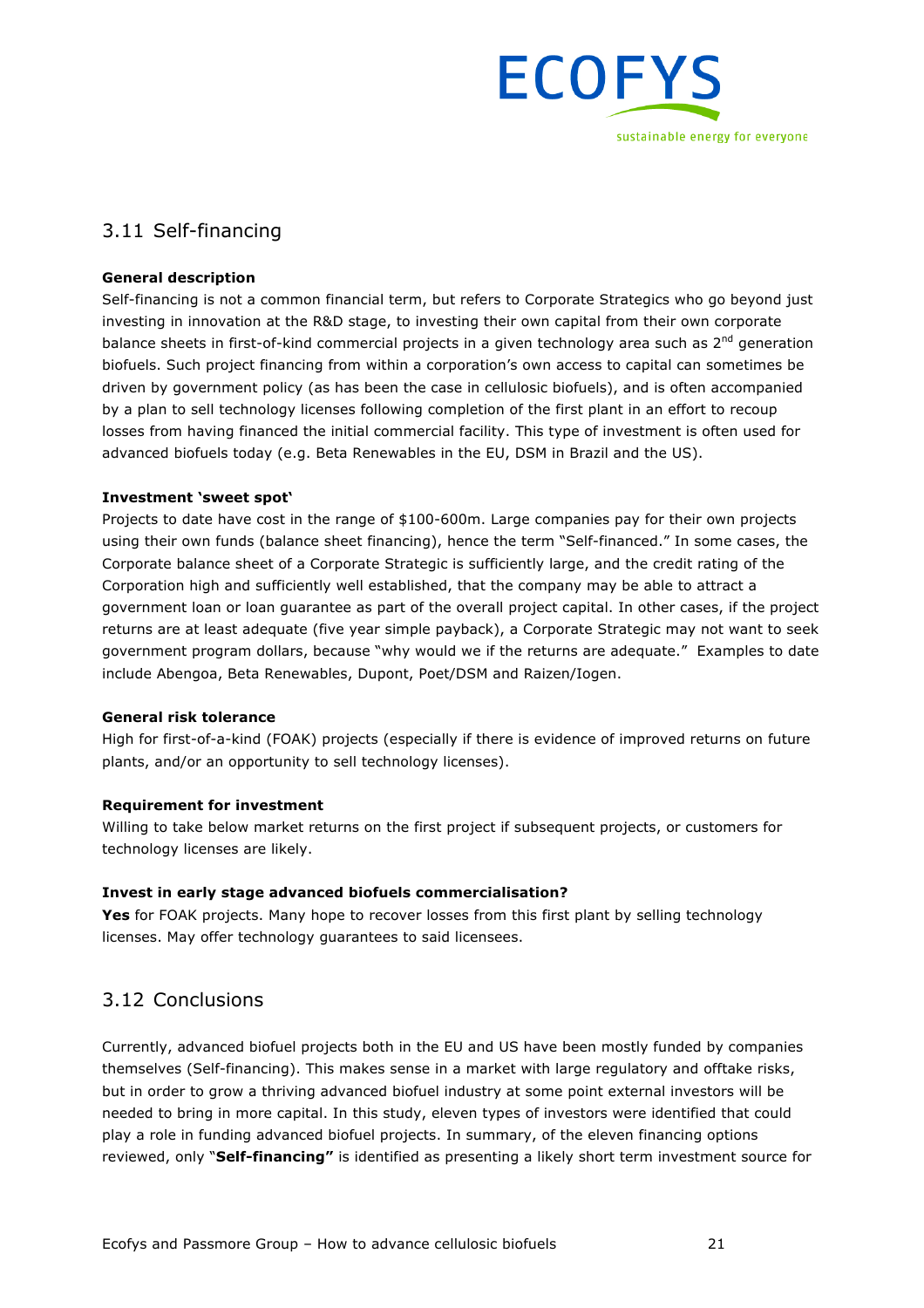

advanced biofuels. Self-financing means that large companies are prepared to invest their own capital not just in innovation at the R&D stage, but also in first-of-a-kind (FOAK) commercial projects. In many cases these companies are willing to take below market returns on a first of a kind project in the hope that any project losses will subsequently be recovered by selling technology licenses to other potential project developers.

Three external funding options, **Large Corporate Strategics12, Investment Banks and Initial Public Offering13,** are identified as possible investment sources under the right, and extremely optimal, conditions. Of these, Corporate Strategics seem the most likely if they can be persuaded that an investment in advanced biofuels is in their long term best interest, and that such an investment will eventually have a material impact on their business. It could be interesting to combine several financing options, so to reduce the risks for individual parties, e.g. a combination of strategic investors, industrial parties, venture capitalists, pension funds and government money. Of course it would be challenging and time consuming to assemble all pieces Such a combination (capital stack) could finance projects provided all the deals can come to a close at or near the same time. In all cases, whether Strategics, or some syndicated group that an Investment Bank is able to assemble, all investors are unlikely to proceed if there is a hint of government policy instability. Given the cost of first-of-a-kind advanced biofuels facilities, any perceived threat of stranded assets will discourage investors. Essentially, certainty is the mother of investment, both in terms of markets and government policies.

The remaining seven options are not considered relevant for investments in advanced biofuel plants. The reasons for this vary, but typically come down to the large size of the capital investment required, a lack of appetite for technology and therefore project risk, and a fear of future change of law. Also, since advanced biofuels projects and their sponsors do not have a proven business track record and typically lack a strong balance sheet, proposed projects are not considered "investment grade" (have sufficiently low risks to investors) by traditional providers of debt. In other words, the proposed project investment does not meet the minimum acceptable rate of return for investors.

As noted above, however, as more projects come on line and the advanced biofuels market matures, and as uncertainties, especially the risk of government policy change, are removed, it may become increasingly likely that an Investment Bank, for example, is able to pull together a collection or group of financing options to meet the capex needs of advanced biofuels projects, or that a Strategic investor, in an effort to reduce its environmental footprint, will finance a project because said project is now able, or close to able, to compete with other investment opportunities faced by the Corporation. It comes down to the elimination of risk and uncertainty.

A general observation on financing first of kind commercial plants is that it is more of an art than a science, no hard and fast rules apply. Investment bankers, for example, will look for creative ways to

<sup>&</sup>lt;sup>12</sup> Large companies with large balance sheets

<sup>&</sup>lt;sup>13</sup> IPO represents a company's first foray into the public markets to raise capital through the sale of shares of stock. IPOs are commonly issued by small to medium sized companies seeking money to expand their business. After the IPO, shares trade freely in the open market.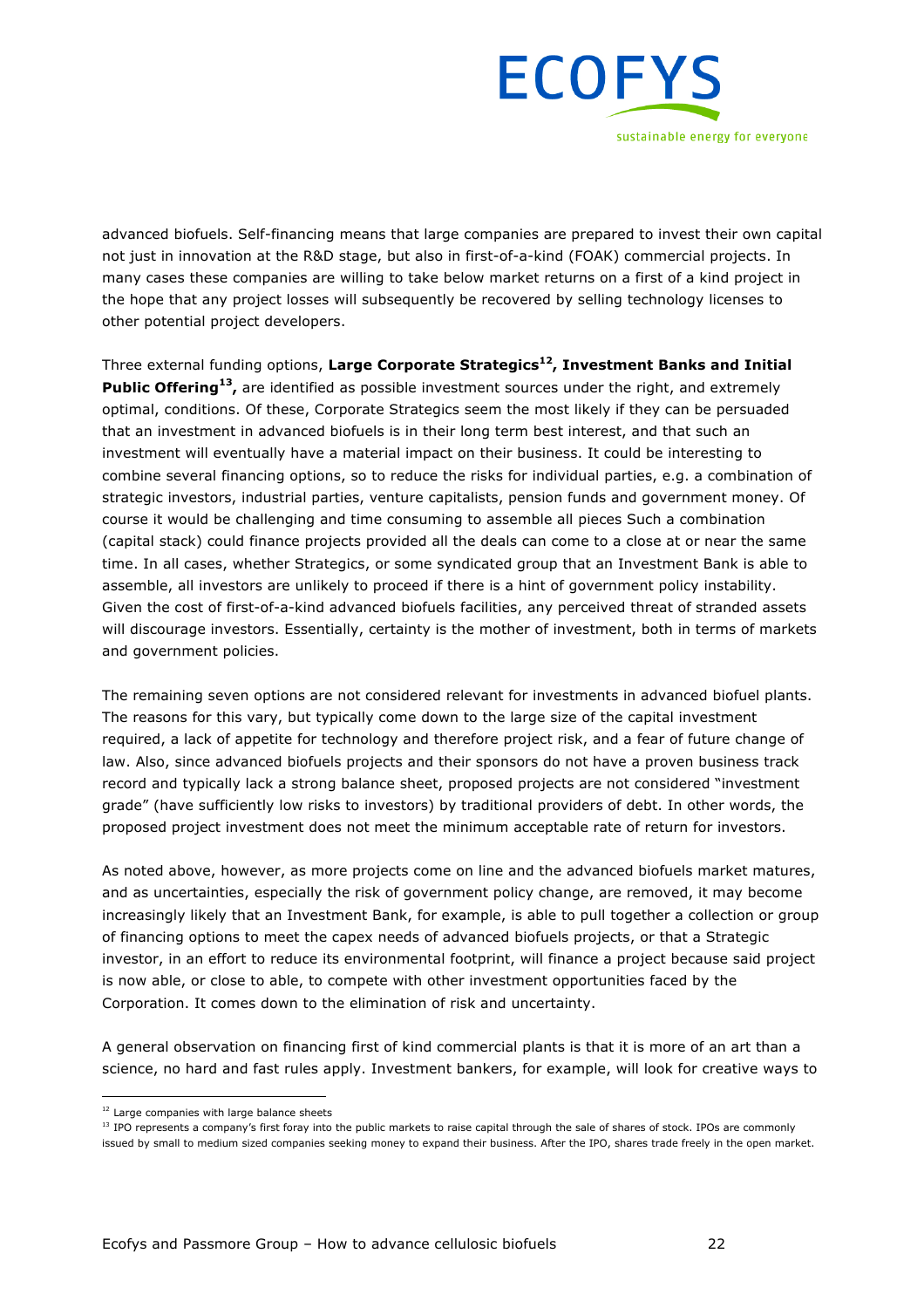

put together the necessary capital to get a project built. People, groups, banks, entities that lend money want to be certain they are making a wise investment decision. Some lenders are prepared to take greater risks than others (have a higher "risk tolerance)," in which case their cost of capital may be lower than a lender who is highly risk averse and wants a high return for any risk (real or perceived) that the borrower is taking. So what works in one instance of a project capital raise, may not work in the next.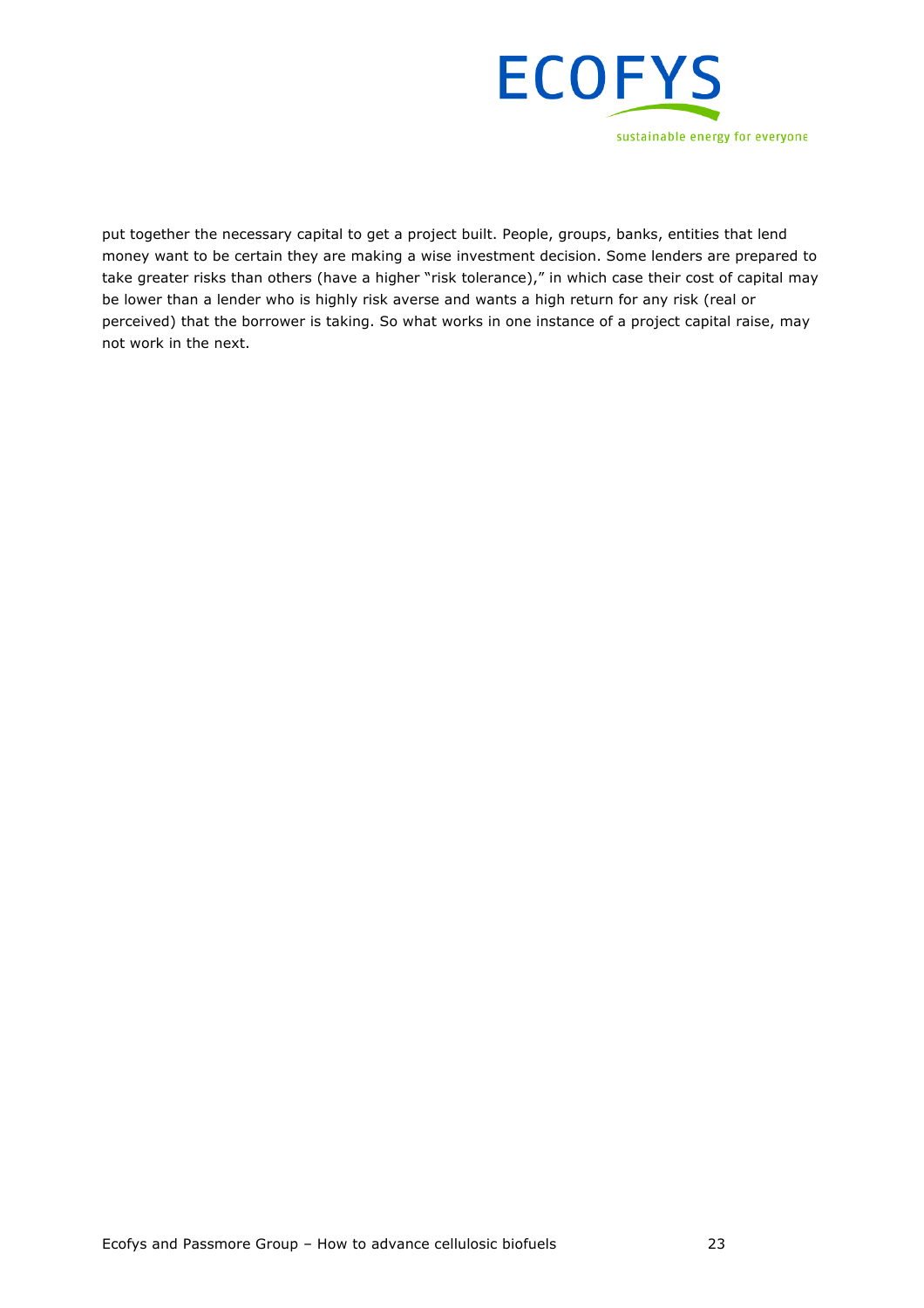

## 4 How policy measures can boost investments

High-tech advanced biofuels are currently not cost-competitive with conventional biofuels or with fossil fuels and thus require some form of policy support. Currently, the EU allows advanced biofuels to count twice towards national mandates.<sup>14</sup> While double counting led to a substantial increase in the production of biodiesel from used cooking oil and animal fats, it has hardly resulted in investments in cellulosic biofuels to date.<sup>15</sup> Double counting has proven insufficient as an incentive for cellulosic biofuels and thus additional policy support is needed to grow the market. Such support can stimulate investments in production capacity by reducing the risks identified in Barriers for advanced biofuel deployment.

This chapter assesses the extent to which various potential support measures effectively mitigate one or more of the risks from the perspective of an investor. We will assess the following policy measures:

- Energy-based mandate or blending obligation specific for advanced biofuels;
- Carbon intensity reduction mandate *(percentage of WTW fossil transport emission reduction to be achieved by blending advanced biofuels)*;
- Fiscal support measures, such as corporate tax reductions or waivers, fuel tax reductions or waivers, VAT reductions or waivers;
- Investment support measures, such as investment grants/subsidies, public loans, loan guarantees;

An incentive already in place is the use of biofuels in the EU ETS. Companies with an obligation under the ETS can use biofuels to fulfil their ETS obligation, with biofuels assuming to have zero greenhouse gas emissions. Consumption of a tonne of fossil petrol or diesel emits about 3.6 tonnes of CO2 per tonne of fuel consumed. Replacing this by FT biodiesel or Hydrotreated pyrolysis oil represents a value of €29 per tonne, assuming an ETS credit value of €8 per tonne. Replacing a tonne of fossil fuel by cellulosic ethanol generates a value of about €18 per tonne, due to its lower energy content. This is clearly insufficient to bridge the current cost-gap between advanced and conventional biofuels, let alone the cost gap with fossil fuels, even if for the purpose of ETS-compliance conventional biofuel would no longer generate credits. Due to the limited effectiveness of this support measure it is not discussed in more detail in this chapter.

The four selected policy measures are assessed as stand-alone measures as well as part of combinations of several measures. When assessing the effect of support measures, advanced biofuels are compared to fossil fuels rather than conventional biofuels because while today advanced biofuels

 <sup>14</sup> EU Renewable Energy Directive (2009/28/EC) article 21(2)

<sup>&</sup>lt;sup>15</sup> Most Member States allow the double counting of biodiesel produced from used cooking oil and animal fats. Whereas these feedstocks are generally considered to be residual feedstocks, they are not considered 'advanced biofuel' for the purpose of this study.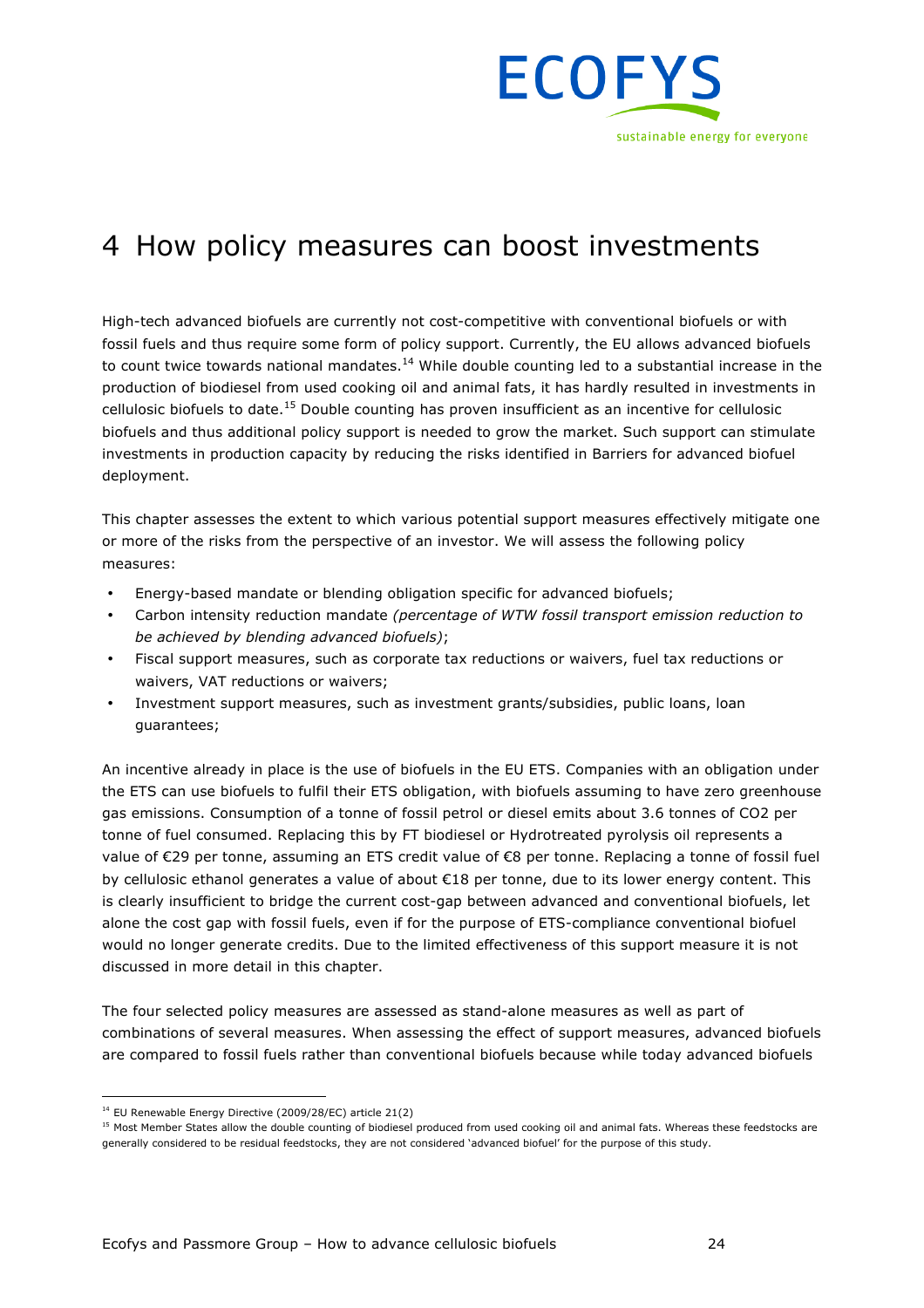

compete with conventional biofuels under national mandates, post-2020 the focus may be more on being able to compete with fossil fuels. The following assessment criteria are used:

1. Can it be expected that the measure creates a sufficiently large market for advanced biofuels? Does the measure reduce the risk that advanced biofuels cannot be sold to the market at a high enough price (reduce **offtake risk**)?

Currently, market conditions for advanced biofuels are not attractive, mainly because they cannot compete with conventional biofuels and because insufficient specific incentives exist for advanced biofuels. Measures can reduce the offtake risk either by enabling advanced biofuels to compete with conventional biofuels in the same market or by fencing off a market for advanced biofuels, by measures that decrease advanced biofuel production costs or by measures that increase revenues. If a substantial market would be created specifically for advanced biofuels, the fuels could be sold at a high enough price and the offtake risk for investors would decrease. Other ways to

Measures that have a direct impact on the creation of a market specifically for advanced biofuels, that decrease the production costs or increase revenues successfully contribute to reducing the offtake risk.

2. To what extent is the measure designed to be 'future proof' in the sense that it provides a degree of regulatory certainty for a sufficient period of time (reduce **regulatory risk**)?

Until the moment at which advanced biofuels are cheaper than fossil fuels, regulatory support is required to secure a market share. Only a stable regulatory environment will create a stable investment climate in which investments will be made. It is clear that over time legislation can change and no full regulatory certainty exists. It is also clear that some measures are more likely to be changed than others. In our assessment we firstly assume that measures which require government budget paid for by tax payers are more likely to be amended than measures that are paid for by consumers with the cost 'hidden' in the non-tax part of the fuel price. Secondly, it will be assumed that measures that are taken at EU-level are more stable than measures taken by individual Member States. Finally, a high level of public support increases chances that measures will stay in place once introduced.

3. To what extent does the measure help to convince investors that the risks of investing in advanced biofuels are acceptable or that the amount of required private financing is decreased (reduce **financing risk**)?

As stated in 3.12, investors look for an elimination of risk and uncertainty. The main reasons why investors are currently hesitant to invest in advanced biofuels is the high capital cost which make the product uncompetitive. Furthermore, no market is guaranteed for the product and a stable regulatory support system to create this market is also lacking. A policy measure helps to reduce the financing risk if it directly leads to a lowering of the total capital costs required, if it reduces the offtake risk and reduces the regulatory risk.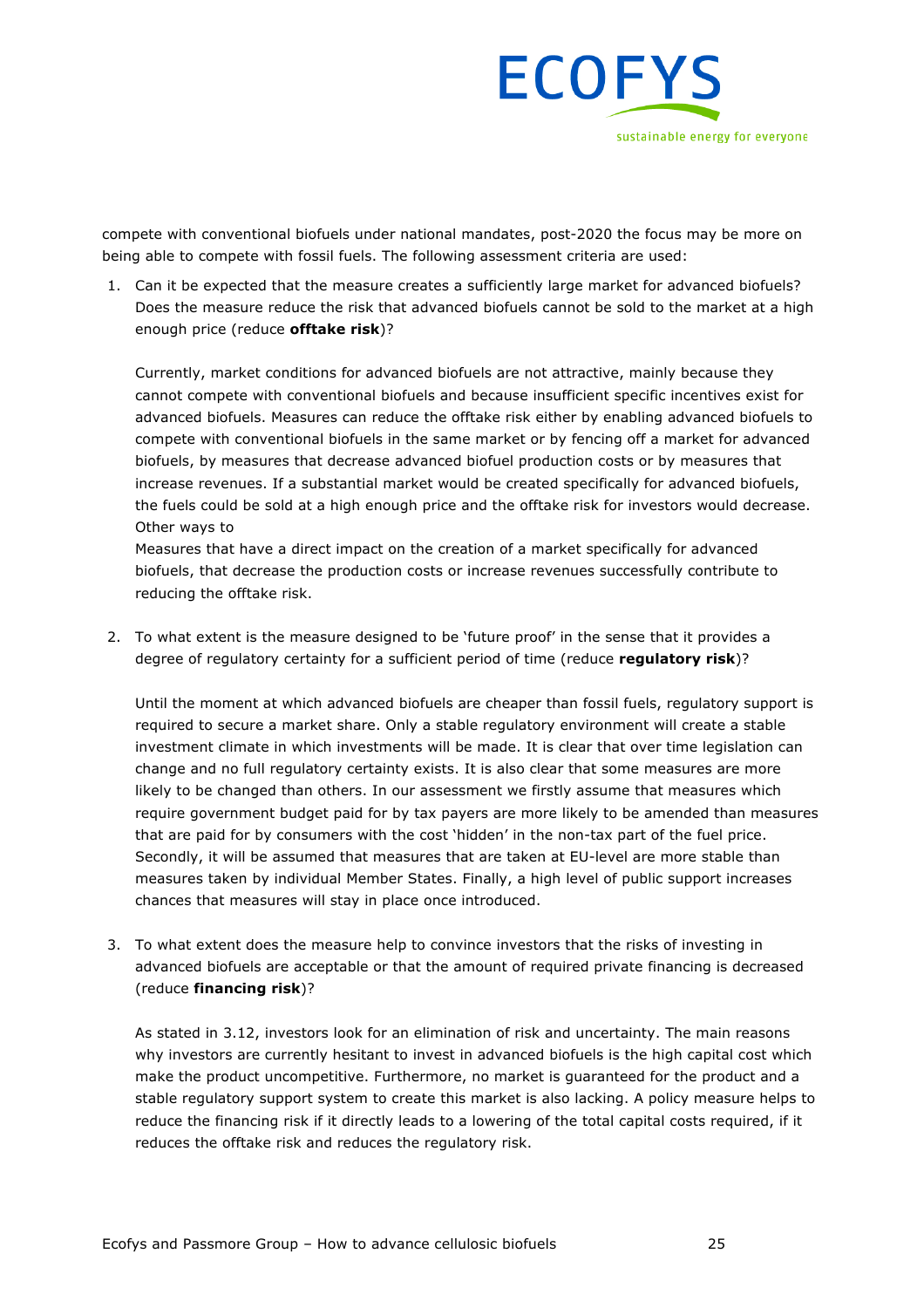

4. To what extent does the measure ensure that sufficient feedstock will be available at an acceptable price (reduce **feedstock risk**)?

Advanced biofuels, including the specific pathways assessed in the previous chapter, are often based on wastes and residues as feedstocks. These feedstocks are potentially inexpensive as they currently have limited or low-value uses. Once more advanced biofuel capacity is built using a certain residue feedstock in a certain geographical area, the material can become increasingly scarce price and as a consequence the price of the feedstock is likely to increase. This is especially true for biomass with relatively local markets in regions with many competing uses for the material. Straw, for example, is usually traded within a 500 kilometre range and in areas where demand is high (e.g. the Netherlands) prices can reach  $\epsilon$ 100/tonne, whereas in areas where demand is low and supply abundant (e.g. Ukraine), prices will generally be lower than €50/tonne. This means that large investments in straw-based ethanol in the Netherlands would bear a significant feedstock risk whereas risks are low if the same facilities are constructed in places where straw is abundantly available. Rising feedstock prices can be problematic even if a market share for advanced biofuels is secured by a specific mandate because under the mandate different biofuel production pathways using different feedstocks may compete against each other.

It could be argued that higher biomass feedstock prices will provide an incentive to invest in yield increases and improved supply chain economics, leading to increased supply at lower costs, thereby (partly) offsetting the price increase triggered by higher demand for advanced biofuel feedstock. This mechanism is unlikely to work for residual biomass. Agricultural or forestry residues or other residual biomass typically have a low price per tonne compared to the main product and the development of new, higher yielding agricultural crop breeds during the last decades often led to a decrease in the quantity of agricultural residues because the lower the stems, the smaller the chance that stems break, leading to yield losses. An increase in residue prices is unlikely to reverse this trend. However, increased demand may improve the economics of energy crops that are produced specifically for the purpose of bioenergy including advanced biofuels. For these crops, an increase in demand from advanced biofuels can lead to improved crop economics and higher yields. It is thought for example that for the energy crop *Arundo donax* innovation and increased supply chain efficiency can result in a significant cost reductions.

A policy measure that increase the consumption of advanced biofuels will not have a significant feedstock risk provided the biofuels are produced in locations where feedstocks are available in abundant quantities. use if located in an area with and increase the feedstock risk for residual biomass. This maybe a lesser concern for energy crops due to higher demand elasticity.

Another risk which investors face is the **technology risk**: the risk that the biofuel production technology will not function optimally at commercial scale. For this, we assume that it is difficult for governments to mitigate this type of technological risk. This is a risk that the market must deal with,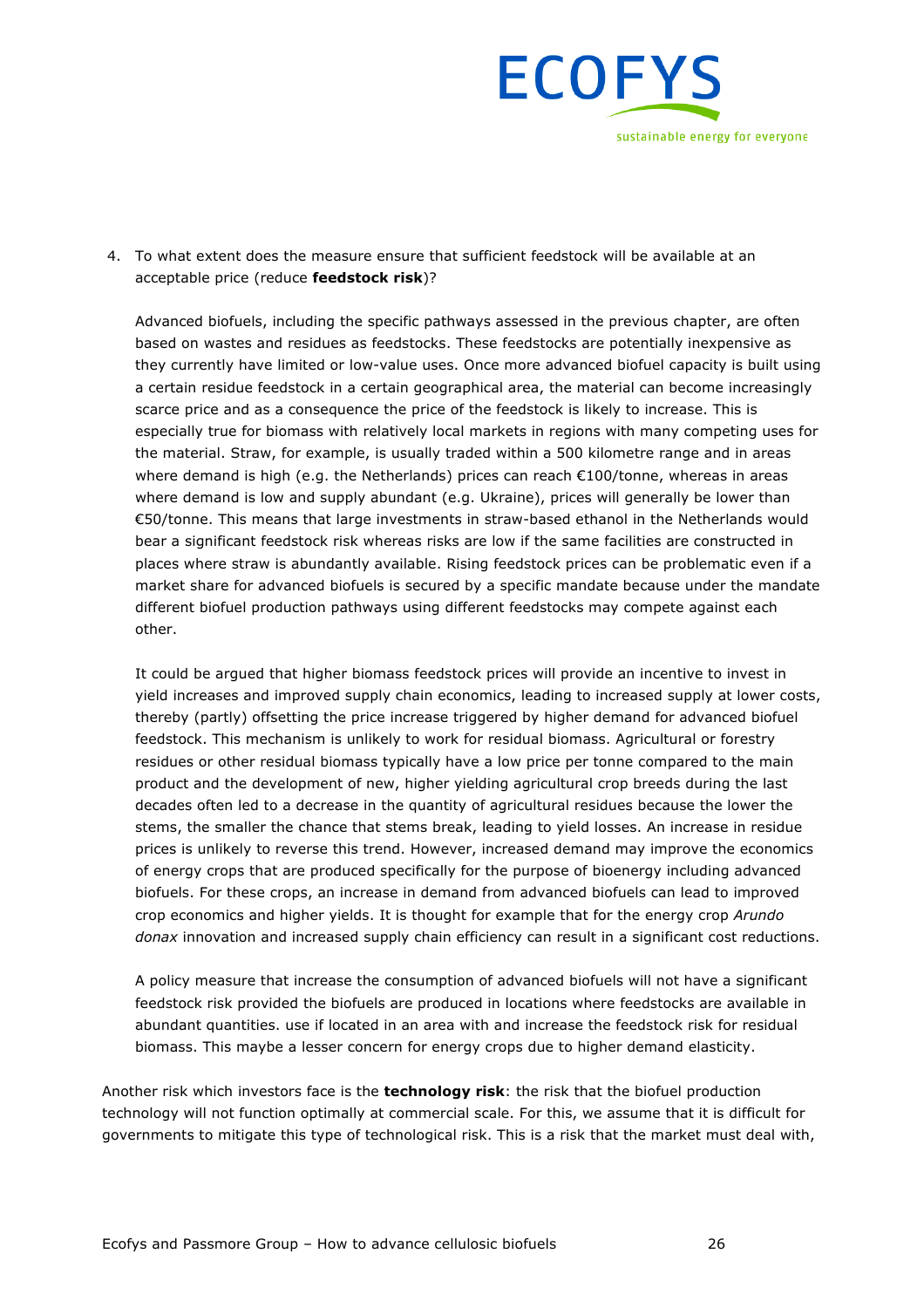

it requires time and a level of market maturing to pick technological winners. The risk is not assessed separately here.

## 4.1 Mandate specific for advanced biofuels

Mandates can either be generic, applying to all types of biofuels (as is currently the case with most EU Member State mandates), or be specifically targeted towards advanced biofuels (as per the "nonbinding" subtarget of 0.5% as introduced in the EU "ILUC Directive" and also the binding subtarget in Italy from 2018).<sup>16</sup>

A mandate can be either energy or volume based. Such a mandate will only have a positive impact on investments in advanced biofuels if a certain differentiation is made between conventional biofuels and advanced biofuels. Advanced biofuels are more expensive than conventional biofuels per unit of energy so fuel suppliers without policy interventions will generally use conventional biofuels to meet their blending obligation.

#### Offtake risk

A general energy mandate is ineffective to achieve this as it doesn't differentiate between relatively cheap conventional biofuels and more expensive advanced biofuels. Yet a specific energetic mandate for advanced biofuels can be meaningful because no competition with conventional biofuels exists under the mandate. However, a specific mandate or submandate will only help to create a market for the technologically advanced biofuels assessed in this study if they don't have to compete with cheaper, low-tech advanced biofuels such as UCOME (biodiesel produced from used cooking oil) and TME (biodiesel produced from animal fats). A well-designed mandate for advanced biofuels would reduce offtake risks for investors. Of course the introduction of a mandate for advanced biofuels will lead to a successful deployment of certain advanced pathways at the expense of other pathways that turn out to be too expensive. This means that the mandate will not automatically reduce the offtake risks for each of the advanced biofuel pathways, but will allow them to compete amongst each other with a guaranteed market for the most cost-competitive advanced biofuels. While it would not be wise to make a mandate technology-specific, a certain differentiation within the mandate might be beneficial in terms of reducing offtake risk. Looking at the large estimated differences in production costs between various pathways it might for example be good to differentiate between a separate mandate for cellulosic ethanol and a mandate for advanced renewable diesel.

A mandate provides investors with a certain value for advanced biofuels that will make the product interesting to invest in even though production costs are still higher than those of fossil fuels and conventional biofuels. This notion however only bears truth if (1) the market price of advanced biofuel can be predicted several years ahead, which is generally difficult (2) a substantial share of the

 $16$  Italy introduced in 2014 a binding submandate for advanced cellulosic biofuels with a mandated volume, starting at 1.2% of the total fuel mix in 2018, increasing to 1.6% in 2020 and 2% in 2022. Italy also decided to extend the overall biofuel mandate of 10% in 2020 to the same percentage in 2022.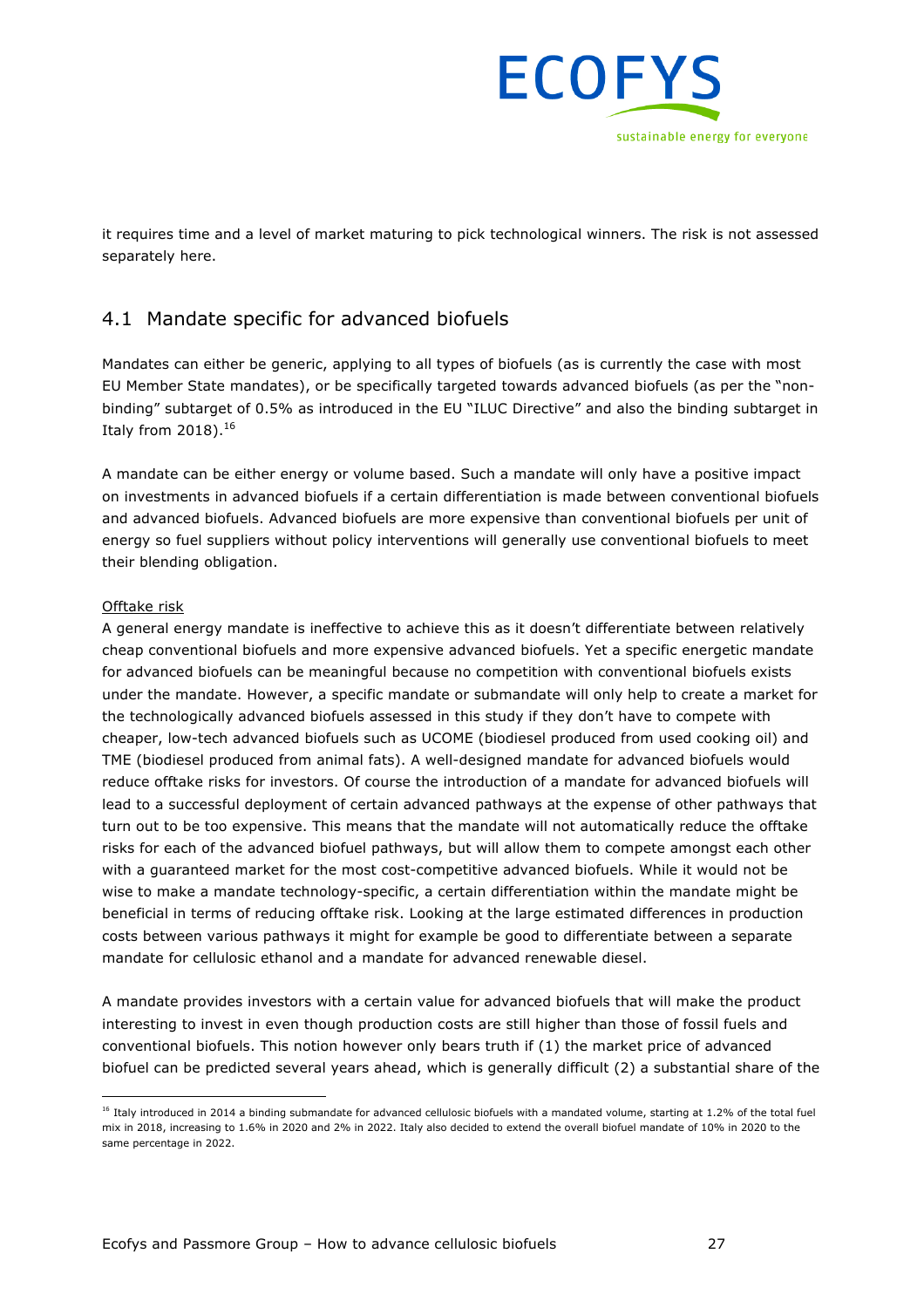

price benefit of the mandate trickles down from the fuel supplier to the advanced biofuel producer and (3) the cost of non-compliance for obligated parties is sufficiently high. The latter means that a high buy-out or waiver price is required, sufficiently high to make investments in advanced biofuel capacity worthwhile.

#### **Box 3 – description of a buy-out possibility**

**Buy-out**. A buy-out is the possibility for obligated parties in a biofuel mandate to refrain from supplying their mandated physical amount of biofuel to the market and instead to pay a certain 'buy-out price' per unit of biofuel. Several EU Member States have such an option, which is called 'waiver credit' in the US context.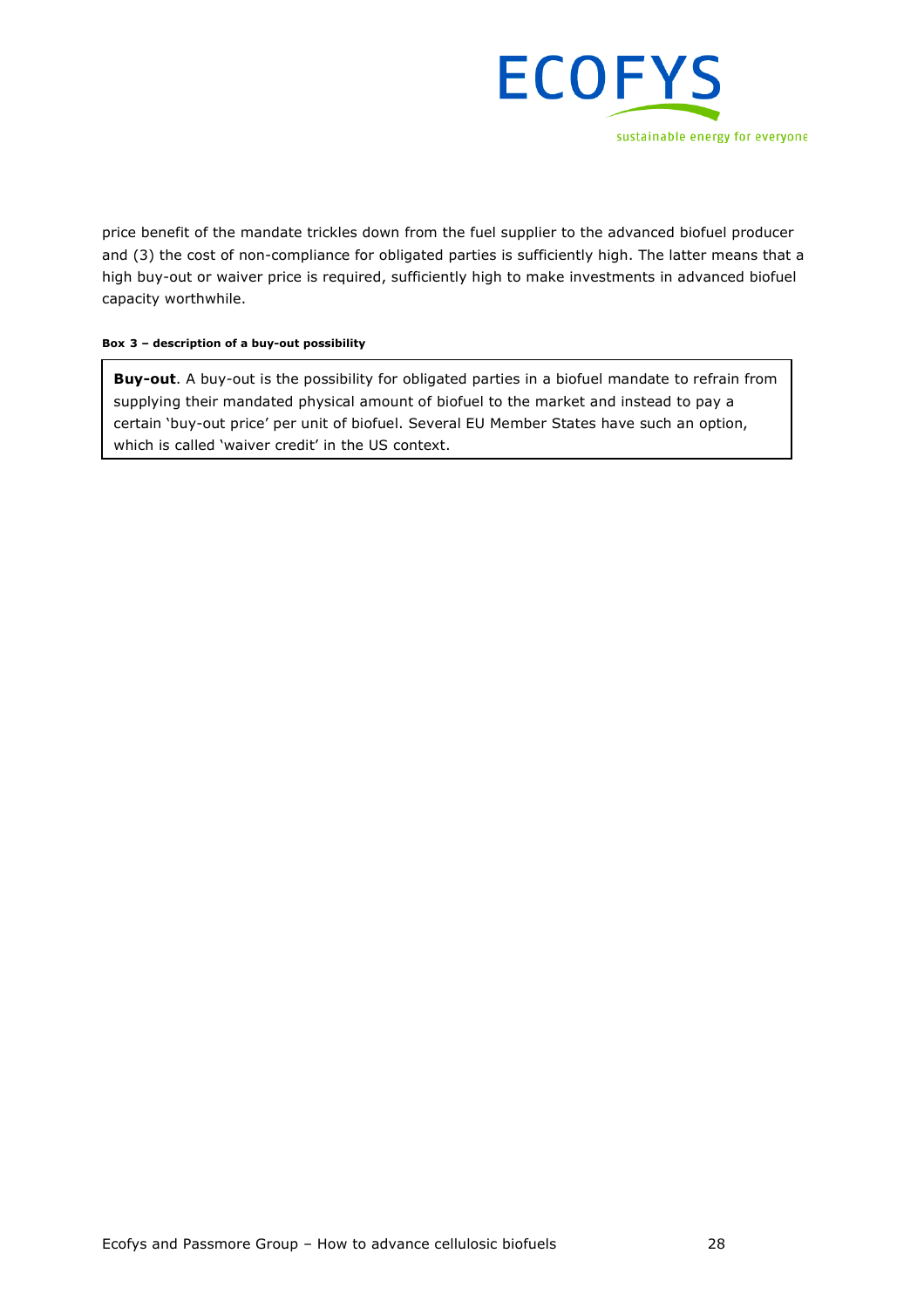

The US has had a specific mandate for cellulosic ethanol in the RFS since several years, with a target set at 14 billion gallons of cellulosic ethanol in 2022 plus intermediate targets. This target should have significantly reduced the offtake risk. However, fuel suppliers as obligated parties soon found out that they would not actually need to blend this volume if the fuel wasn't there, they only need to buy waiver credits. It is actually not in their interest to support the biofuel industry, as it decreases their market size. Recently the obligated parties lobbied the EPA hard when the RIN price increased significantly (to \$1-1.4) as blend wall was reached. This should have acted as signal to increase supply for fuel (e.g. through E85 implementation), but instead targets were adjusted.

#### Regulatory risk

As with any legislation, mandates can be changed or abolished. In this sense it is impossible to provide regulatory certainty for mandates. On the other hand, a specific mandate for advanced biofuels can be quite stable once put into legislation, as it requires a new political process with a parliamentary majority to abolish the mandate, which requires time and will not always be easy. The EU target for 10% renewable energy in transport in 2020 has been controversial once agreed upon in 2008 but it was kept in place and will be in place even though the contribution of conventional biofuels has been restricted to some extent recently. This example shows that a mandate can give a relatively high degree of regulatory certainty. What helps is if the mandate is embedded in a wider and generally accepted storyline which outlines the degree to which a country or group of countries aims to reduce transport greenhouse gas emissions, how this will be achieved, which role biofuels play and against which conditions. It is important that this storyline is accepted and actively promoted by civil society, industry and policy makers, each of them should feel ownership. The mandate can start small, for example 0.5% advanced biofuels and can gradually be increased to a more meaningful share of the total fuel mix. If society in general sees the benefit of having the submandate and actively supports it, politicians will not repeal or lower the mandate. When the mandate would be accompanied by a 'buy-out price'<sup>17</sup>, this price should be high enough to prevent it from being an 'easy way out' for obligated parties.

In the case of the US mandate for cellulosic ethanol, no regulatory stability was provided as the mandate has been lowered several times since its introduction due to lack of available production. There are several reasons for this. Firstly, the mandate was not really a mandate but rather a target with a very low buy-out price, which meant that fuel suppliers did not need to buy advanced biofuels but instead buy waiver credits (see above). Also, the initial target is generally perceived being set at a rather high level of 14 billion gallon of cellulosic ethanol by 2022; maybe this level was too high for an emerging sector. Thirdly, the RFS was introduced mainly to promote energy security, a role that became less urgent with the surge in shale-oil. And finally, when US policy makers initially gave

<sup>&</sup>lt;sup>17</sup> Possibility for fuel suppliers to pay a certain price instead of physically blending advanced biofuels into fuels they supply to the market. The price is relative to the quantity of biofuel they are obliged to blend. Such a 'buy-out' is introduced to prevent a situation in which fuel suppliers cannot meet their obligation because the quantity of biofuel available on the market is too limited. A buy-out can also be a mechanism to prevent the food-price impact of biofuels: if agricultural commodity prices rise above a certain level it will be cheaper to pay the buy-out price rather than to use crops to produce biofuels.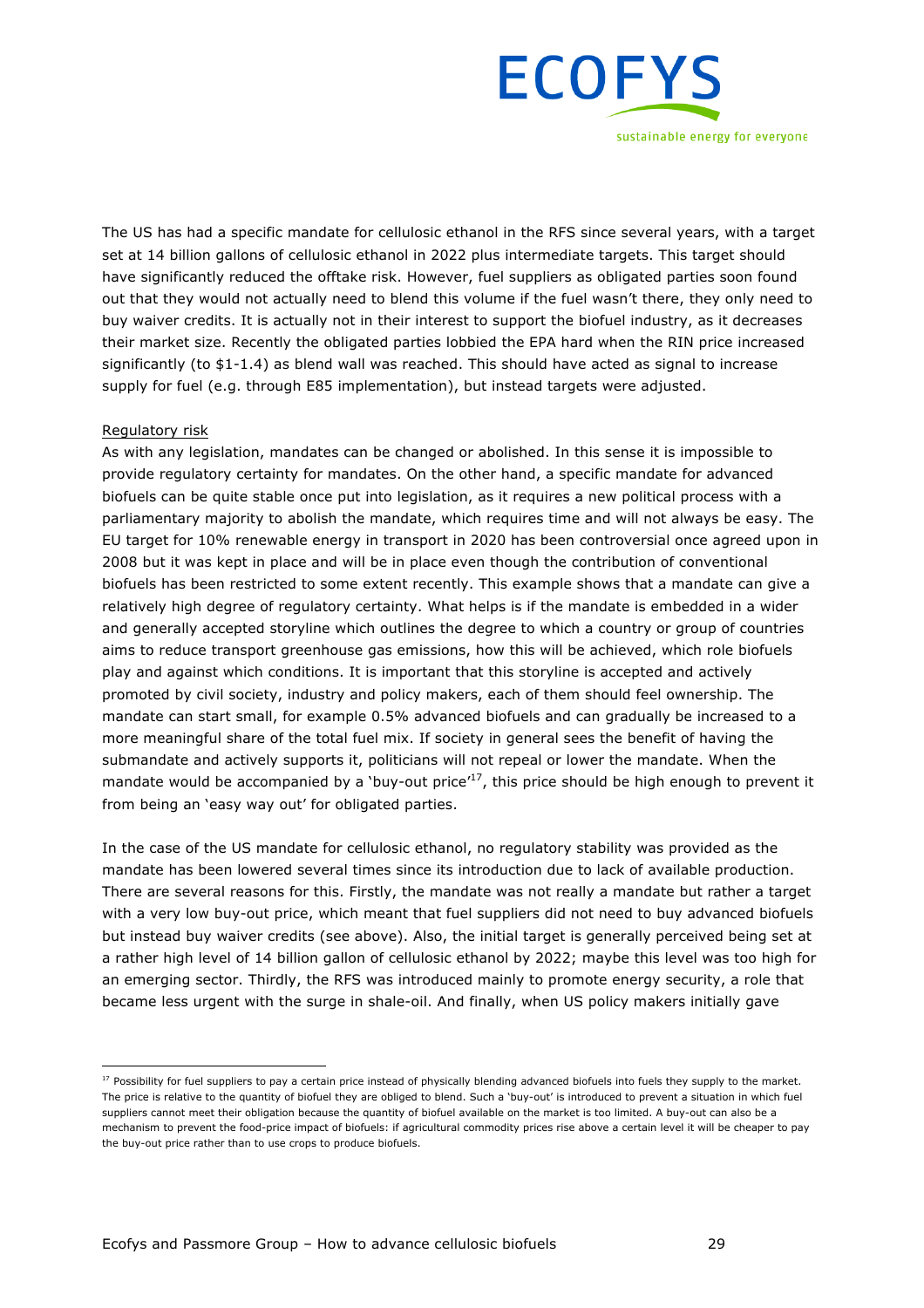

much political support to cellulosic biofuels, but soon the storyline for cellulosic biofuels weakened, partly under pressure from incumbent fuel suppliers who do not support biofuels.<sup>18</sup>

#### Financing risk

As stated above, a policy measure helps to reduce the financing risk if it directly leads to a lowering of capital costs required, if it reduces the offtake risk and reduces the regulatory risk. A mandate does not directly lower capital costs. It does however reduce the offtake risk and if the mandate is smartly designed and widely supported, the regulatory risk can be small as well. The value of the mandate for investors depends on the number of years the mandate cover: if a mandate is valid for the next five years only it is likely to be too short to allow investments to be paid back. If however a mandate is valid for ten years it may create a market for a sufficiently long period to allow investments to be paid back.

The value of a mandate for investors also depends on the level of the buy-out, if such an option is introduced. As stated above, the buy-out must not be too low, or else the market signal of the mandate will be ineffective. In fact, the buy-out should at the very least be higher than the estimated price difference between the production costs of advanced biofuel and the market price of fossil fuel, but in fact higher since investors want to make a reasonable margin and will discount some of the value of the mandate. Based on the costs presented in Cost profile of advanced biofuels and fuel prices in the Appendix it is safe to say that a buy-out should be higher than 100 EUR/tonne for cellulosic ethanol and much higher to not endanger investments in Fischer-Tropsch or HPO projects.

#### Feedstock risk

The question whether a feedstock risk occurs or not depends on the chosen production location (are feedstocks abundantly available or not) and in cases where a feedstock risk might occur, the risk can differ depending on whether the chosen feedstock is residual biomass or an energy crop. While it is not straightforward that a feedstock risk will indeed occur, the introduction of a mandate might lead to an increased feedstock risk mainly for residual biomass in areas where feedstock supply is short and might trigger improved crop economics for dedicated energy crops.

The table below summarises the assessment provided above for an **energy mandate**.

| <b>Criteria</b>              | <b>Assessment</b>                                                                   |  |  |  |  |
|------------------------------|-------------------------------------------------------------------------------------|--|--|--|--|
| Reduction of offtake risk    | If binding, specific for advanced biofuels and with a high buy-out price            |  |  |  |  |
| Reduction of regulatory risk | If embedded in a convincing and widely supported storyline                          |  |  |  |  |
| Reduction of financing risk  | If valid for at least 10 years and with a high buy-out price                        |  |  |  |  |
|                              | Increased risk when residual biomass is used in areas with limited feedstock        |  |  |  |  |
| Reduction of feedstock risk  | availability, less or little risk for energy crops or in areas with abundant supply |  |  |  |  |

#### **Table 3 - Impact of a mandate in reducing investors' risks**

18 http://insideclimatenews.org/news/20140210/oil-industrys-fight-kill-renewable-fuels%E2%80%94and-why-it-may-win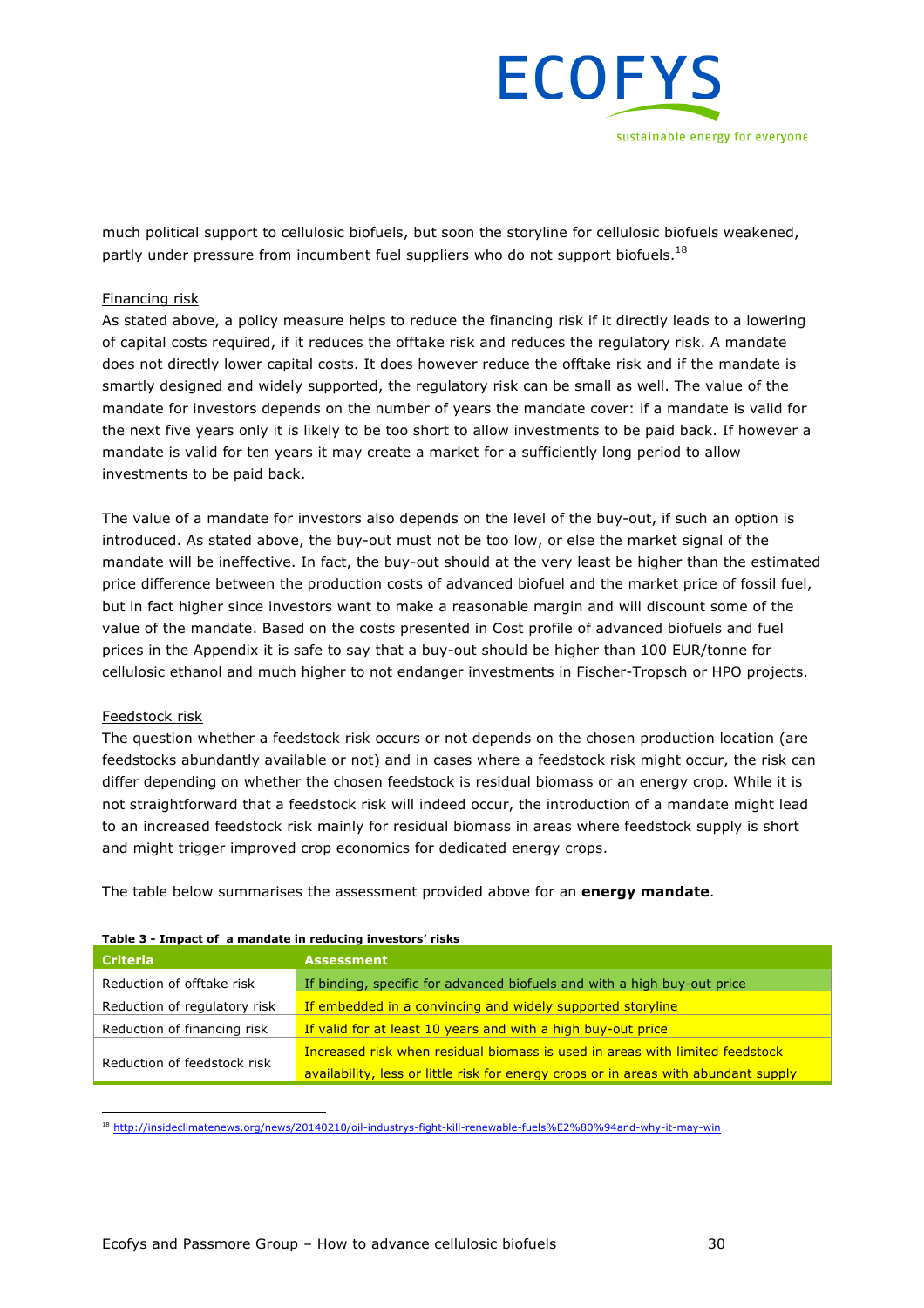

**Green: risk can be reduced, yellow: risk can be partly reduced or unclear whether risk will occur**

### 4.2 Carbon intensity reduction mandate

The EU already has a fuel carbon intensity reduction obligation as laid down in the Fuel Quality Directive (2009/30/EC) which obliges fuel suppliers to reduce well-to-wheel emissions of transport fuels by 6% in 2020. Biofuels are likely to play a large role in achieving the target and national mandates will be the most common way to provide the necessary volumes of biofuels. Germany is currently the only EU Member State that has implemented a carbon intensity reduction target or mandate at a national level. Fuel suppliers are obliged to sell biofuels to reduce their overall GHG emission by 3% in January 2015 increasing to 4.5% in 2017 and 7% in 2020. Since the German carbon intensity reduction target entered into force from 2015 onwards it is too early to tell what the effect of the measure is. German government agency BLE reports that the average greenhouse gas performance of biofuels did increase in the first quarter of 2015 compared to the same period in  $2014.<sup>19</sup>$  It seems that this increase results mainly from biofuel producers calculating the actual GHG performance of their biofuels instead of using the standard emission values. It also appears that fuel suppliers request from biofuel producers to supply them with conventional biofuels that achieve at least 58% or 60% saving without a price premium and that biofuels with higher savings do not get a premium either. <sup>20</sup> There are no indications that so far the measure lead to increased consumption of cellulosic biofuels.

#### Offtake risk

Because advanced biofuels generally have a higher greenhouse gas saving than conventional biofuels a carbon intensity reduction mandate could provide an incentive for advanced biofuels. Advanced biofuels generally achieve greenhouse gas savings of about 75% to 95% compared to fossil fuels while most conventional biofuels can achieve around 60% saving, although the ILUC effect is likely to lower this achievement. This means that with a carbon intensity reduction mandate, advanced biofuels have an advantage of 25% or more over conventional biofuels and could in theory be sold at a higher price than conventional biofuels per unit of energy. At the moment in Germany there seems to be no premium for biofuels with a better greenhouse gas performance. This could be due to the fact that suppliers still have older contracts in place which will be replaced by new contracts in the near future. It's too early days to tell what the effect of the 'FQD approach' will be on the pricing of biofuels.

It is clear however that relatively cheap alternatives to conventional biofuel exist with high greenhouse gas savings, most notably biodiesel produced from used cooking oil or animal fats. It is likely that a carbon intensity reduction target will primarily drive an increased update of these cheaper alternatives, rather than advanced cellulosic biofuels.

 <sup>19</sup> http://www.ble.de/DE/02\_Kontrolle/05\_NachhaltigeBiomasseherstellung/THG-EinsparungBiokraftstoffe.html?nn=2304706

<sup>&</sup>lt;sup>20</sup> Interaction with the Verband Deutsche Biokraftstoffe (VDB)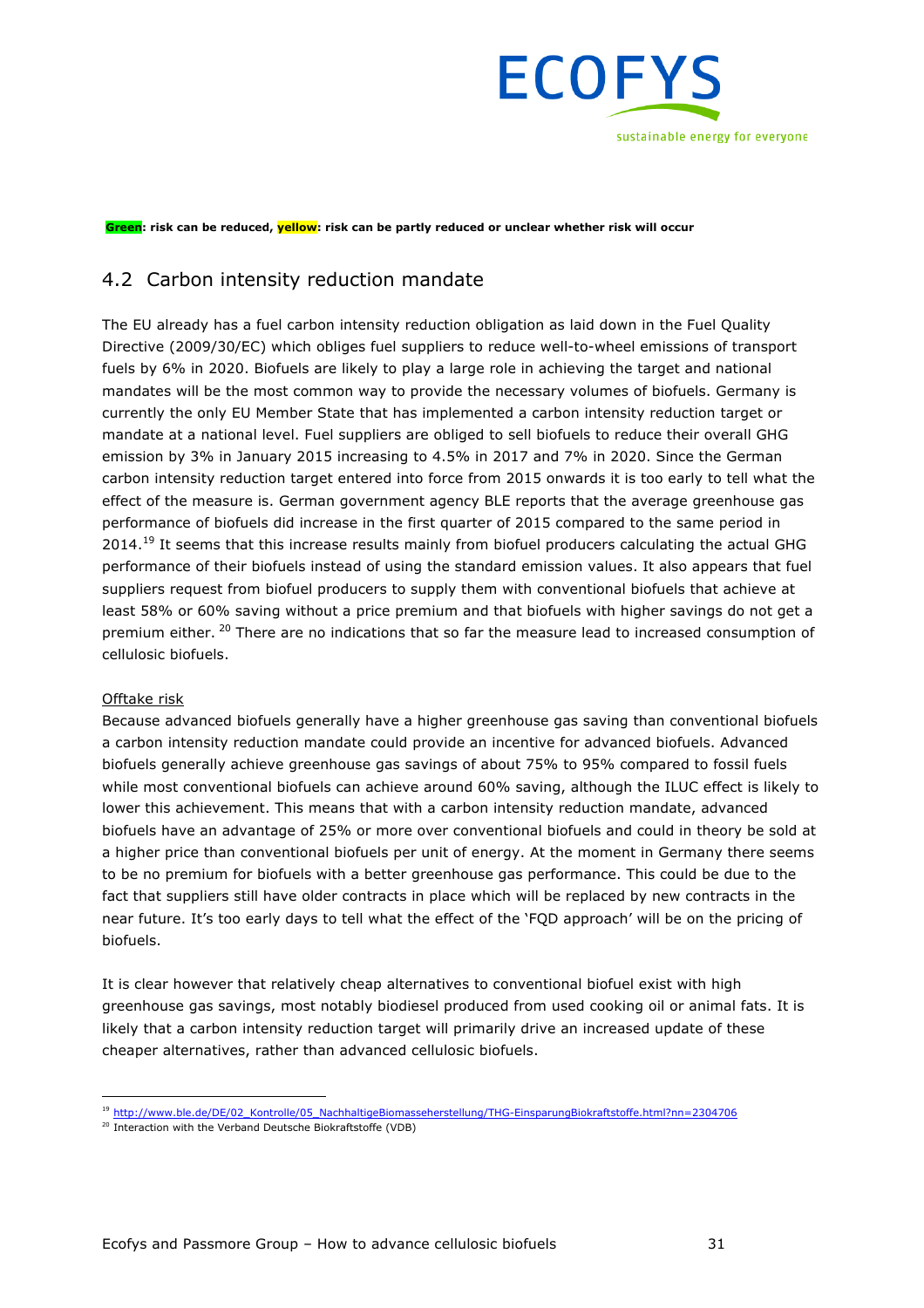

For a carbon intensity reduction mandate to be successful in reducing the offtake risk for advanced biofuels there would need to be a specific share for advanced biofuels within the mandate, e.g. by requiring that at least 0.5% well-to-wheel emission reduction shall be achieved by the use of technologically advanced biofuels. This would reduce the offtake risk. Such a measure could be particularly effective of accompanied by measures that have a more direct impact on lowering CAPEX, such as investment support or a direct impact on increasing revenues such as a tax break.

#### Regulatory risk

As with an energy mandate, a carbon intensity reduction mandate can be changed meaning that some regulatory risks will remain but a convincing and widely accepted storyline could provide a sufficient degree of regulatory certainty. To ensure that investors are not taking any stranded asset risk, projects that get built during a mandated or carbon intensity reduction regime must be assured of grandfathering should some future government change the rules.

#### Financing risk

A smartly designed carbon intensity reduction mandate that is widely accepted and therefore more or less future proof can reduce the offtake risk and therefore also the financing risk. To ensure that investors are not taking any stranded asset risk, projects that get built during a mandated or carbon intensity reduction regime must be assured of grandfathering should some future government change the rules.

#### Feedstock risk

As discussed under the energy mandate in section 4.1, the question whether a feedstock risk will occur or not depends on the chosen production location and on whether residual biomass or energy crops are used. While it is not straightforward that a feedstock risk will indeed occur, the introduction of a policy measure that increases advanced biofuel production increases the feedstock risk for residual biomass and only in those areas where feedstock supply is short and might trigger improved crop economics for dedicated energy crops.

The table below summarises the assessment provided above for an **carbon intensity reduction mandate**.

| <b>Criteria</b>              | <b>Assessment</b>                                                                                                                                                   |
|------------------------------|---------------------------------------------------------------------------------------------------------------------------------------------------------------------|
| Reduction of offtake risk    | If binding and specific for advanced biofuels                                                                                                                       |
| Reduction of regulatory risk | If embedded in a convincing and widely accepted storyline                                                                                                           |
| Reduction of financing risk  | If designed appropriately ( <i>i.e.</i> "future proof")                                                                                                             |
| Reduction of feedstock risk  | Increased risk when residual biomass is used in areas with limited feedstock<br>availability, less or little risk for energy crops or in areas with abundant supply |
|                              | <b>A</b> second which can be contributed t <mark>hall con</mark> tributed to a second condition of a consistence that the official to a second                      |

#### **Table 4 - Impact of carbon intensity reduction mandate in reducing investors' risks**

**Green: risk can be reduced, yellow: risk can be partly reduced or unclear whether risk will occur**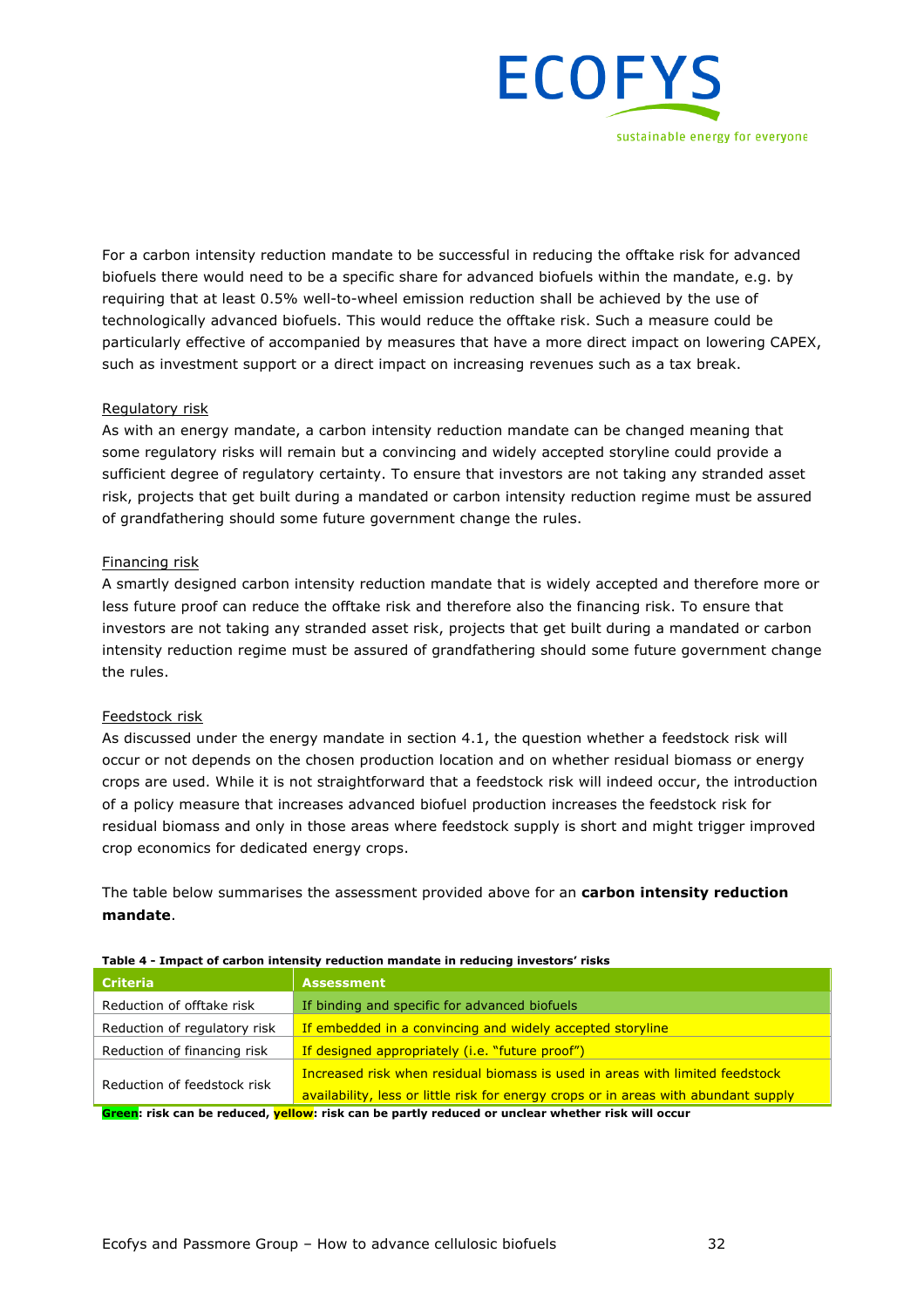

## 4.3 Fiscal support measures

Governments can provide fiscal support by lowering or completely waiving fuel tax or VAT, which makes it more attractive for fuel suppliers to source and sell advanced biofuels. Fiscal support can be provided at national level. A high enough level of support per unit of fuel can be sufficient to create a market. Many EU Member States provided fiscal incentives for biofuels from the mid-2000s. A risk of fiscal support is that the total cost depends on the success of the policy measure: the more successful in achieving its aim the more costly the measure becomes. Some national tax incentives for biofuels in the EU proved to be too expensive from the perspective of governments or did not deliver the expected impact<sup>21</sup> and were abolished and replaced by mandates. Another possible reason why fiscal incentives may have been abolished is that in 2010/11 most Member States implemented the EU RED which meant that they had to ensure that a certain 10% of transport renewables was going to be supplied to the market by 2020 and mandates offer more certainty that this target would indeed be met. Sweden maintains a fiscal incentive up to today. Under the Energy Tax Act, $^{22}$  biofuels are eligible to be exempted from the energy and carbon dioxide tax with a level of just under  $E120$ EUR/tonne of fuel. Only biofuels that abide to the Swedish legislation and that fulfil the RED sustainability criteria, may be taken into account for the fulfilment of European targets or be entitled to state aid. Sweden introduced a biofuels mandate in 2014 and managed to achieve a large uptake of (conventional) biofuels<sup>23</sup> with a tax support level of 120 EUR/tonne.<sup>24</sup> The Swedish example shows that it is possible for a tax incentive to successfully drive the biofuels market. Outside the EU the 'VEETC' fiscal incentive was in place in the US from 2005 to 2011.<sup>25</sup>

While national EU Member States can introduce tax incentives it is not possible for them to completely abolish the fuel tax for advanced biofuels because the EU sets minimum energy tax levels. The European Commission published a legislative proposal in 2011 to revise the Energy Tax Directive<sup>26</sup> with the aim to lower the minimum tax level for petrol (and ethanol) and increase the minimum tax level for diesel (and biodiesel), to make the tax level partly dependent on  $CO<sub>2</sub>$ -intensity of the fuel and to exempt biofuels from the proposed CO2-component in the tax. The proposal did not make it into final legislation as taxation is a sensitive issue with unanimity required in the European Council. The differences between current excise duty levels and the EU minimum required levels are however large enough to allow for impactful tax reductions. For unleaded petrol the minimum excise

https://www.gov.uk/government/uploads/system/uploads/attachment\_data/file/266390/rtfo-consultation-document.pdf

<sup>23</sup> In 2012 Sweden consumed 0.6Mtoe of biofuels, http://www.energies-renouvelables.org/observ-er/stat\_baro/observ/baro216\_en.pdf <sup>24</sup> http://www.lsta.lt/files/events/2014-05-12\_13\_AEBIOM%20konf/2014-05-13\_pranesimai/Parallel\_1/04\_Kjell-Andersson-AEBIOM-2014.pdf

<sup>&</sup>lt;sup>21</sup> The UK had a tax rebate of 20 pence per litre of biofuel in place in 2005-2008. The rebate was dropped because the incentive proved to be too small to deliver the expected quantity of biofuels,

 $^{22}$  Lag 1776 was introduced in 1994. In Sweden, energy and carbon dioxide taxes are levied on the supply, import and production of fossil fuels with tax exemptions for biofuels.

 $^{25}$  Under the VEETC, registered ethanol blenders were eligible for a tax incentive in the amount of \$0.45 per gallon of pure ethanol (minimum 190 proof) blended with gasoline. The VEETC ran from 2005 to 2011 and cost approximately \$5 to \$6 billion in tax revenue reduction annually (\$5.4 in 2010 and \$5.7 billion in 2011 according to the US Government Accountability Office). The total amount of tax reduction for this program amounted to approximately \$30.5 billion over its lifetime.

<sup>&</sup>lt;sup>26</sup> http://ec.europa.eu/taxation\_customs/resources/documents/taxation/com\_2011\_169\_en.pdf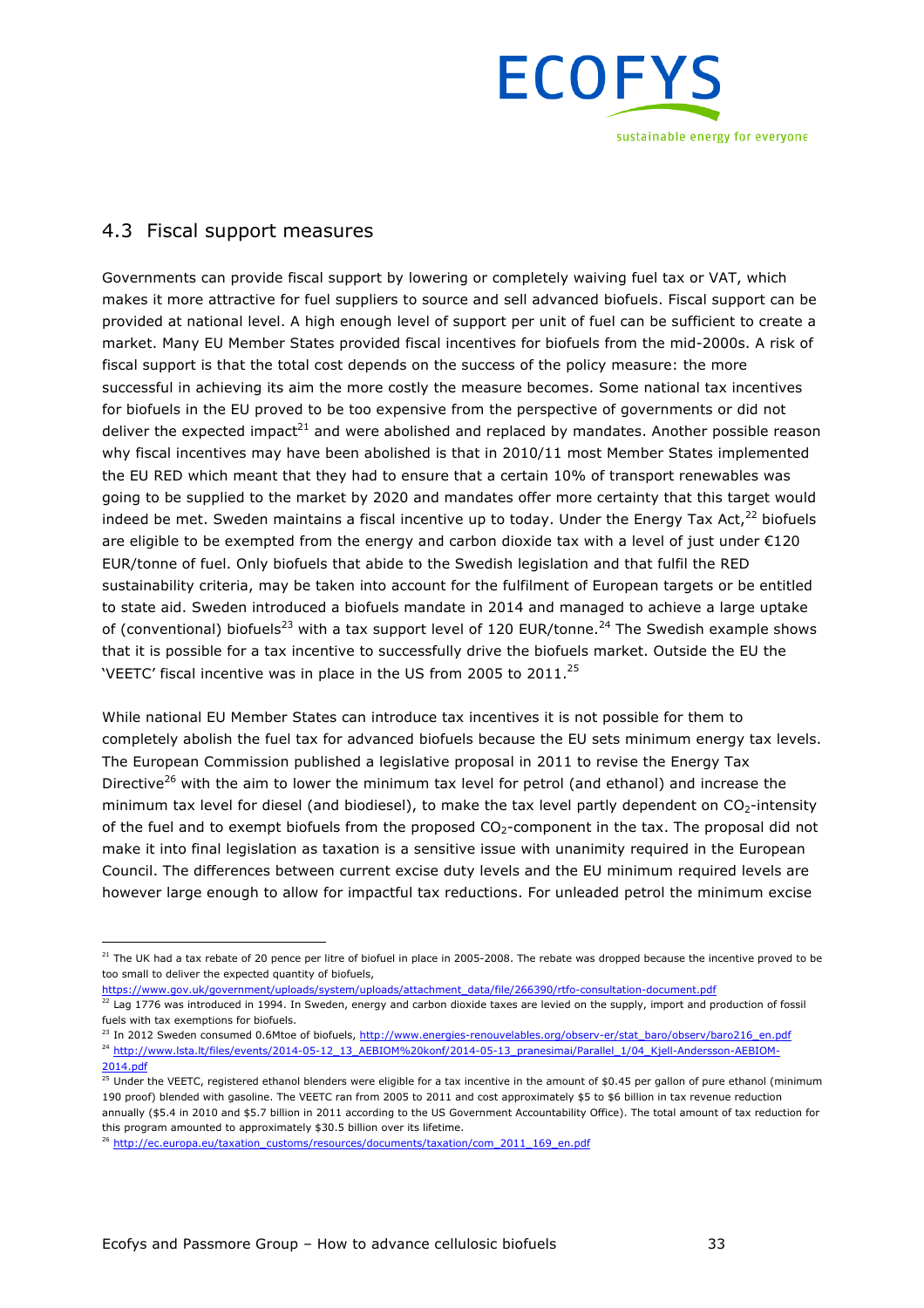

duty tax is €359 per tonne, for diesel €330 per tonne27. While in some Member States, such as Romania, Bulgaria the Baltic states and Spain the actual excise duty tax level barely exceeds these minimum levels, in others, such as France, Germany and the UK, the actual tax levels far exceed the minimum levels, creating the theoretical space for meaningful incentives.

#### Offtake risk

A tax incentive, being it in the form of a excise duty reduction or a waiver from a carbon tax on fossil fuels can be a good way to support biofuels, as the Swedish example shows. A specific arrangement could be made to differentiate advanced biofuels from conventional biofuels to ensure that the support has an impact on the uptake of advanced biofuels. The level of support determines whether the measure can have the impact to really reduce the offtake risk in the sense that the cost difference between advanced biofuels and fossil fuels is sufficiently reduced or even reduced to zero.

In Chapter 2 we estimate that cellulosic ethanol can be produced for €750 per tonne. This is €45 more than the average current EU petrol price as provided in the Appendix. This does not mean that a tax incentive of €45 per tonne will be sufficient as margins for the biofuel producer and fuel supplier have to be factored in as well. In Sweden the tax incentive has a value of around €120 per tonne. This level was sufficient for conventional biofuels during a time when the tax exemption was the main Swedish policy measure in place. Based on this, a tax incentive as a stand-alone driver of advanced biofuels would probably require a higher level of support depending on the type of advanced biofuel.

How expensive would such a measure be if a tax reduction of €120 per tonne would be given for advanced biofuels across the EU? The total EU fuel pool is expected to stand at 12,294 Petajoule (PJ) in 2020. If it is assumed that a policy incentive should achieve 0.5% advanced biofuels, this means that 61.5 PJ of advanced biofuels is required, or 2.9 billion litres of cellulosic ethanol or 1.9 billion litres of advanced renewable diesel or a combination of both. If supplied fully with cellulosic ethanol, the total fiscal cost of the policy would be around 348 million EUR/year for the EU as a whole for a relatively small quantity of advanced biofuels. A tax break can help to get positive investment decisions for early commercialisation of cellulosic biofuels in addition to a specific mandate or specific carbon intensity reduction target for advanced cellulosic biofuels. In such way the tax break can be capped in time and budget and still help to support investment decisions.

#### Regulatory risk

All policy measures can be changed and regulatory certainty will never be complete. Fiscal support has a direct impact on government budgets and therefore relatively dependent on the financial health of the government budget. Compared to mandates, fiscal incentives are more vulnerable for regulatory changes since they are paid from the government budget rather than by consumers at the fuel pump. A fiscal mandate could be made more 'future proof' by tendering fiscal allowances. This essentially caps government expenditures and ensures a certain quantity of biofuels being supplied to the market. It also helps if the tax incentive is capped in time and budget, which can be the case if

 <sup>27</sup> http://ec.europa.eu/taxation\_customs/taxation/excise\_duties/energy\_products/rates/index\_en.htm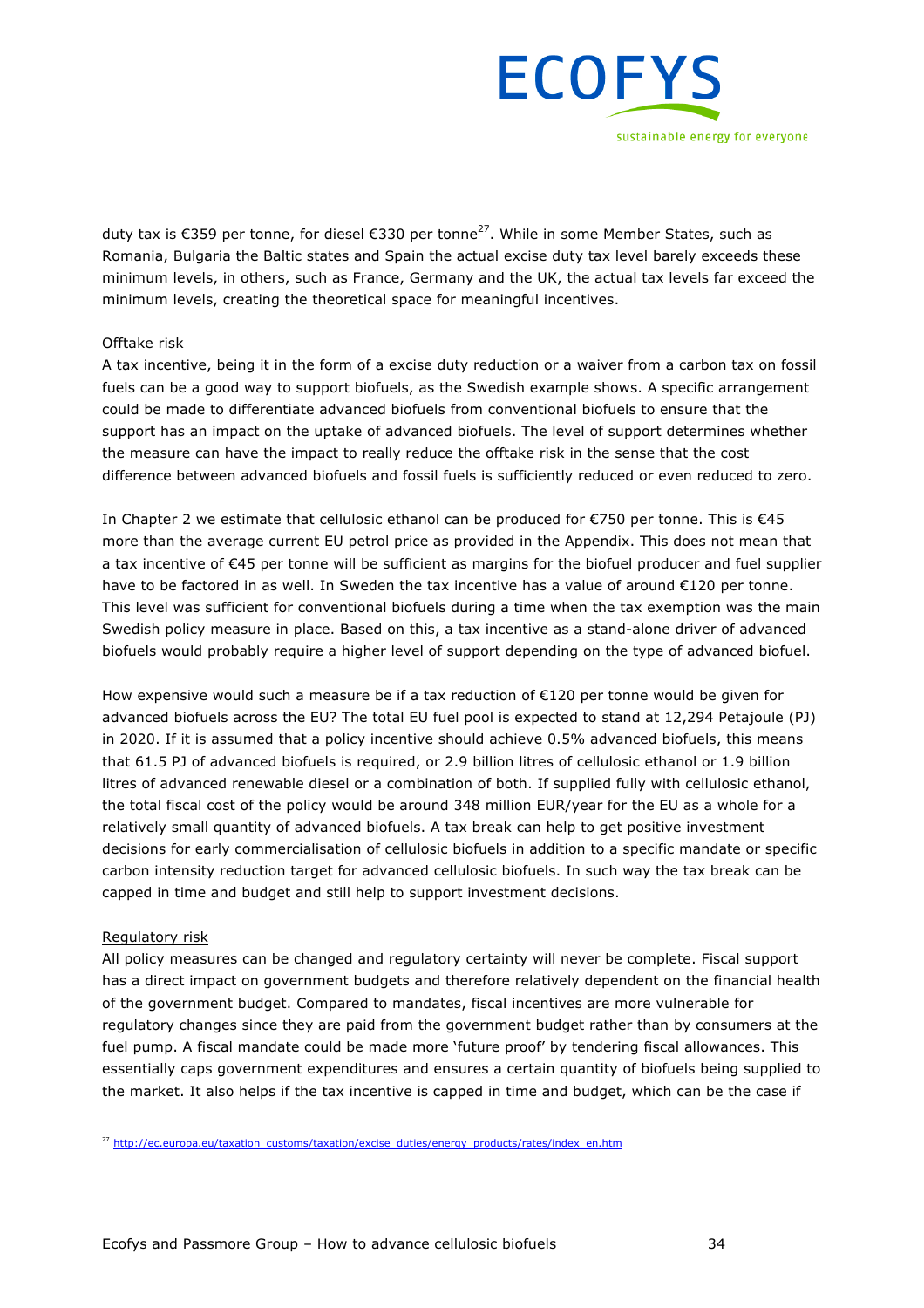

the aim of the incentive is not to bridge the entire price gap between advanced biofuels with conventional biofuels or fossil fuels but if the aim is to give some degree of support in addition to other measures such as a mandate.

#### **Tendering**

France provides an example of how tendering can work. France also has tax measures:

- Petroleum tax (TICPE)<sup>28</sup> tax reduction will terminate in 2016
- Pollution tax (TGAP)<sup>29</sup> is the dominant incentive. Fuel suppliers that meet the mandate don't pay this tax while fuel suppliers who fail to meet their mandate must pay the full tax and double counting is related to this tax.

The TICPE tax break expenditure is capped and auction is organised each year to divide the budget over economic operators who need to ensure that a certain volume of biofuels will be delivered at a certain fixed price during a three-year period. Biofuel producers are ensured a guaranteed offtake during this period against an attractive price that includes a fiscal benefit. Tendering will be abolished in 2016 but could form a template of what a policy measure specifically aimed to support advanced biofuels could look like. For advanced biofuels, a fixed offtake period of three years would not be sufficiently long, an initial period of five years after which producers can participate in a new tendering round could be a more future proof policy measure compared to an 'open end' fiscal measure because the tendering ensures that governments can control the cost of fiscal support. In France often French companies benefitted from the auction which is logical from the perspective that there is French tax-payers money involved. The risk that auctioning takes a national perspective bears the risk that not the cheapest producers are being selected to receive fiscal support. From the perspective of fostering innovation and cost reductions, the auctioning should focus on producers offering the lowest production costs.

#### Financing risk

As the measure is not future proof, the impact on offtake risk reduction is small and a decrease in financing risk is not foreseen. A kind of tendering approach might reduce the finance risk.

#### Feedstock risk

As discussed under the energy mandate in section 4.1, the question whether a feedstock risk will occur or not depends on the chosen production location and on whether residual biomass or energy crops are used. While it is not straightforward that a feedstock risk will indeed occur, the introduction of a policy measure that increases advanced biofuel production increases the feedstock risk for residual biomass and only in those areas where feedstock supply is short and might trigger improved crop economics for dedicated energy crops.

<sup>&</sup>lt;sup>28</sup> TICPE (Taxe intérieure de consommation sur les produits énergétiques, previously TIPP). Biodiesel receives a reduction of 4.5 Eur/hl in 2014 and 3 Eur/hl in 2015 (was 8 Eur/hl in 2013). Bioethanol receives 8,25 €/hl in 2014 and 7 €/hl in 2015 (was 14€/hl in 2013). Will be eliminated per 2016.<br><sup>29</sup> TGAP (Taxe Générale sur les Activités Polluantes, tax on polluting activities, including fuels) levied by the customs authorities, will remain

in place.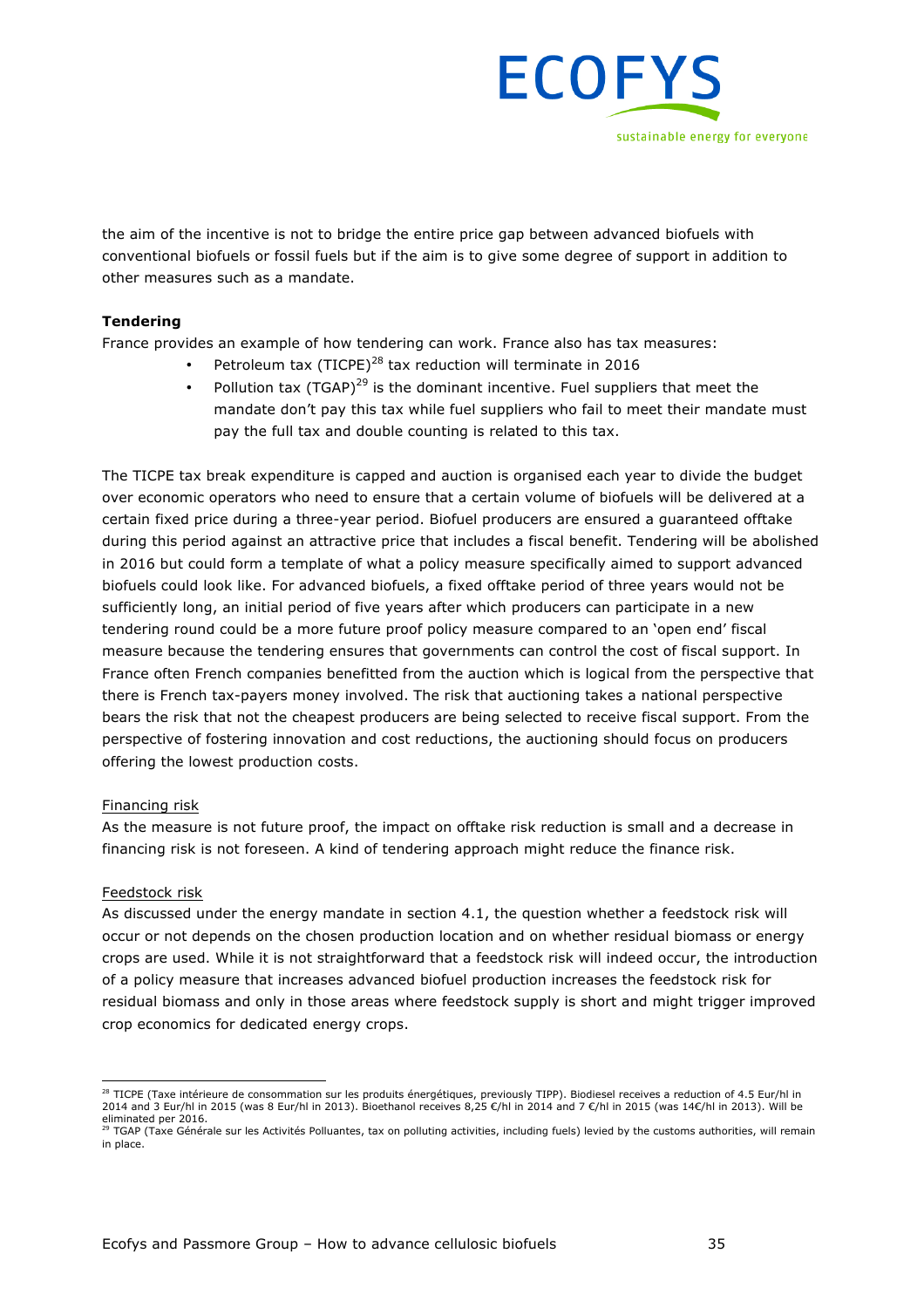

The table below summarises the assessment provided above for **fiscal support measures**.

| Table 5 - Impact of fiscal incentive in reducing investors' risks |                                                                                                                                                                     |  |  |  |  |
|-------------------------------------------------------------------|---------------------------------------------------------------------------------------------------------------------------------------------------------------------|--|--|--|--|
| <b>Criteria</b>                                                   | <b>Assessment</b>                                                                                                                                                   |  |  |  |  |
| Reduction of offtake risk                                         | To some degree, especially as a supporting measure to other measures                                                                                                |  |  |  |  |
| Reduction of regulatory risk                                      | Fiscal support is paid by the government and therefore more prone to being<br>abolished since it will be a costly measure, tendering might give some certainty      |  |  |  |  |
| Reduction of financing risk                                       | Decrease in financing risk is not foreseen, maybe when tendering is introduced                                                                                      |  |  |  |  |
| Reduction of feedstock risk                                       | Increased risk when residual biomass is used in areas with limited feedstock<br>availability, less or little risk for energy crops or in areas with abundant supply |  |  |  |  |

#### **Table 5 - Impact of fiscal incentive in reducing investors' risks**

**Green: risk can be reduced, yellow: risk can be partly reduced or unclear whether risk will occur, red: unlikely that risk can be reduced**

### 4.4 Investment support measures

Governments can provide direct financial support to advanced biofuel projects, either at national or at EU level. Several options for investment support exist at EU level:

- 1. The NER 300<sup>30</sup> programme offered €2.1bn support to nearly fourty renewable energy projects including several investment subsidies for  $1<sup>st</sup>$  of a kind commercial plants, including a grant of €199mln for the Woodspirit project to produce methanol from woody biomass in the Netherlands and a grant of €170mln to UPM to invest in a Fischer-Tropsch renewable diesel facility using woody biomass near Strasbourg in France;
- 2. The Horizon 2020 $31$  programme provided funding for research and innovation and demonstration stage projects. In 2014 for example, €94 mln was awarded for research into advanced biofuel technologies.
- 3. The European Industrial Bioenergy Initiative (EIBI)<sup>32</sup> which offers funding for demo-scale and first in kind commercial plants (collaborates with BESTF2);

 <sup>30</sup> http://ec.europa.eu/clima/policies/lowcarbon/ner300/index\_en.htm

<sup>31</sup> http://ec.europa.eu/research/participants/portal/desktop/en/opportunities/h2020/topics/1143-lce-12-2015.html

<sup>32</sup> https://setis.ec.europa.eu/system/files/Bioenergy%20EII%202013-2017%20IP.pdf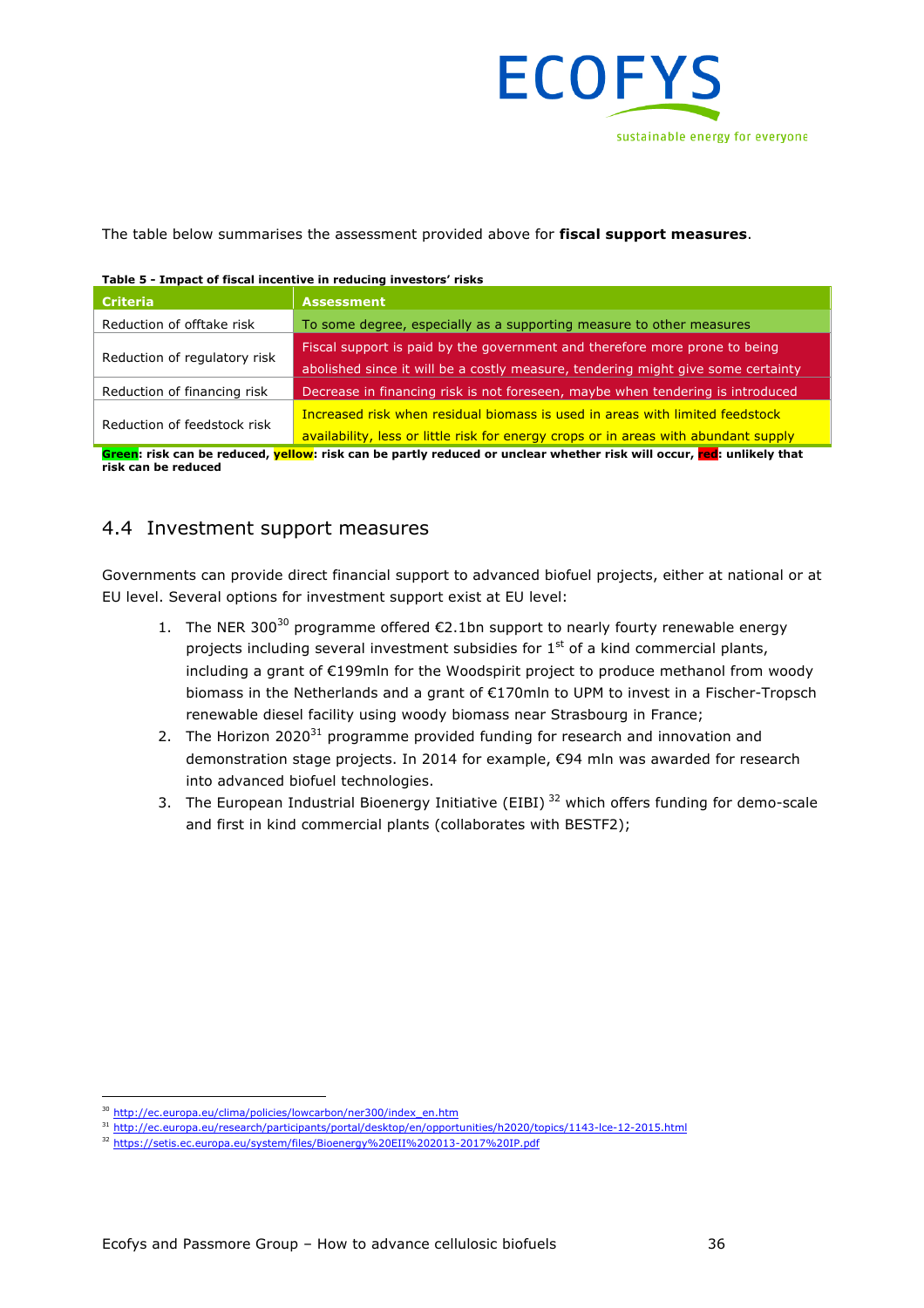

The most prominent vehicle for investment support by EU Member States level support is the BESTF2<sup>33</sup> programme, funded by six EU Member States plus Switzerland for demonstration stage projects. Also, the UK recently held an advanced biofuels competition which supports innovative commercial projects in the UK.<sup>34</sup>

#### Offtake risk

Investment support measures can help to get projects built but do not help to create demand. Therefore, investment support measures should be part of a wider regulatory package including measures to reduce offtake risks.

#### Regulatory risk

Investment support is future proof for individual investors in the sense that once investment support is granted and paid-out, the support is certain for the investor.

#### Financing risk

As the government provides some of the necessary funding, financing risks for private investors are reduced. Investment support reduces the amount of capital required for a project and therefore reduces financing risks.

Feedstock risk

See under previous policy measures

The table below summarises the assessment provided above for **investment support measures.**

| <b>Criteria</b>              | <b>Assessment</b>                                                                   |
|------------------------------|-------------------------------------------------------------------------------------|
| Reduction of offtake risk    | Investment support alone does not reduce offtake risk                               |
| Reduction of regulatory risk | Investment support is quaranteed and "future proof"                                 |
| Reduction of financing risk  | Decrease in risk corresponding to the government funding support                    |
|                              | Increased risk when residual biomass is used in areas with limited feedstock        |
| Reduction of feedstock risk  | availability, less or little risk for energy crops or in areas with abundant supply |

#### **Table 6 - Impact of investment support in reducing investors' risks**

**Green: risk can be reduced, yellow: risk can be partly reduced or unclear whether risk will occur, red: unlikely that risk can be reduced**

## 4.5 Conclusions

In this chapter, four possible policy measures are assessed to stimulate investments in advanced biofuel production installations: a specific mandate for advanced biofuels, a carbon intensity reduction target, a fiscal incentive and investment support. For each of these measures their impact in reducing

<sup>33</sup> http://eranetbestf.net/two/

<sup>34</sup> https://www.gov.uk/government/speeches/advanced-biofuels-demonstration-competition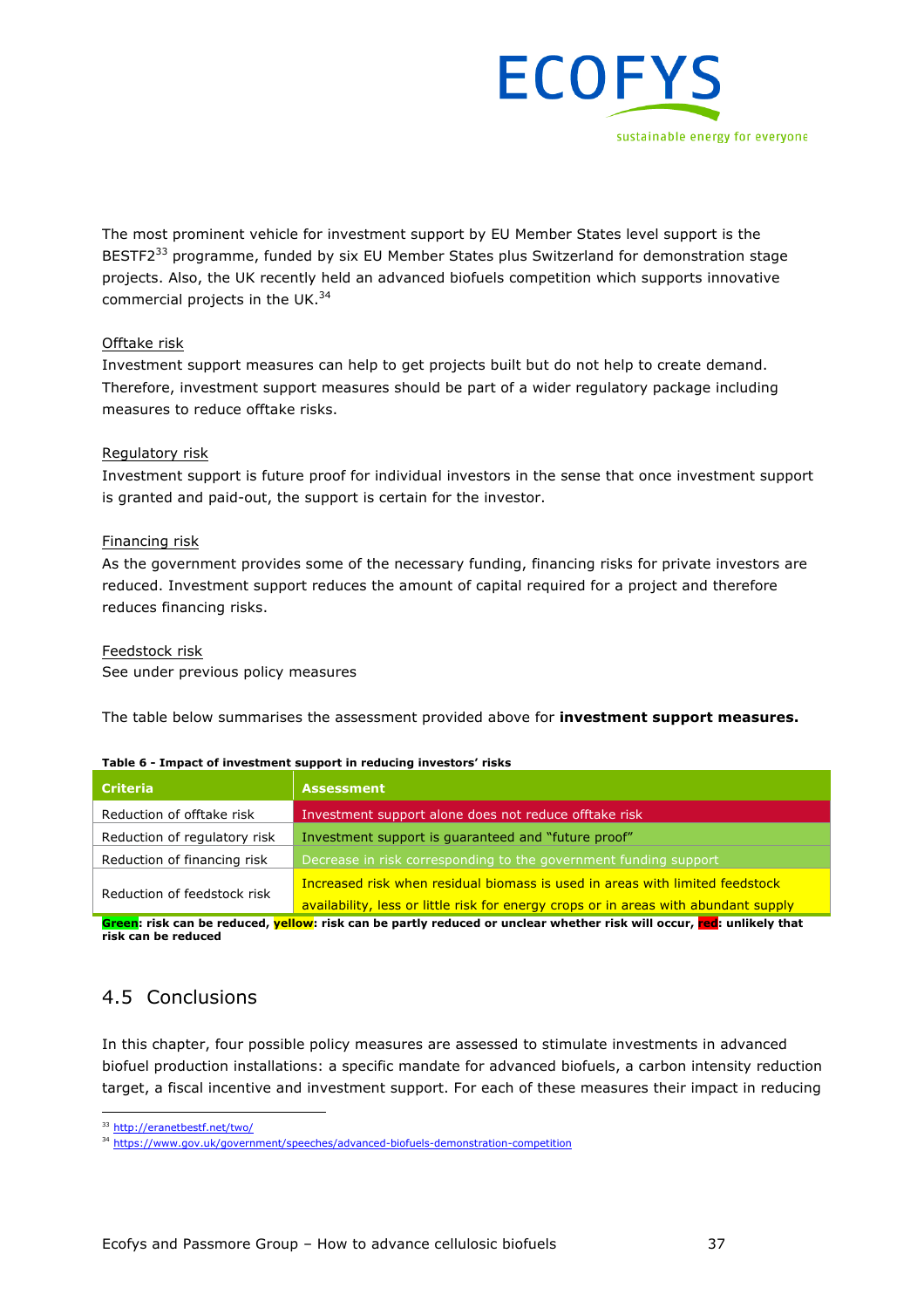

the offtake risk, regulatory risk, financing risk and feedstock risk were assessed. The table below summarises the extent to which the assessment policy incentives reduce risks for investors.

| <b>Criteria</b>              | <b>Mandate</b> | <b>Carbon</b><br>saving target | <b>Fiscal</b><br>support | <b>Investment</b><br>support |
|------------------------------|----------------|--------------------------------|--------------------------|------------------------------|
| Reduction of offtake risk    |                |                                |                          |                              |
| Reduction of regulatory risk |                |                                |                          |                              |
| Reduction of financing risk  |                |                                |                          |                              |
| Reduction of feedstock risk  |                |                                |                          |                              |

#### **Table 7 - Impact of assessed measures in reducing investors' risks**

**Green: risk can be reduced, yellow: risk can be partly reduced or unclear whether risk will occur, red: unlikely that risk can be reduced**

Feedstock risk will often not occur. In situation where it occurs, when a plant using agricultural residues in an area where the material is already widely used by other sectors. The most important risks to be mitigated from the perspective of investors are the offtake and regulatory risks. Measures can reduce the offtake risk either by enabling advanced biofuels to compete with conventional biofuels in the same market or by fencing off a market for advanced biofuels, by measures that decrease advanced biofuel production costs or by measures that increase revenues. A specific, high enough mandate for advanced biofuels, a specific high enough carbon saving target and a sufficiently high level of fiscal support can all reduce the offtake risk whereas from the perspective of an investor only investment support offers certainty from a regulatory perspective. This makes investment support an interesting accompanying measure to one of the other three.

The degree to which regulatory risk will materialise depends on the level of public support for advanced biofuels, if active support is widespread than either a mandate, carbon target or fiscal support can reduce the offtake risk in a satisfactory manner. However, probably a specific mandate and specific carbon saving target offer more certainty than a fiscal measure because the latter is paid for from the government budget which makes it a potential target for savings in times of austerity, whereas the first two are paid for by consumers at the pump. Some increased regulatory certainty can be achieved by tendering fiscal support, which essentially prevents the measure to become an open ended bill for the finance minister. Fiscal support can also play a helpful role not as stand-alone but as a supporting measure in the early commercialisation of advanced biofuels, to offer limited support for a fixed number of years in an advanced biofuel market that is primarily driven by a specific mandate or carbon target.

Either a specific mandate, a carbon target or fiscal support can deliver an increased deployment of advanced biofuels, ideally accompanied by a form of investment support to reduce high capital costs for first and second of a kind investments. Whether such a combination of policy measures or 'policy stack' can really mitigate risks depends on how measures are designed. A mandate, carbon target or fiscal support should be fixed for at least eight to ten years to allow investors to return their investment. Ideally, this period would be longer to enable investors a longer period to return their investment, but regulatory certainty for longer than ten years is probably not very realistic. Mandates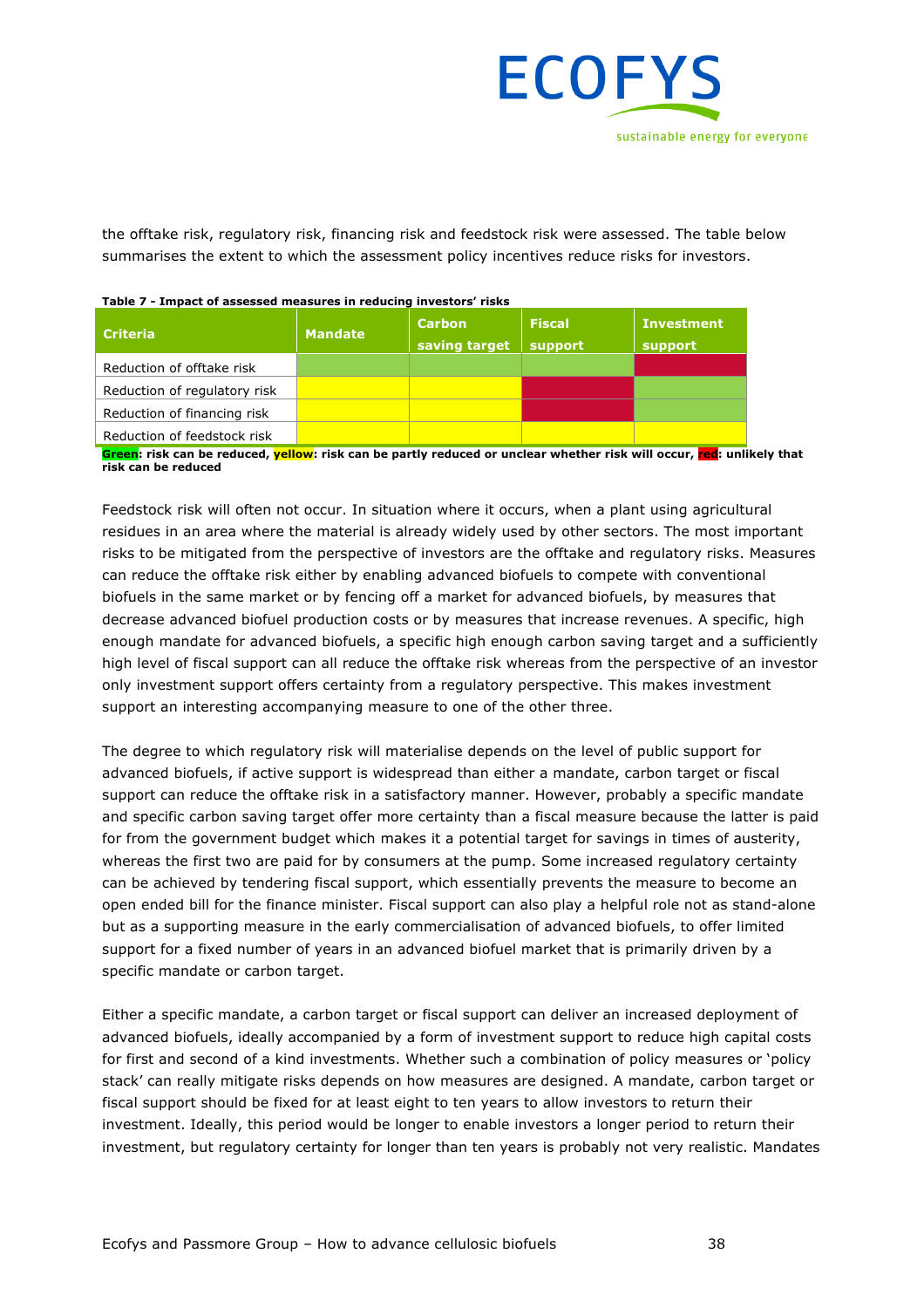

should have a high enough buy-out price, should be specific for advanced biofuels and should be embedded in the right storyline in order to receive sufficient levels of societal support. A carbon saving target must allocate a specific part of the target for advanced biofuels in order to effectively drive investments in advanced biofuels. This means that dedicated, longer term policy measures will be required to really advance the market for advanced biofuels in Europe.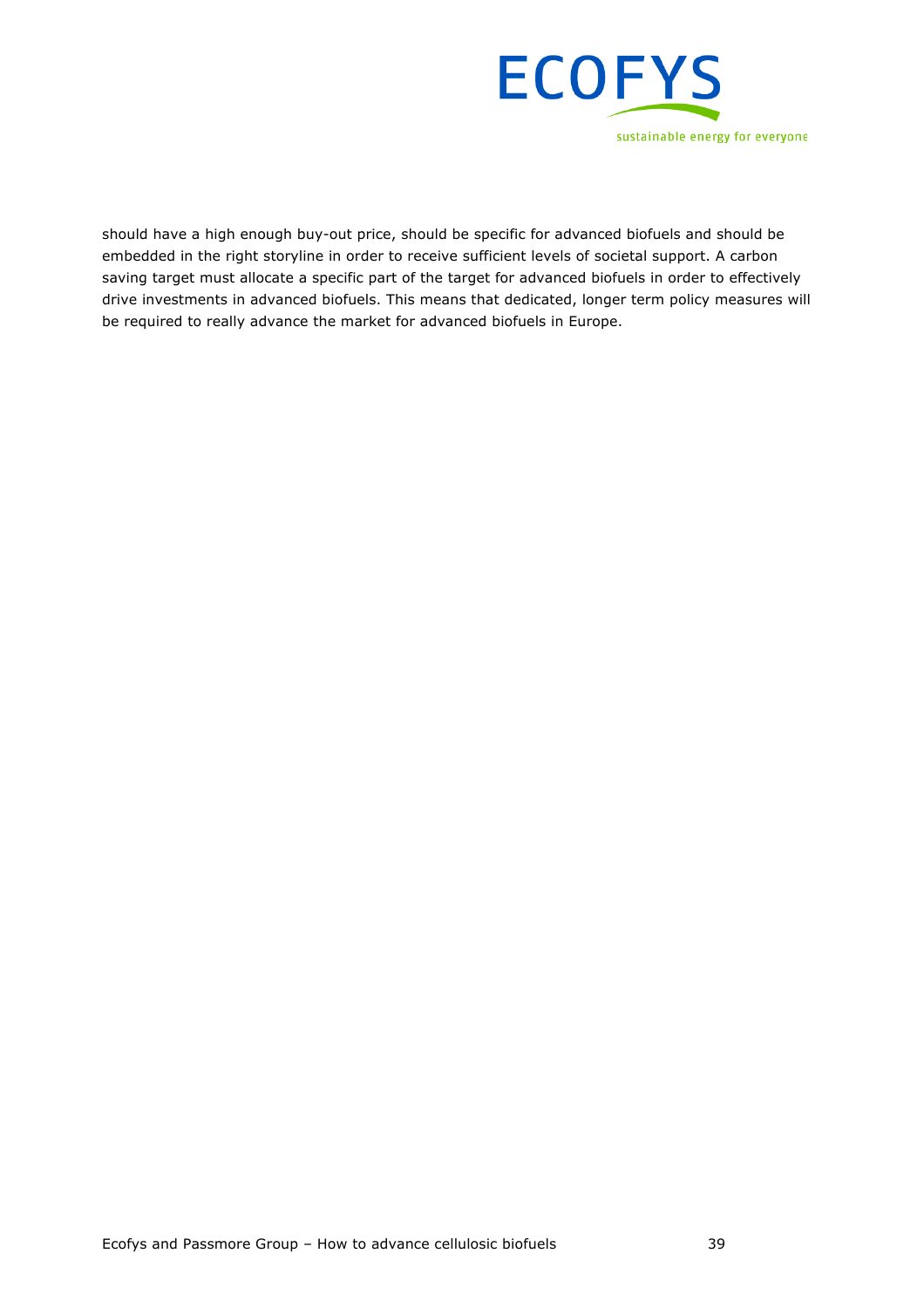

## Appendix: Cost modelling assumptions

This appendix gives the assumptions used for the purpose to estimate production costs of NOAK production installations for three selected biofuel pathways.

| <b>Parameter</b>              | Unit          | <b>Value</b>        | <b>Data source</b>                |  |  |  |
|-------------------------------|---------------|---------------------|-----------------------------------|--|--|--|
| <b>Plant data</b>             |               |                     |                                   |  |  |  |
| Plant lifetime                | yrs           | 20                  | Estimate                          |  |  |  |
| Start-up capacity             | $\frac{0}{0}$ | 50                  | Estimate                          |  |  |  |
|                               |               |                     |                                   |  |  |  |
| <b>Financial data</b>         |               |                     |                                   |  |  |  |
| Own capital                   | $\frac{0}{0}$ | 10                  | Passmore Group estimate           |  |  |  |
| Debt share                    | $\frac{0}{0}$ | 50                  | Passmore Group estimate           |  |  |  |
| Equity share                  | $\frac{0}{0}$ | 30                  | Passmore Group estimate           |  |  |  |
| Grant share                   | $\frac{0}{0}$ | 10                  | Passmore Group estimate           |  |  |  |
| Interest rate on Debt         | $\%$          | 14 (FOAK) 12 (NOAK) | Passmore Group estimate           |  |  |  |
| Interest rate on Equity       | $\frac{0}{0}$ | 16 (FOAK) 10 (NOAK) | Passmore Group estimate           |  |  |  |
| Interest rate on Own capital  | $\frac{0}{0}$ | 0                   | Passmore Group estimate           |  |  |  |
| Repayment period              | yrs           | 15                  | Passmore Group estimate           |  |  |  |
|                               |               | $\overline{2}$      | Estimate (applied to all relevant |  |  |  |
| Inflation                     | $\frac{0}{0}$ |                     | parameters)                       |  |  |  |
|                               |               |                     |                                   |  |  |  |
| <b>Feedstock costs</b>        |               |                     |                                   |  |  |  |
| Agricultural residues         | EUR/t wet     | 65                  | Interviews, literature            |  |  |  |
| Forestry residues             | EUR/t wet     | 50                  | Interviews, literature            |  |  |  |
|                               |               |                     |                                   |  |  |  |
| <b>Utility prices</b>         |               |                     |                                   |  |  |  |
| Electricity - Export to grid  | EUR/MWh       | 40                  | EU Energy Statistics (EU-28       |  |  |  |
|                               |               |                     | 2014 estimate)                    |  |  |  |
|                               |               |                     | No Feed-In-Tariff assumed         |  |  |  |
| Electricity - Purchase        | EUR/MWh       | 65                  | Eurostat (EU-28 2014 estimate)    |  |  |  |
| Natural gas                   | EUR/MWh       | 33                  | Eurostat (EU-28 2014 average)     |  |  |  |
| Steam (Low pressure) - Export | EUR/t         | 20                  | Industry source                   |  |  |  |
|                               |               |                     |                                   |  |  |  |
| <b>Fuel prices</b>            |               |                     |                                   |  |  |  |
| Diesel                        | EUR/t         | 669                 | EU Energy Statistics (EU-28       |  |  |  |
|                               |               |                     | 2015 YTD average)                 |  |  |  |
| Gasolene                      | EUR/t         | 705                 | EU Energy Statistics (EU-28       |  |  |  |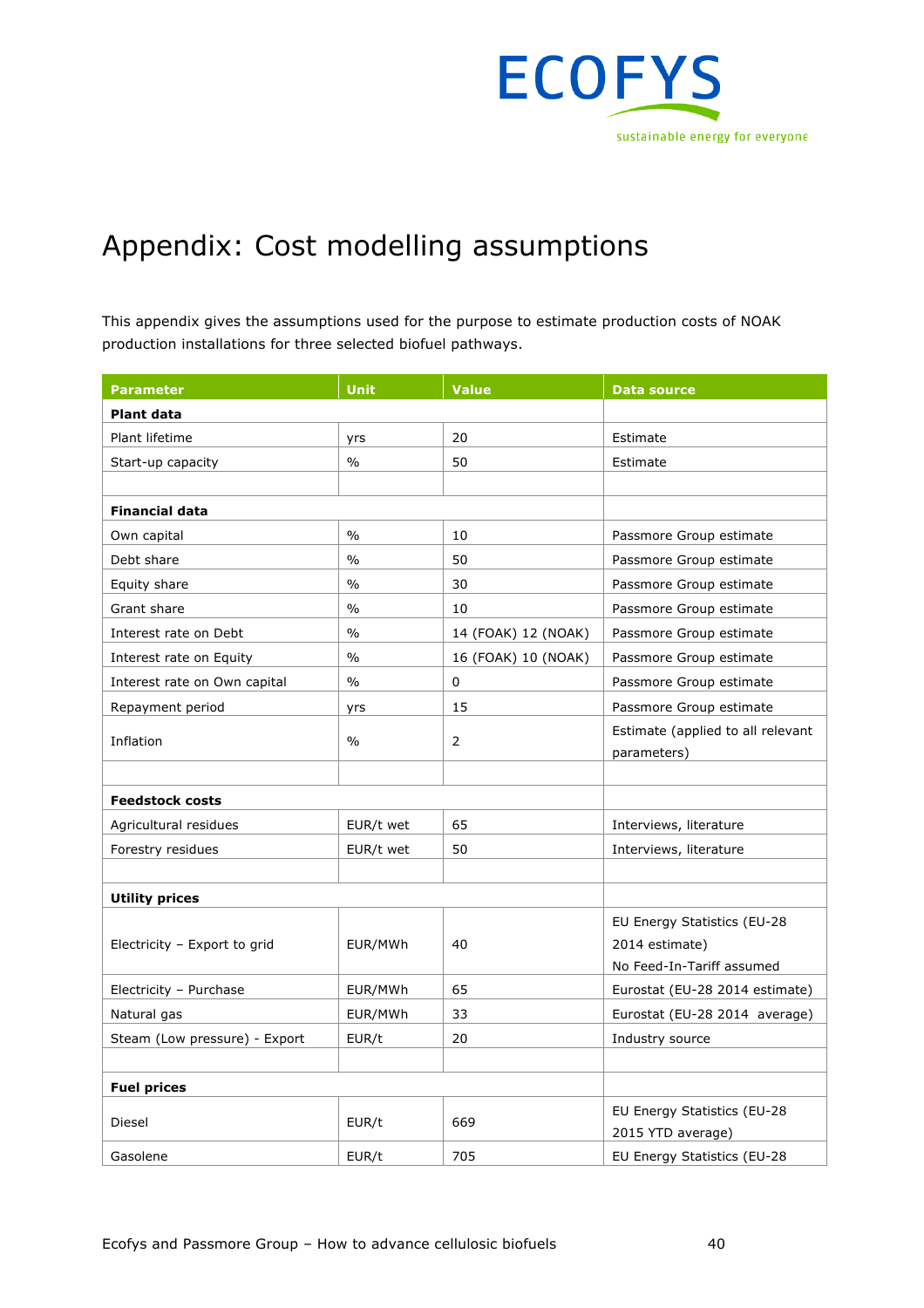

| <b>Parameter</b>                 | <b>Unit</b> | <b>Value</b> | Data source                       |
|----------------------------------|-------------|--------------|-----------------------------------|
|                                  |             |              | 2015 YTD average)                 |
| Biodiesel                        | EUR/t       | 800          | Biofuels International (SCB -     |
|                                  |             |              | <b>Commodity Brokers Global</b>   |
|                                  |             |              | <b>Biofuels Prices)</b>           |
| Biogasolene                      | EUR/t       | 750          | Biofuels International (SCB -     |
|                                  |             |              | <b>Commodity Brokers Global</b>   |
|                                  |             |              | Biofuels Prices)                  |
| Cellulosic ethanol               | EUR/t       | 761.25       | Biogasolene plus 25% of           |
|                                  |             |              | theoretical full double counting  |
|                                  |             |              | premium                           |
| Hydrotreated Pyrolysis oil       | EUR/t       | 832.75       | Biodiesel plus 25% of theoretical |
|                                  |             |              | full double counting premium      |
| Fischer-Tropsch renewable diesel | EUR/t       | 832.75       | Biodiesel plus 25% of theoretical |
|                                  |             |              | full double counting premium      |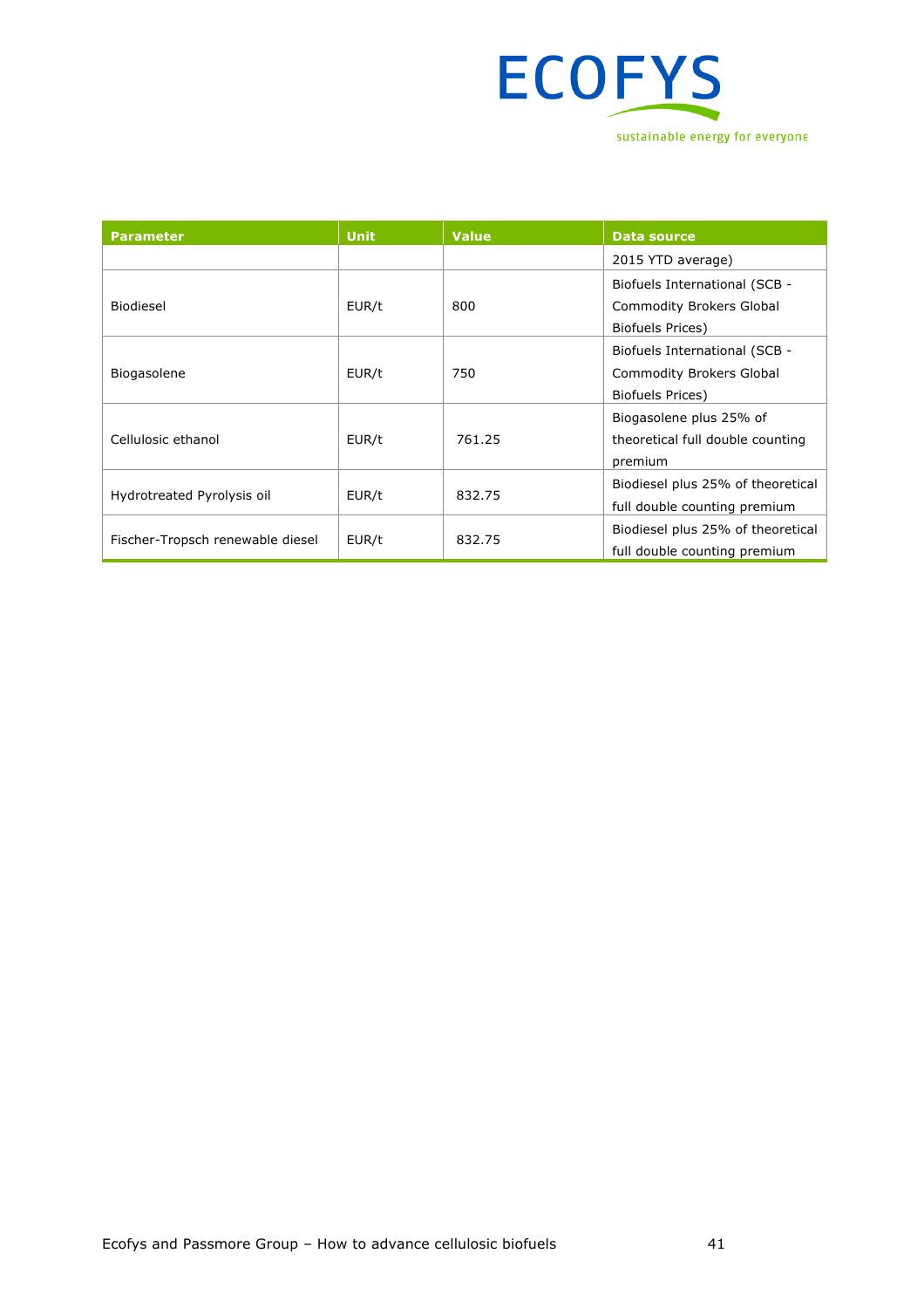